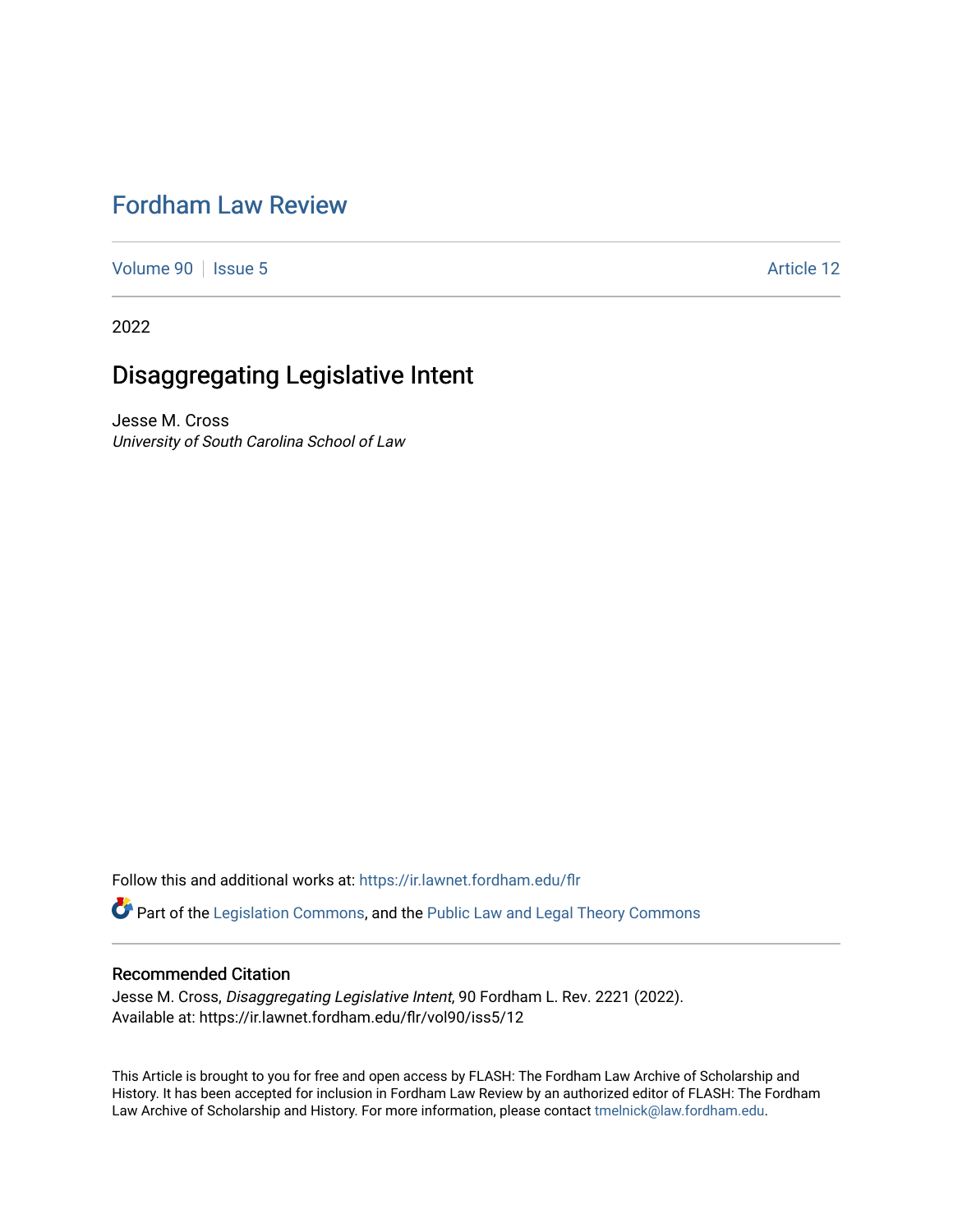## **DISAGGREGATING LEGISLATIVE INTENT**

## *Jesse M. Cross\**

*In statutory interpretation, theorists have long argued that the U.S. Congress is a "they," not an "it." Under this view, Congress is plural and nonhierarchical, and so it is incapable of forming a single, institutional intent. Textualists contend that this vision of Congress means interpreters must move away from concerns about intent altogether, and that they instead should speak in the register of textualism and its associated constitutional values, such as notice and congressional incentivization.*

*However, even if legislators' intentions never coalesce into an institutional intent, a disaggregated-intent theory of legislation remains possible. Under this theory, statutes are understood as accomplishing a transfer not of the intent of a single legislature, but of a collection of individual legislators. While this theory often has been overlooked or summarily dismissed, this Article argues that it is theoretically viable, constitutionally defensible, and in accord with prevailing notions of legislative authority.*

*Moreover, disaggregated-intent theory generates its own vision of legislation and interpretation—one that can transform our understanding of specific methods of statutory interpretation. To illustrate this, the Article turns to intentionalism, showing how a different understanding of intentionalist methodology emerges from an approach rooted in disaggregated-intent theory. The result is a new vision of the strengths and weaknesses of both intentionalism and its competitor methodologies.*

| II. THE THEORETICAL VIABILITY OF DISAGGREGATED INTENT  2232 |  |
|-------------------------------------------------------------|--|
| III. THE CONSTITUTION AND DISAGGREGATED INTENT  2234        |  |
|                                                             |  |
|                                                             |  |
|                                                             |  |
|                                                             |  |

<sup>\*</sup> Associate Professor, University of South Carolina School of Law. J.D., 2011, Yale Law School; M.A., 2006, University of California, Irvine. I particularly wish to thank William Eskridge, Jr., Abbe Gluck, Ethan Leib, Clint Wallace, Shelley Welton, and the participants of the Legislation Works in Progress Roundtable at Yale Law School for their insightful and generous feedback.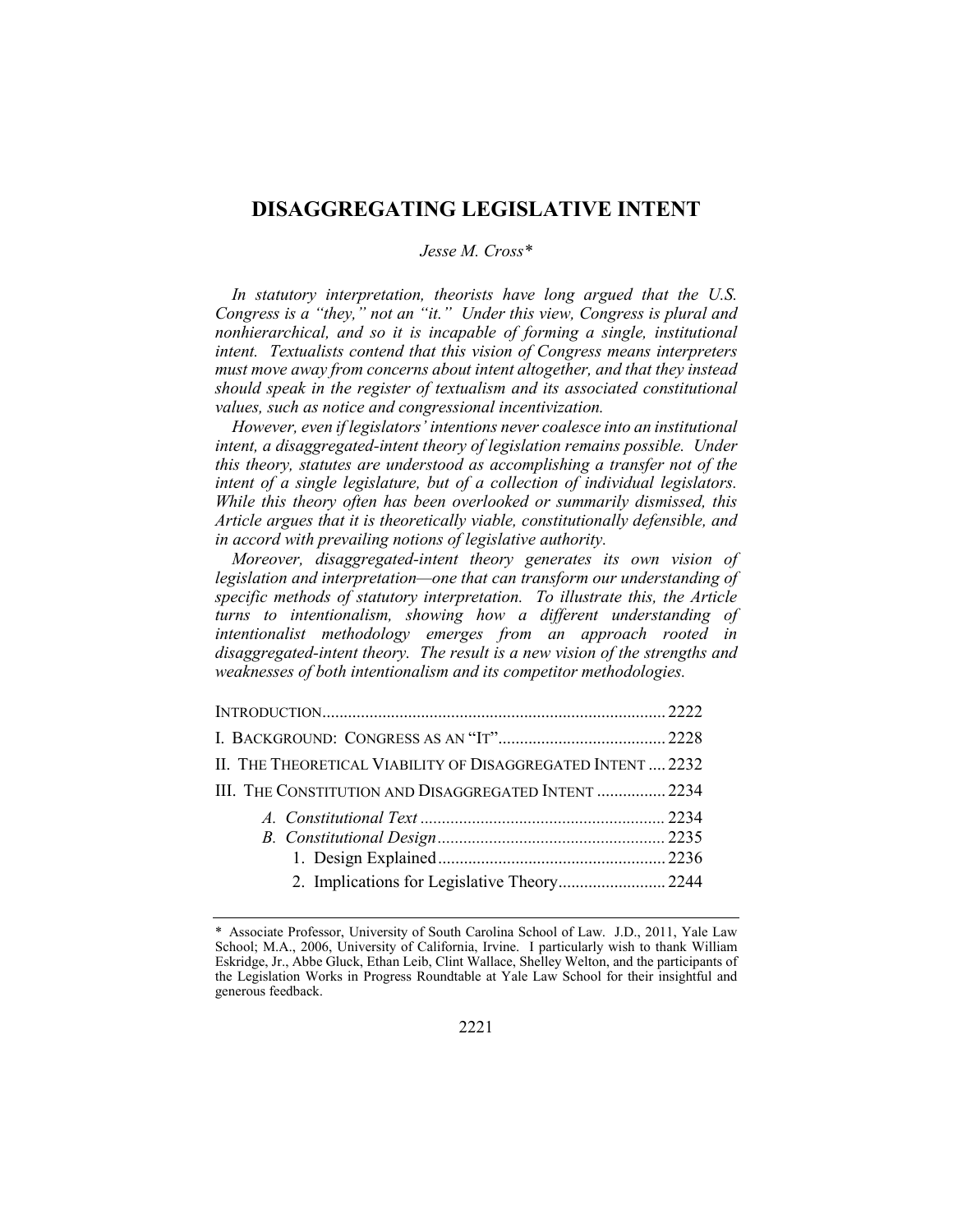| IV. LEGISLATIVE AUTHORITY AND DISAGGREGATED INTENT  2245 |  |
|----------------------------------------------------------|--|
| V. DISAGGREGATED-INTENT THEORY AND INTENTIONALISM  2250  |  |
|                                                          |  |
| 1. Requisite Number of Intending Legislators  2251       |  |
| 2. Choosing Among Types of Intention 2252                |  |
|                                                          |  |
|                                                          |  |
| 1. Intentionalism Poorly Promotes Self-Government2260    |  |
|                                                          |  |
|                                                          |  |
|                                                          |  |
| 2. Interpretation Should Promote Other Constitutional    |  |
|                                                          |  |
|                                                          |  |
|                                                          |  |

#### INTRODUCTION

The central debate in the field of legislation has persistently asked: which method of statutory interpretation should courts use? In this debate, courts and scholars have advocated on behalf of a variety of competing methodologies, including intentionalism,1 purposivism,2 textualism,3 and dynamic statutory interpretation.4 These approaches all have benefited from storied pedigrees and high-profile adherents, and each arguably has had moments of ascendancy in our legal history. For textualism, that moment is now: textualist methodology plainly has gained significant traction with the current U.S. Supreme Court.5 As a result, textualism has largely displaced

<sup>1.</sup> On the basic tenets of intentionalism, see WILLIAM N. ESKRIDGE JR. ET AL., STATUTES, REGULATION, AND INTERPRETATION: LEGISLATION AND ADMINISTRATION IN THE REPUBLIC OF STATUTES 301–04 (1st ed. 2014).

<sup>2.</sup> For a formative, influential articulation of purposivism, see generally HENRY M. HART, JR. & ALBERT M. SACKS, THE LEGAL PROCESS: BASIC PROBLEMS IN THE MAKING AND APPLICATION OF LAW (William N. Eskridge, Jr. & Philip P. Frickey eds., 1994); *see also* ESKRIDGE ET AL., *supra* note 1, at 318–49 (providing an overview of purposivist history and theory).

<sup>3.</sup> For influential accounts of textualism, see generally Antonin Scalia, *Common Law Courts in a Civil-Law System: The Role of United States Federal Courts in Interpreting the Constitution and Laws*, *in* A MATTER OF INTERPRETATION: FEDERAL COURTS AND THE LAW 3 (Amy Gutmann ed., 1997); William N. Eskridge, Jr., *The New Textualism*, 37 UCLA L. REV. 621 (1990) (chronicling the rise of the new textualist movement); *see also* Frank H. Easterbrook, *Statutes' Domains*, 50 U. CHI. L. REV. 533, 547 (1983); John F. Manning, *Textualism as a Nondelegation Doctrine*, 97 COLUM. L. REV. 673, 685–89 (1997).

<sup>4</sup>*. See generally* William N. Eskridge, Jr., *Dynamic Statutory Interpretation*, 135 U. PA. L. REV. 1479 (1986).

<sup>5.</sup> For a case that many have cited as marking the Court's recent embrace of textualism, see Bostock v. Clayton County, 140 S. Ct. 1731, 1749 (2020). For examples of recent interrogations into the premises of textualism, see generally William N. Eskridge, Jr. & Victoria F. Nourse, *Textual Gerrymandering: The Eclipse of Republican Government in an Era of Statutory Populism*, 96 N.Y.U. L. REV. 1718 (2021); Cary Franklin, *Living Textualism*,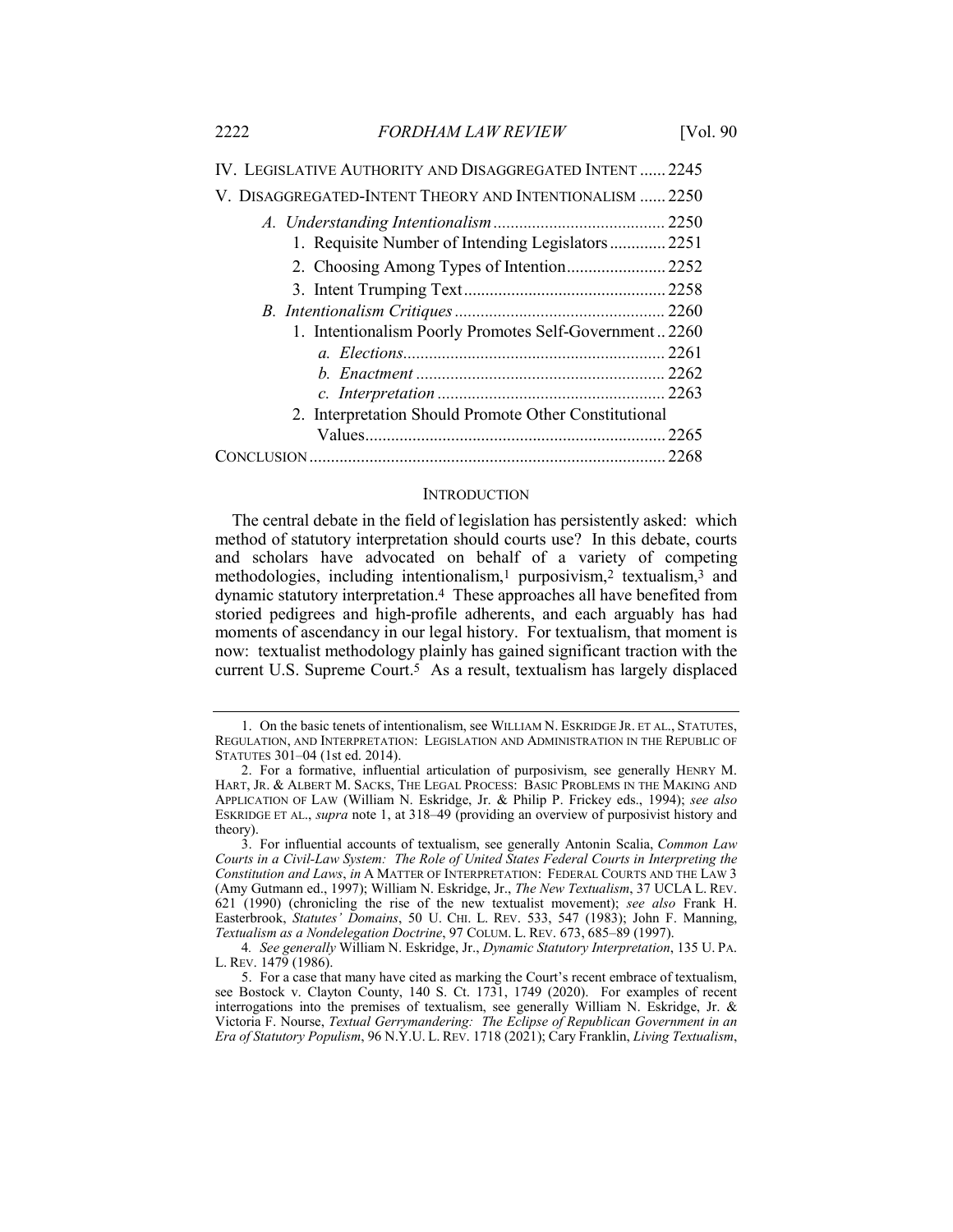the intentionalism that, in an earlier era, defined the Court's approach to statutory interpretation.6

This rise of textualist methodology has been propelled, in part, by textualist arguments that intentionalism suffers from a variety of troubling flaws.<sup>7</sup> One such argument, and one that has proven especially durable,<sup>8</sup> contends that the U.S. Congress and other legislatures lack the capacity to form a collective institutional intent.9 In a 1992 article, Professor Kenneth A. Shepsle distilled this argument into an oft-repeated phrase: "Congress is a 'they,' not an 'it.'"10 Intentionalism is a methodology designed to locate a collective institutional intent, these critics explain, and so the methodology is fundamentally misguided—a search for something that does not exist.11 As such, interpreters should reject it.12

8*. See infra* note 46 and accompanying text (tracing the argument back to Max Radin's famous 1930 article); *infra* note 77 and accompanying text (noting the return to this argument by scholars in recent years).

9*. See* RICHARD EKINS, THE NATURE OF LEGISLATIVE INTENT 15 (2012) ("The sceptical [sic] arguments all focus on the significance of the fact that the modern legislature is a group of legislators."); *see also infra* Part I (recounting the history of this argument).

10. Kenneth A. Shepsle, *Congress Is a "They," Not an "It": Legislative Intent as Oxymoron*, 12 INT'L REV. L. & ECON. 239, 241–44 (1992). For authors repeating this phrase, see Ryan D. Doerfler, *Who Cares How Congress Really Works*?, 66 DUKE L.J. 979, 1000 (2017) (noting "this slogan has come to be a truism that is accepted even by many who find the ability to attribute legislative intent unproblematic"); Lisa Schultz Bressman & Abbe R. Gluck, *Statutory Interpretation from the Inside—An Empirical Study of Congressional Drafting, Delegation, and the Canons: Part II*, 66 STAN. L. REV. 725, 737 (2014) (noting "Kenneth Shepsle's famous insight"); McNollgast, *Positive Canons: The Role of Legislative Bargains in Statutory Interpretation*, 80 GEO. L.J. 705, 711 (1992).

11*. See, e.g.*, Antonin Scalia, *Judicial Deference to Administrative Interpretations of Law*, 1989 DUKE L.J. 511, 517 (describing the search for intent as a "wild-goose chase").

12*. See, e.g.*, John F. Manning, *Inside Congress's Mind*, 115 COLUM. L. REV. 1911, 1915 (2015) ("I thought it obvious [in light of intent skepticism] that fighting it out on [nonintentional] terms was more desirable than taking on the seemingly fruitless task of asking whether one interpretive method or another better captures Congress's true 'intent.'").

<sup>2020</sup> SUP. CT. REV. 119; Matthew Jennejohn et al., *Hidden Bias in Empirical Textualism*, 109 GEO. L.J. 767 (2021) (arguing that corpus linguistics tools generate sexist results); Shlomo Klapper et al., Ordinary Meaning from Ordinary People (2020) (unpublished manuscript), https://www.readcube.com/articles/10.2139%2Fssrn.3593917 [https://perma.cc/W8JUhttps://www.readcube.com/articles/10.2139%2Fssrn.3593917 HHJN] (finding that textualist methodology does not track nonlawyer interpretive practices, as textualists claim); Kevin Tobia et al., *Statutory Interpretation from the Outside*, 122 COLUM. L. REV. 213 (2022) (same).

<sup>6</sup>*. See* ESKRIDGE ET AL., *supra* note 1, at 302; *see also infra* Part I.

<sup>7.</sup> These include providing courts with too much leeway to choose their politically preferred interpretation, *see* Scalia, *supra* note 3, at 36 (quoting Judge Harold Leventhal on his view that legislative history allows a judge to "look over the heads of the crowd and pick out [his or her] friends"), creating opportunities for unelected legislative staffers to manipulate court decisions, *see id.* at 32–35; Hirschey v. Fed. Energy Reg. Comm'n, 777 F.2d 1, 7–8 (D.C. Cir. 1985) (Scalia, J., concurring) (arguing that deference to committee reports created a system of "committee-staff prescription"), and failing to promote the legislative deals and compromises that textualists view as the essence of the legislative process, *see* John F. Manning, *The Absurdity Doctrine*, 116 HARV. L. REV. 2387, 2391 (2003) (describing textualism as protecting minority factions' constitutional prerogative "to insist on compromise as the price of assent").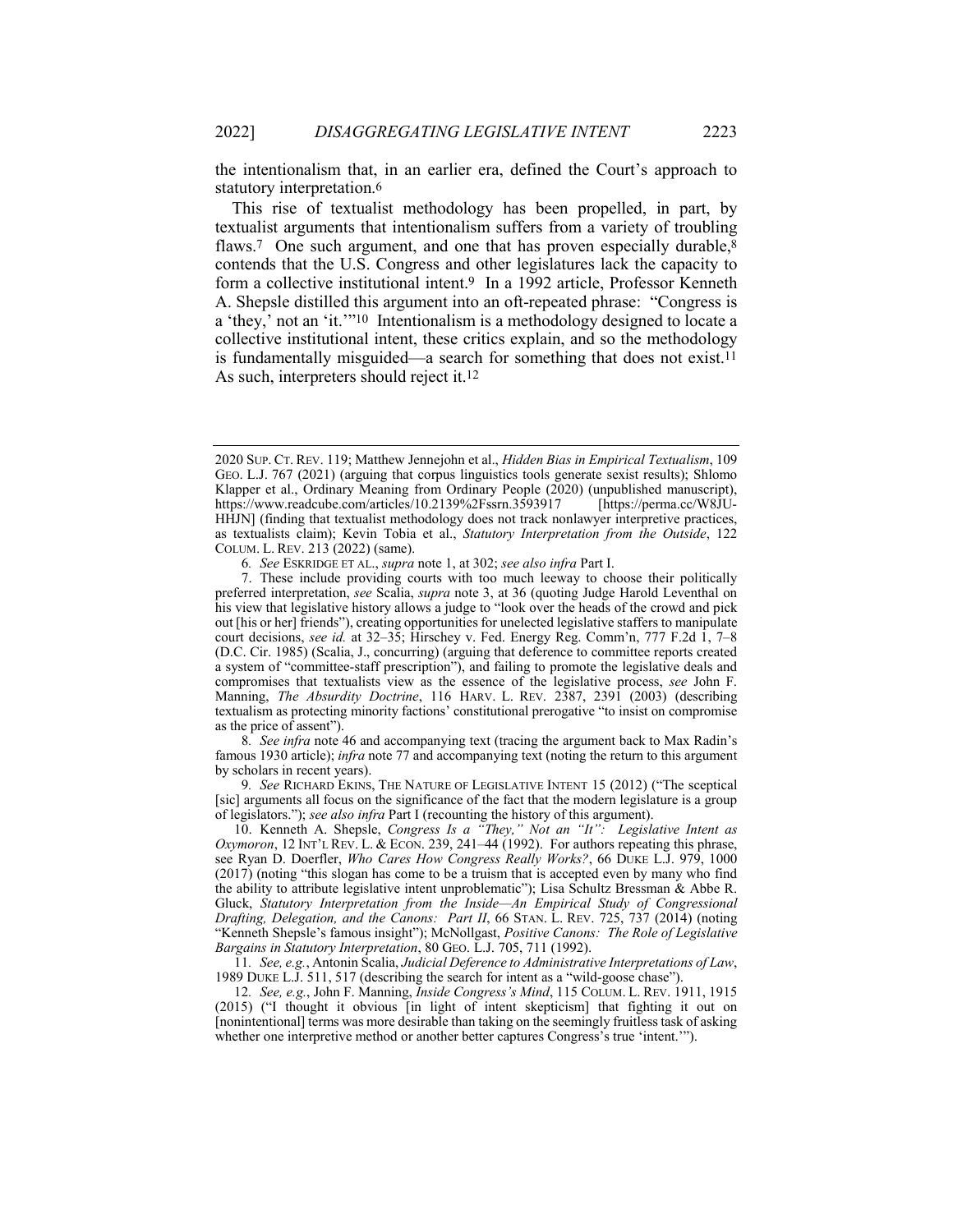This critique has not gone entirely unanswered over the years.13 Institutional legislative intent, several have responded, is a coherent concept—one that intentionalist courts deploy in a manner consistent with everyday linguistic practice, such as when we attribute intentions to corporations or governmental agencies.14 When courts claim to discover an "intent of Congress" in a statute, these scholars conclude, the courts engage in a justifiable act of pinpointing an intent that can rightly be attributed to a multimember institution.15

Despite these responses, however, this critique—which Professor John Manning has referred to as "intent skepticism"—has recently returned to legislation scholarship.16 Its return was precipitated, in significant measure, by a body of scholarship produced in the last decade that has chronicled the inner workings of the modern Congress.17 These congressional studies (by myself18 and others19) have illuminated real-world features of the present-day Congress,20 and they have argued that those institutional features have practical implications for canons and doctrines of statutory

16*. See id.* at 428 n.9.

<sup>13</sup>*. See infra* notes 70–71 (citing scholars responding to intent skepticism).

<sup>14</sup>*. See, e.g.*, Stephen Breyer, *On the Uses of Legislative History in Interpreting Statutes*, 65 S. CAL. L. REV. 845, 859 (1992) (analogizing the corporate quality of legislatures to "other large institutions such as businesses, labor unions, and government departments").

<sup>15</sup>*. See, e.g.*, Lawrence M. Solan, *Private Language, Public Laws: The Central Role of Legislative Intent in Statutory Interpretation*, 93 GEO. L.J. 427, 428 (2005) (arguing "that it makes perfectly good sense to speak of legislative intent" for a multimember legislature in statutory interpretation).

<sup>17.</sup> As Part I explains, this movement is typically traced to a pair of 2013 articles by Professors Abbe R. Gluck and Lisa Schultz Bressman. *See infra* note 73 and accompanying text.

<sup>18</sup>*. See generally* Jesse M. Cross, *The Staffer's Error Doctrine*, 56 HARV. J. ON LEGIS. 83 (2019) [hereinafter Cross, *Staffer's Error Doctrine*]; Jesse M. Cross, *Legislative History in the Modern Congress*, 57 HARV. J. ON LEGIS. 91 (2020) [hereinafter Cross, *Legislative History*]; Jesse M. Cross, *When Courts Should Ignore Statutory Text*, 26 GEO. MASON L. REV. 453 (2018); Jesse M. Cross & Abbe R. Gluck, *The Congressional Bureaucracy*, 168 U. PA. L. REV. 1541 (2020).

<sup>19</sup>*. See generally, e.g.*, ROBERT A. KATZMANN, JUDGING STATUTES (2014); Abbe R. Gluck, Comment, *Imperfect Statutes, Imperfect Courts: Understanding Congress's Plan in the Era of Unorthodox Lawmaking*, 129 HARV. L. REV. 62, 90 (2015); Abbe R. Gluck et al., *Unorthodox Lawmaking, Unorthodox Rulemaking*, 115 COLUM. L. REV. 1789 (2015); Abbe R. Gluck & Lisa Schultz Bressman, *Statutory Interpretation from the Inside—An Empirical Study of Congressional Drafting, Delegation, and the Canons: Part I*, 65 STAN. L. REV. 901 (2013) [hereinafter Gluck & Bressman, *Statutory Interpretation I*]; Jonathan S. Gould, *Law Within Congress*, 129 YALE L.J. 1946 (2020); Victoria F. Nourse, *A Decision Theory of Statutory Interpretation: Legislative History by the Rules*, 122 YALE L.J. 70 (2012); Jarrod Shobe, *Codification and the Hidden Work of Congress*, 67 UCLA L. REV. 640 (2020); Jarrod Shobe, *Intertemporal Statutory Interpretation and the Evolution of Legislative Drafting*, 114 COLUM. L. REV. 807 (2014); Ganesh Sitaraman, *The Origins of Legislation*, 91 NOTRE DAME L. REV. 79 (2015); Bressman & Gluck, *supra* note 10; *see also* Victoria F. Nourse & Jane S. Schacter, *The Politics of Legislative Drafting: A Congressional Case Study*, 77 N.Y.U. L. REV. 575 (2002).

<sup>20.</sup> To capture real-world institutional features, many have relied on interviews with congressional insiders. *See, e.g.*, Cross & Gluck, *supra* note 18, at 1545; Cross, *Staffer's Error Doctrine*, *supra* note 18, at 85; Cross, *Legislative History*, *supra* note 18, at 95; Gluck & Bressman, *Statutory Interpretation I*, *supra* note 19, at 905–06; Gould, *supra* note 19, at 1954.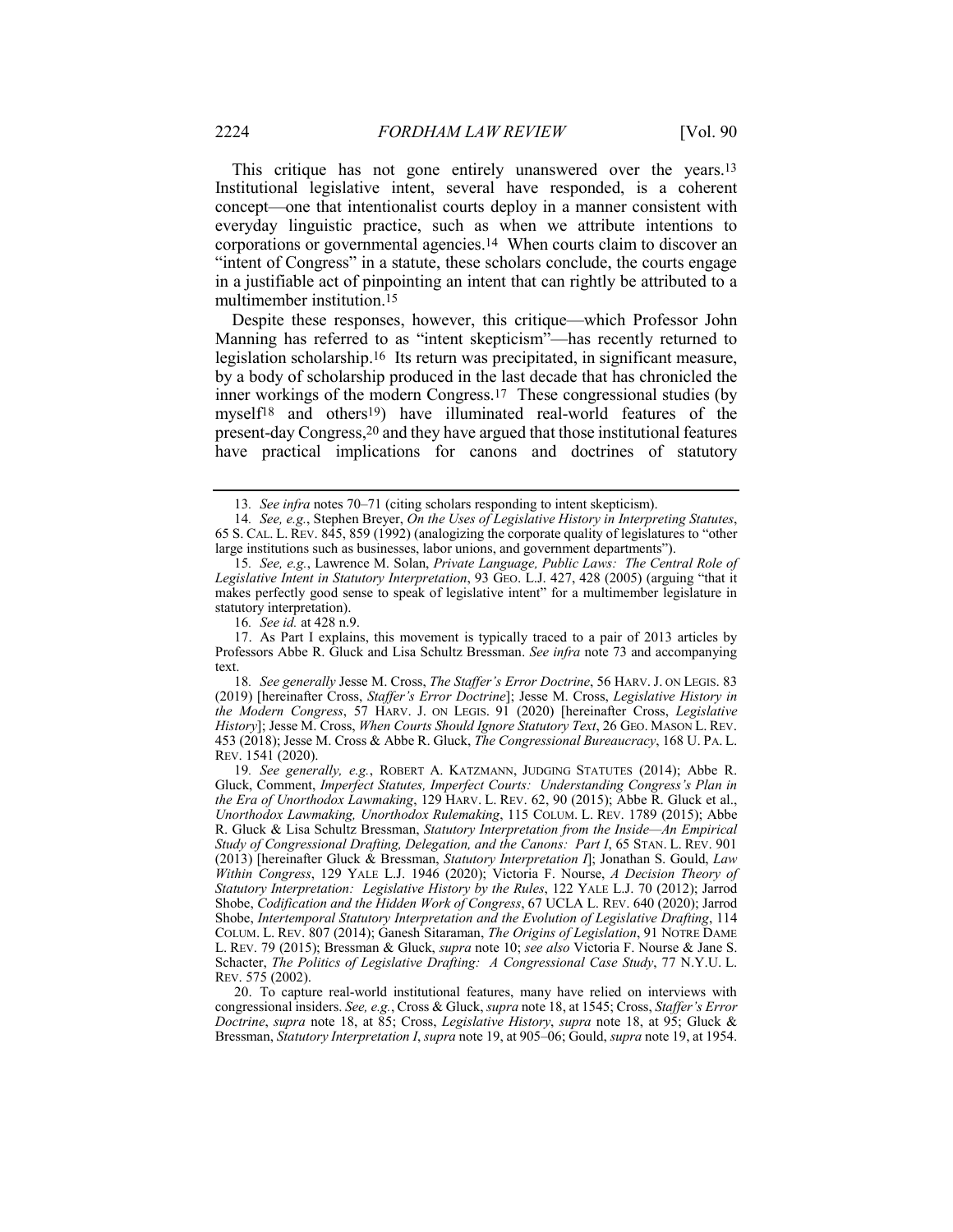interpretation.21 By drawing this connection between legislative reality and interpretive implication, this scholarship has—in the eyes of various intent skeptics—marked an implicit return to intentionalist methodology.22 In response to this work, several prominent scholars have revisited the longstanding critique of collective legislative intent, arguing that it renders intentionalism incoherent and thereby prevents the recent scholarship on Congress from carrying any interpretive import.23

In a recent article, Professor Abbe Gluck and I offered one response to these recent critiques.24 There, we observed unappreciated ways in which Congress, through the use of its nonpartisan offices, has a greater ability to act as a unitary institution than has been recognized.25 It is an argument that likely could be extended to many partisan legislative products as well, which are themselves the product of what legal philosophers might call the "nested intentions" of the institution.26 Few materials that emerge from Congress lack some sort of nested institutional pedigree.<sup>27</sup>

However, this Article pursues a different line of argument. It grows out of a concern that, by responding in the manner that we have, institutional-intent scholars have disputed the skeptical conclusion offered by our textualist counterparts—but also have acceded to an initial premise. According to that premise, statutory interpretation entails a binary choice: either search for a collective institutional intent, or discard the concept of intent altogether.28

This Article challenges that binary premise. Even if legislators' intentions never coalesce into a single institutional intent, it explains, it remains possible to view statutes as accomplishing a transfer of disaggregated intent: not the intent of a single legislature, but of a collection of competing individual legislators. This Article examines and defends the vision of legislation (and interpretation) that emerges from this approach—one that it labels the *disaggregated-intent theory of legislation*.29

<sup>21</sup>*. See* Cross, *Staffer's Error Doctrine*, *supra* note 18, at 124–25 (proposing a doctrine for staff errors); *see also* Cross & Gluck, *supra* note 18, at 1674–79 (reviewing proposed interpretive canons).

<sup>22</sup>*. See* Manning, *supra* note 12, at 1935 (observing that Gluck and Bressman's study "plainly invoke[s] intentionalist reasoning").

<sup>23</sup>*. Se*e *id.*; *see also* Doerfler, *supra* note 10, at 998–1000.

<sup>24</sup>*. See* Cross & Gluck, *supra* note 18, at 1651–52.

<sup>25</sup>*. See id.*

<sup>26.</sup> For example, committee reports are the product of chamber rules, which are themselves sanctioned by Article I. *See* U.S. CONST. art. I, § 5, cl. 2; Rules of the House of Representatives, 117th Cong., R. XIII, at 26 (2021); STANDING RULES OF THE SENATE, S. DOC. NO. 113-18, at 12, 31 (2013). On the idea of "nested intentions" and its relationship to institutional intent, see EKINS, *supra* note 9, at 10.

<sup>27.</sup> For an argument that attribution of group intentions need not even rely on this level of formality in the nesting of intentions, see EKINS, *supra* note 9, at 61 (arguing that "procedures are not fundamental to the structure of group action").

<sup>28.</sup> This binary typically is simply assumed in the scholarship. For a scholar who explicitly defends it, see Doerfler, *supra* note 10, at 999–1000. For a response to Doerfler's argument, see *infra* Part III.A.

<sup>29.</sup> This Article uses "disaggregated-intent theory of legislation" and "disaggregated-intent theory" interchangeably.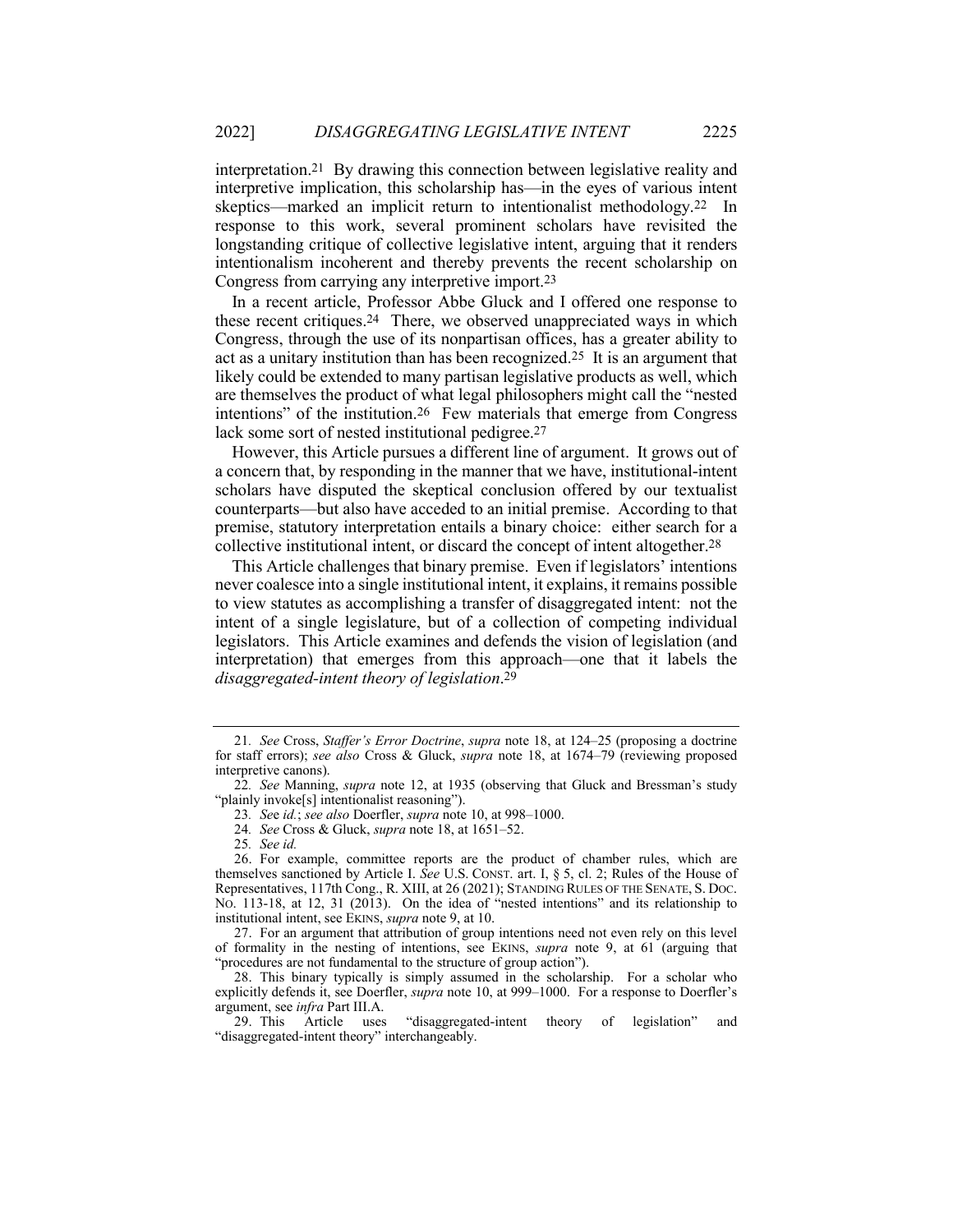As this Article explains, disaggregated-intent theory is theoretically viable, constitutionally defensible, and in accord even with skeptical notions of legislative authority. On the theoretical front, disaggregated-intent theory has been overlooked only because two separate ideas about legislative intent—*consolidation* and *transfer*—have been conflated in discussions of intent skepticism. Once these ideas are disentangled, it becomes clear that intent skepticism leaves ample room for the continued relevance of legislative intent, as conceived under disaggregated-intent theory.

On the constitutional front, this Article argues that disaggregated-intent theory is sanctioned by the U.S. Constitution, both in superficial text and deeper structure. Textually, some have argued that the Constitution requires interpreters to view Congress exclusively in unitary, institutional terms.30 Challenging this view, this Article explains that constitutional text in fact sanctions a plural, disaggregated view of Congress. Structurally, meanwhile, the argument for disaggregated-intent theory is even stronger. The Constitution equates the successful transfer of a certain type of disaggregated intention with advancement of the constitutional value of democratic self-government.31By retaining a space for discussion of this legislator intention in statutory interpretation, disaggregated-intent theory both makes sense of constitutional structure and provides the opportunity to strategically advance values inherent in it. In this regard, it is textualism that encounters constitutional problems—at least, insofar as textualism is understood to entail a rejection of legislation as a vehicle for transfers of intent.32

On the authority front, disaggregated-intent theory proves to be surprisingly compatible even with intent-skeptical notions of legislative authority. To illustrate this point, this Article examines Professor Jeremy Waldron's oft-cited theory of legislation and legislative authority.<sup>33</sup> While Professor Waldron argues that his notions of legislative authority entail a wholesale pivot away from intention in statutory interpretation, his theories of authority potentially point toward the need to preserve the same type of legislator intention that constitutional structure also deems significant.

Having argued for the theoretical, constitutional, and authority-based legitimacy of disaggregated-intent theory, this Article then contends that this theory, once accepted as legitimate, can revise our understanding of specific methods of statutory interpretation. To illustrate this, this Article turns to the interpretive method of intentionalism—showing how a different understanding of this methodology emerges from an approach rooted in disaggregated-intent theory. Here, this Article attempts to illustrate that,

<sup>30</sup>*. See* Doerfler, *supra* note 10, at 999–1000.

<sup>31</sup>*. See infra* Part III.B.

<sup>32.</sup> For a rare example of textualism that does not reject the search for intent, see Caleb Nelson, *What Is Textualism?*, 91 VA. L. REV. 347, 372 (2005) (suggesting that "textualists are as interested as intentionalists in enforcing the intended meaning of statutory language, and simply believe that the textualist approach will better capture the type of intent that both camps seek").

<sup>33.</sup> For a detailed explanation of Professor Jeremy Waldron's theory of legislation and legislative authority, see *infra* Part IV.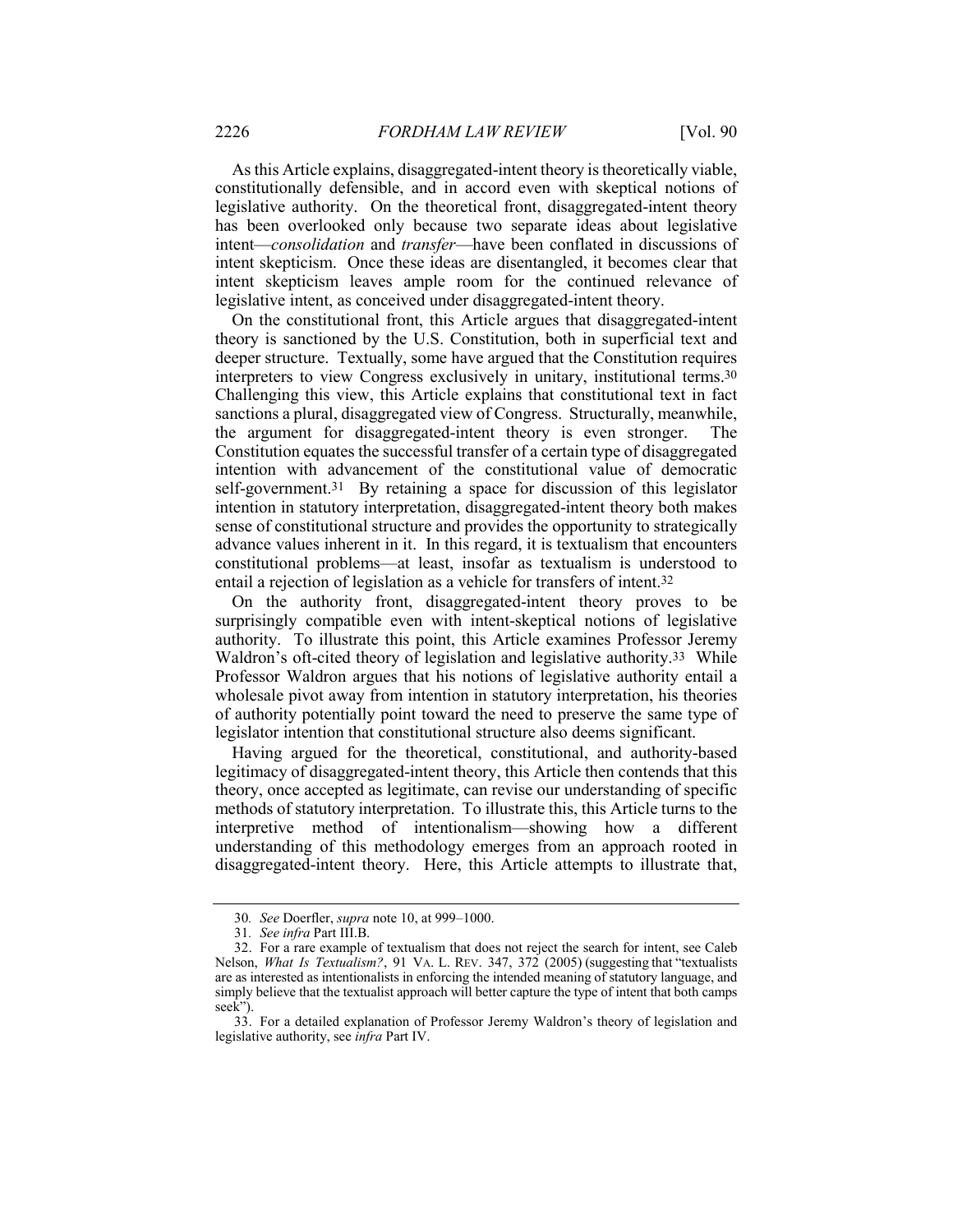once we reconceptualize intentionalism to fit the premises of disaggregated-intent theory, we gain a number of new insights into the methodology's strengths and weaknesses.

These insights emerge primarily because, as already mentioned, disaggregated-intent theory allows us to understand statutory interpretation as a method to advance the constitutional value of democratic self-government. Intentionalism proposes to do this by instructing interpreters to identify and give effect to their best guess of legislator understandings of statutes (i.e., the understandings that provide the foundation for legislator intentions). Understanding intentionalism in this way provides clarity with respect to a number of ambiguities that have plagued intentionalism, including questions about (1) *how many* legislators must share an intention, (2) *which type* of legislator intentions are relevant, and (3) *how far* one must go in promoting those intentions. Along the way, this reframing of intentionalism also addresses other traditional critiques of the methodology—including those related to Arrovian cycling,34 to intentionalism's supposed denigration of the legislative process,35 and to intentionalism's devaluation of the notice-giving function of statutes.36

At the same time, this reconceptualization of intentionalism also raises new questions about the methodology. For example, it draws attention to intentionalism's tendency to treat legislators as having not only equal votes but also equal voices<sup>37</sup>—a tendency that arguably preserves, and perhaps even needlessly magnifies, the apportionment distortions that impede the maximization of democratic self-government.38

Congress's capacity to act as a single, unitary institution may be debatable. Even if we accept the idea of Congress as a "they," however, it does not eliminate the role of intent in statutory interpretation. To the contrary, it unlocks new ways of thinking about intent and interpretive method—ways that can help resolve longstanding stalemates in the field of legislation, as well as create new conversations about the role of courts in statutory interpretation.

This Article proceeds in five parts. Part I provides a brief background on the critique of corporate legislative intent. Part II explains that, even if we accept this critique, the disaggregated-intent theory of legislation remains theoretically viable. Part III argues that disaggregated-intent theory also is constitutionally permissible—and, in fact, accords with fundamental constitutional principles in ways that textualism does not. Part IV contends that disaggregated-intent theory also accords with Professor Waldron's skeptical notions of legislative authority. Part V examines what it means to think of intentionalism under disaggregated-intent theory—and it shows

<sup>34</sup>*. See infra* notes 216–22 and accompanying text.

<sup>35</sup>*. See infra* notes 212–22 and accompanying text.

<sup>36</sup>*. See infra* notes 259–68 and accompanying text.

<sup>37.</sup> Professor Richard Ekins refers to this quality as the "formal equality of legislators." EKINS, *supra* note 9, at 23.

<sup>38.</sup> For a summary of these apportionment distortions, see *infra* notes 203–06 and accompanying text.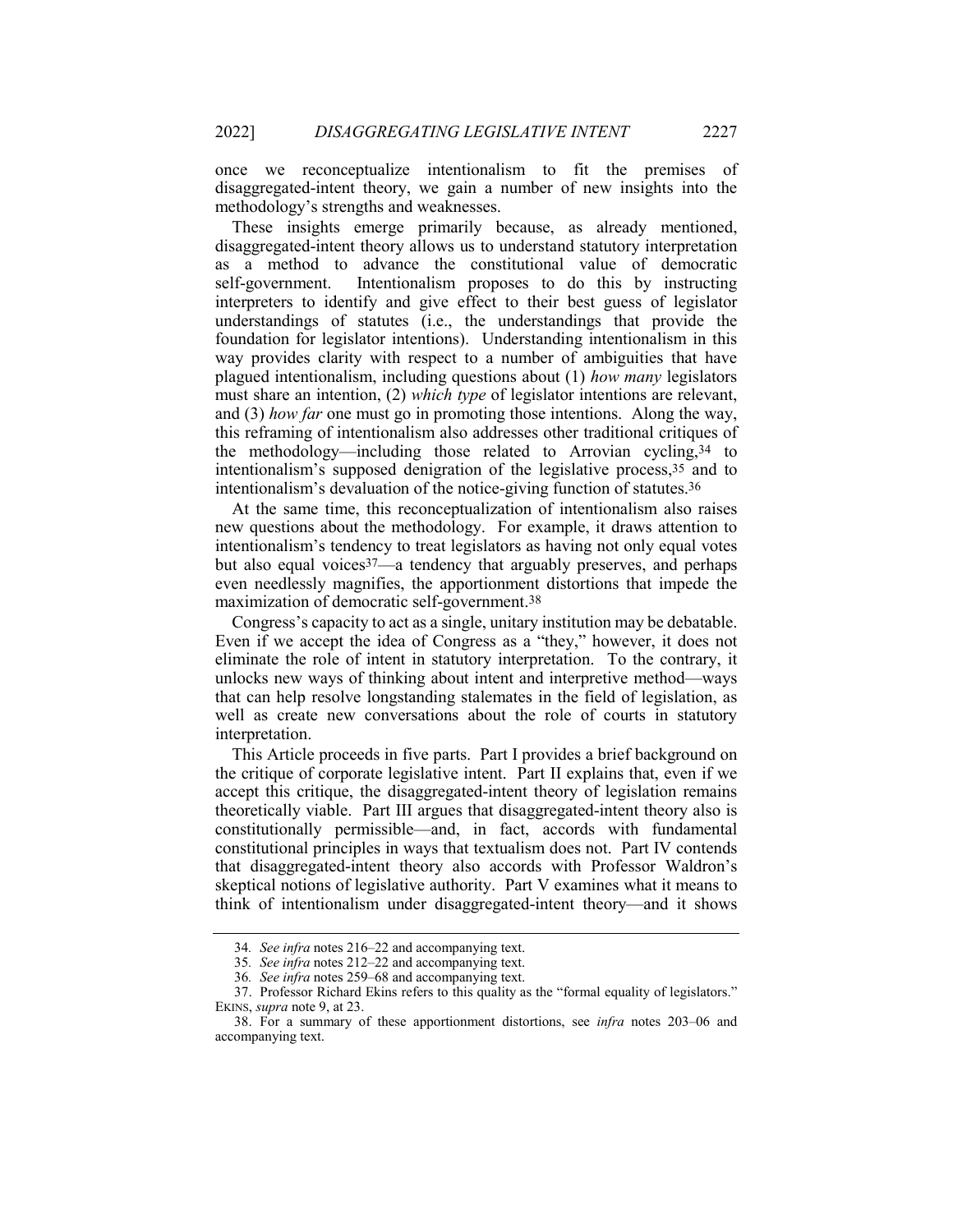how, once reconceived in these terms, several criticisms of intentionalism are resolved. Part V also considers possible counterarguments, and it highlights previously unexamined weaknesses of intentionalism that become evident under disaggregated-intent theory. A brief conclusion follows.

## I. BACKGROUND: CONGRESS AS AN "IT"

A longstanding critique of intentionalism has posited that a legislature generally, or Congress in particular, is incapable of forming a collective institutional intent. When intentionalist courts look to identify legislative intent, these critics claim, they therefore look for something nonexistent. This part briefly reviews the history of this critique in American law.

Since the Founding, as even textualists have noted, it has been common for American courts to characterize Congress (and any other legislature) as a body that possesses an institutional "intent" and to describe statutory interpretation as a search for that intent.39 Chief Justice John Marshall, for example, remarked that "the duty of the court [is] to effect the intention of the legislature," $40$  and he described the goal of interpretation as "discovering the mind of the legislature." $41$  While competing, nonintentionalist While competing, nonintentionalist approaches to statutory interpretation can be found in early American law, with judicial opinions buttressing ideas about courts acting as lawmaking partners42 or hewing to more textualist ideas,43 it was widely accepted in early American legal history that legislative intent was an appropriate object to pursue in statutory interpretation.44

This would begin to change with the legal realist movement of the 1930s.45 In the effort to underscore the policymaking role that judges perform in statutory interpretation, Professor Max Radin offered a formative critique of the idea of legislative intent in a 1930 article, remarking:

A legislature certainly has no intention whatever in connection with words which some two or three men drafted, which a considerable number

<sup>39</sup>*. See, e.g.*, John F. Manning, *Textualism and the Equity of the Statute*, 101 COLUM. L. REV. 1, 91 (2001) (explaining that "[t]he Marshall Court frequently emphasized that the federal judge's constitutional duty was to adhere to the legislature's intent").

<sup>40.</sup> Schooner Paulina's Cargo v. United States, 11 U.S. (7 Cranch) 52, 60 (1812) ("[I]t has been truly stated to be the duty of the court to effect the intention of the legislature . . . .").

<sup>41.</sup> Pennington v. Coxe, 6 U.S. (2 Cranch) 33, 52 (1804). *But see* William N. Eskridge, Jr., *All About Words: Early Understandings of the "Judicial Power" in Statutory Interpretation, 1776–1806*, 101 COLUM. L. REV. 990, 997 (2001) ("[Marshall's] opinions run the gamut of methodologies but do consistently take a complex approach to text, as imbued with history, principles, and political choices.").

<sup>42</sup>*. See generally* Eskridge, *supra* note 41 (documenting pragmatic or partnership models in early American jurisprudence).

<sup>43</sup>*. See* Manning, *supra* note 39, at 87–90 (documenting textualist models in early jurisprudence).

<sup>44.</sup> As one casebook puts it, "Since the beginning of our republic, courts have invoked the concept of legislative 'intent' to signal that legislators, not courts, create legislative meaning." ESKRIDGE ET AL., *supra* note 1, at 302.

<sup>45.</sup> On the dating of the realist movement, see NEIL DUXBURY, PATTERNS OF AMERICAN JURISPRUDENCE 72–79 (1995).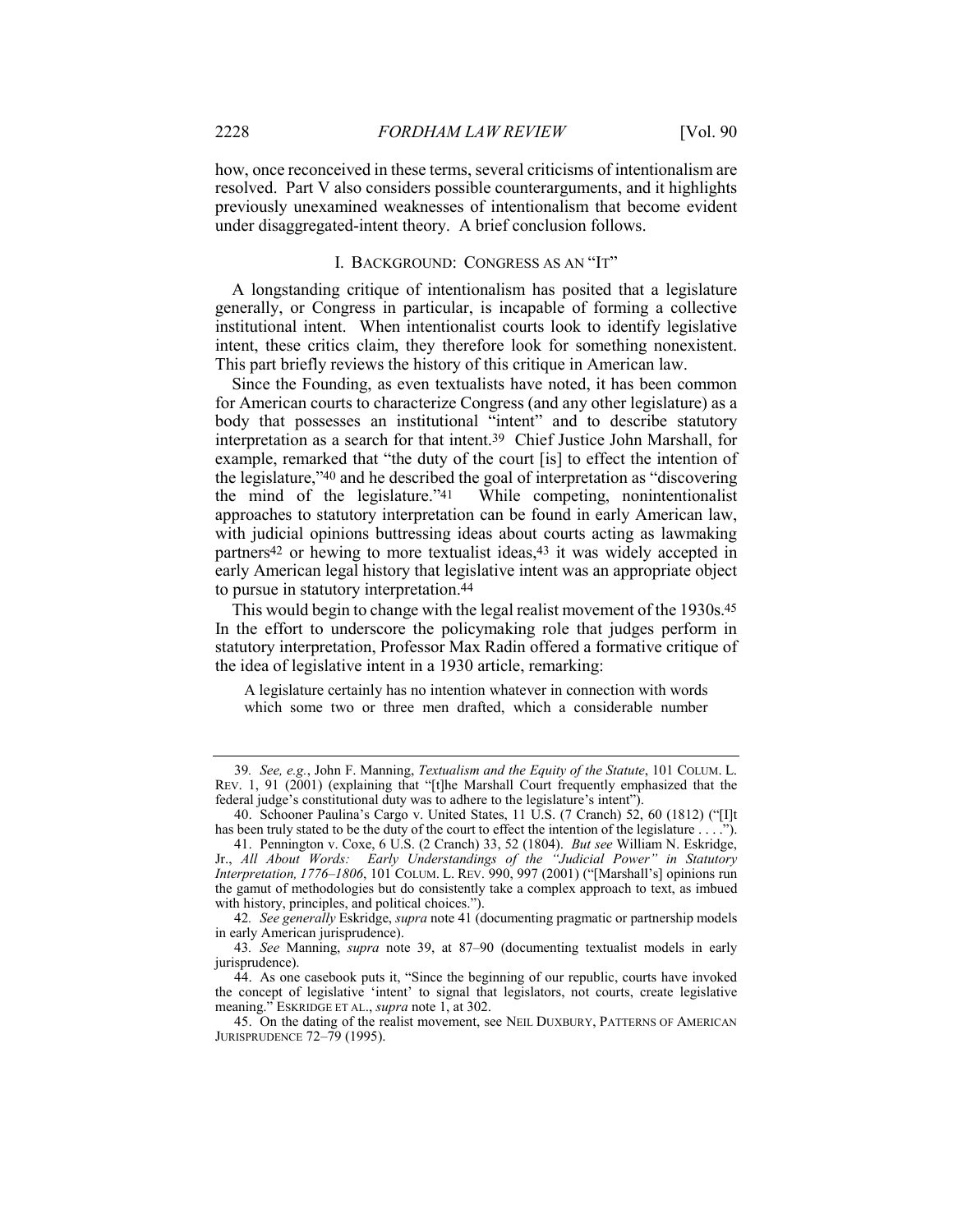rejected, and in regard to which many of the approving majority might have had, and often demonstrably did have, different ideas and beliefs.

That the intention of the legislature is undiscoverable in any real sense is almost an immediate inference from a statement of the proposition. The chances that of several hundred [legislators] each will have exactly the same determinate situations in mind as possible reductions of a given determinable, are infinitesimally small.46

Realist critiques notwithstanding, however, the Supreme Court continued to approach statutory interpretation as a search for legislative intent throughout the New Deal<sup>47</sup> and post–New Deal eras.<sup>48</sup> During these years, the Court increasingly looked to legislative history that Congress was generating, both on the chamber floor and through its committee system,49 for evidence of this institutional intent.50

Beginning in the 1980s, this use of legislative history would undergo more sustained critique<sup>51</sup>—and so would the concept of legislative intent itself.<sup>52</sup> Drawing upon Professor Radin's earlier analysis,<sup>53</sup> a new movement of textualists increasingly viewed the concept as incoherent.54 For instance, Justice Antonin Scalia argued that the search for legislative intent is a "wild-goose chase,"55 while Judge Frank H. Easterbrook contended that intent is "fictive for a collective body"56 and that "the concept of 'an' intent . . . for an institution [is] hilarious."57 Explaining the logic of this objection, Judge Easterbrook remarked that: "Because legislatures comprise

48*. See, e.g.*, Caleb Nelson, *A Response to Professor Manning*, 91 VA. L. REV. 451, 456 (2005) (noting that "[f]rom the 1950s until the 1970s . . . the interpretive conventions associated with [intentionalism and purposivism] dominated American jurisprudence").

49. On the hierarchy of legislative history sources that emerged from the Court during this period, see ESKRIDGE ET AL., *supra* note 1, at 631 (reporting the "conventional hierarchy" of legislative history).

50*. See* Tiefer, *supra* note 47, at 212–13 ("It was not until the New Deal Court . . . that the modern era of fuller, more accurate use of legislative history began.").

51*. See* Solan, *supra* note 15, at 427 ("Perhaps the greatest controversy over statutory interpretation during the past two decades concerns the use of legislative history as evidence of the intent of the legislature.").

52*. See id.* ("More basically, the concept of legislative intent has itself been subject to attack.").

53*. See* William N. Eskridge, Jr., *Legislative History Values*, 66 CHI.-KENT L. REV. 365, 372–73 (1990) (discussing textualists' debt to Radin); Manning, *supra* note 3, at 684–85 (connecting new textualist critiques to Radin's realist analysis); Manning, *supra* note 7, at 2410 n.81 (noting that "textualists' intent skepticism can be traced to the work of Max Radin").

54. On this movement generally, see Eskridge, *supra* note 3.

55. Scalia, *supra* note 11, at 517; *see also* Scalia,*supra* note 3, at 29–32.

56. Frank H. Easterbrook, *Text, History, and Structure in Statutory Interpretation*, 17 HARV. J.L. & PUB. POL'Y 61, 68 (1994).

57. Frank H. Easterbrook, *Some Tasks in Understanding Law Through the Lens of Public Choice*, 12 INT'L REV. L. & ECON. 284, 284–85 (1992).

<sup>46.</sup> Max Radin, *Statutory Interpretation*, 43 HARV. L. REV. 863, 870 (1930). For a discussion of a German antecedent to Professor Max Radin's argument, see EKINS, *supra* note 9, at 4–5 (discussing Gustav Radbruch's 1910 critique).

<sup>47</sup>*. See* Charles Tiefer, *The Reconceptualization of Legislative History in the Supreme Court*, 2000 WIS. L. REV. 205, 274 n.366 (describing the approach of "New Deal intentionalism").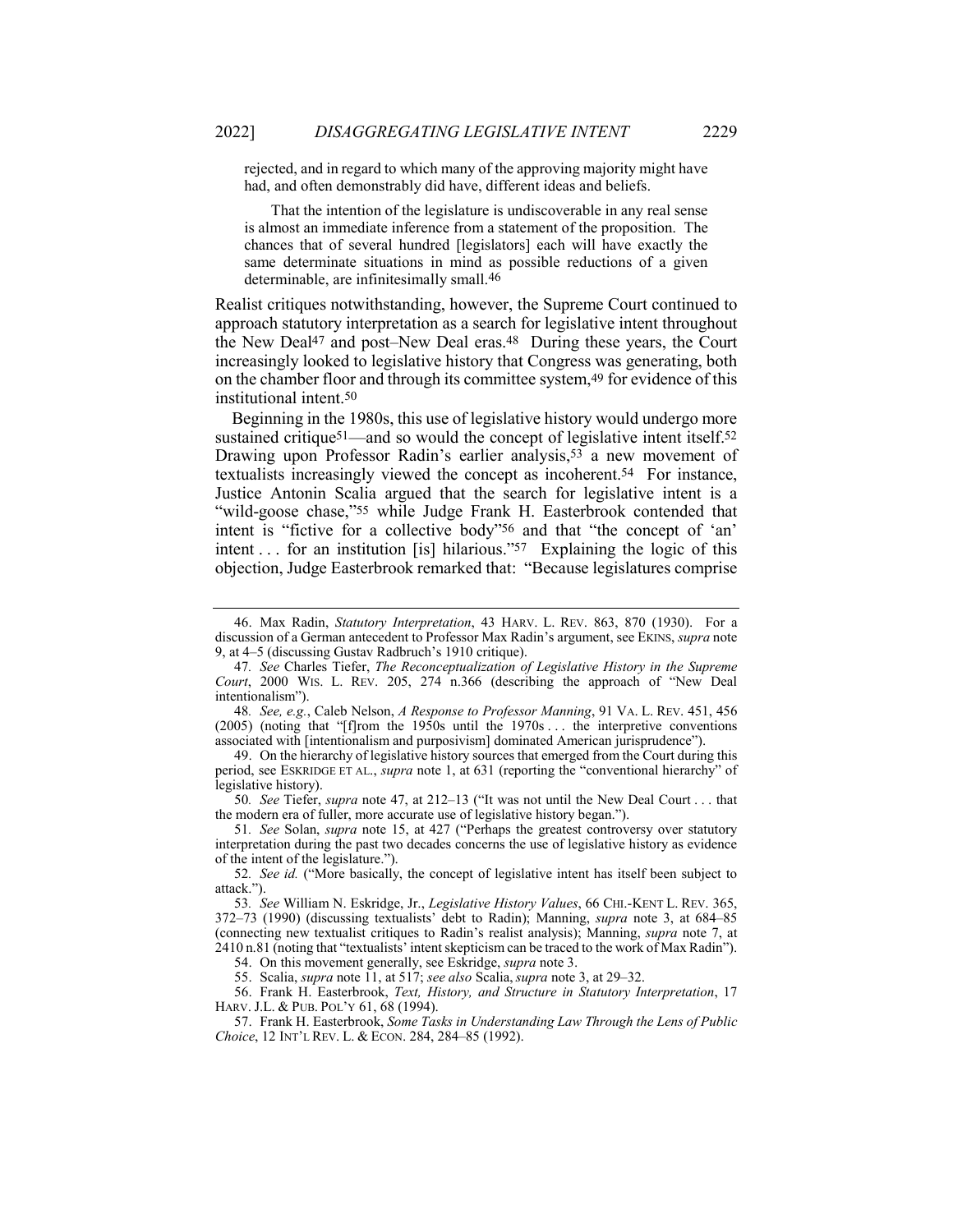many members, they do not have 'intents' or 'designs,' hidden yet discoverable."58 In addition to building upon earlier realist critiques, these textualists drew upon more recent ideas in public choice theory,59 a field that raised new questions about the ability of legislatures to possess stable, shared policy preferences.60 Governmental actors such as the U.S. Department of Justice Office of Legal Policy,61 as well as prominent textualist scholars such as Professor Manning,62 both observed this growing criticism and further advanced it.63 For these textualists, skepticism about the existence of a collective legislative intent typically was viewed as an indictment of intentionalist methodology, and therefore as an argument in favor of textualism as a competing method.64 Meanwhile, other legal scholars increasingly joined this skepticism about corporate legislative intent, even when not endorsing textualist methodologies,<sup>65</sup> as did several prominent legal philosophers.66 It was a skepticism that Professor Shepsle distilled into

60*. See, e.g.*, Easterbrook, *supra* note 3, at 547–48 (explaining that intent skepticism "follows from the discoveries of public choice theory"). For a response to this use of public choice theory, see *infra* Parts V.A.2, V.B.2.

61. OFF. OF LEGAL POL'Y, U.S. DEP'T OF JUST., USING AND MISUSING LEGISLATIVE HISTORY: A RE-EVALUATION OF THE STATUS OF LEGISLATIVE HISTORY IN STATUTORY INTERPRETATION ii (1989) ("[T]he problem of discerning the intended meaning of a collective body is essentially insoluble. . . . No one has yet proposed a satisfactory method of determining the group intent of a body when the individual members of that body may have differing intents.").

62*. See, e.g.*, Manning, *supra* note 7, at 2410 n.81 (reiterating this critique and connecting it to Radin's arguments); Manning, *supra* note 3, at 675 (noting and aligning with "textualist judges [who] argue that a 535-member legislature has no 'genuine' collective intent with respect to matters left ambiguous by the statute itself").

63*. See also* JEREMY WALDRON, LAW AND DISAGREEMENT 99 (1999). For an overview of international courts and scholars making similar arguments, see EKINS, *supra* note 9, at 3–4.

64*. See, e.g.*, Easterbrook, *supra* note 56, at 67 ("The more of these propositions you accept [including that intent is an empty concept], the more likely you are to accept my conclusion that statutory text and structure, as opposed to legislative history and intent (actual or imputed), supply the proper foundation for meaning.").

65*. See, e.g.*, William N. Eskridge, Jr. & Philip P. Frickey, *Statutory Interpretation as Practical Reasoning*, 42 STAN. L. REV. 321, 326 (1990) ("It is hard enough to work out a theory for ascertaining the 'intent' of individuals in tort and criminal law. To talk about the 'intent' of the legislature . . . multiplies these difficulties, because we must ascribe an intention not only to individuals, but to a sizeable group of individuals . . . ."); *see also* RONALD DWORKIN, LAW'S EMPIRE 318–50 (1986).

66*. See, e.g.,* Joseph Raz, *Intention in Interpretation*, *in* THE AUTONOMY OF LAW: ESSAYS ON LEGAL POSITIVISM 249, 258–59 (Robert P. George ed., 1996); DWORKIN, *supra* note 65, at 324; WALDRON, *supra* note 63, at 119–122; *see also* EKINS, *supra* note 9, at 10 (agreeing that Professors Dworkin and Waldron "succeed . . . in discrediting aggregative conceptions of legislative intent" while developing a theory of institutional intent).

<sup>58.</sup> Easterbrook, *supra* note 3, at 547; *see also* Frank H. Easterbrook, *The Role of Original Intent in Statutory Construction*, 11 HARV. J.L. & PUB. POL'Y 59, 64 n.10 (1988) [hereinafter Easterbrook, *Original Intent*].

<sup>59.</sup> Describing public choice theory during its ascendancy, Professors Daniel A. Farber and Philip P. Frickey characterized it as "a highly influential group of economists and political scientists" who "apply economic methodology to the study of political institutions." Daniel A. Farber & Philip P. Frickey, *Legislative Intent and Public Choice*, 74 VA. L. REV. 423, 424 (1988).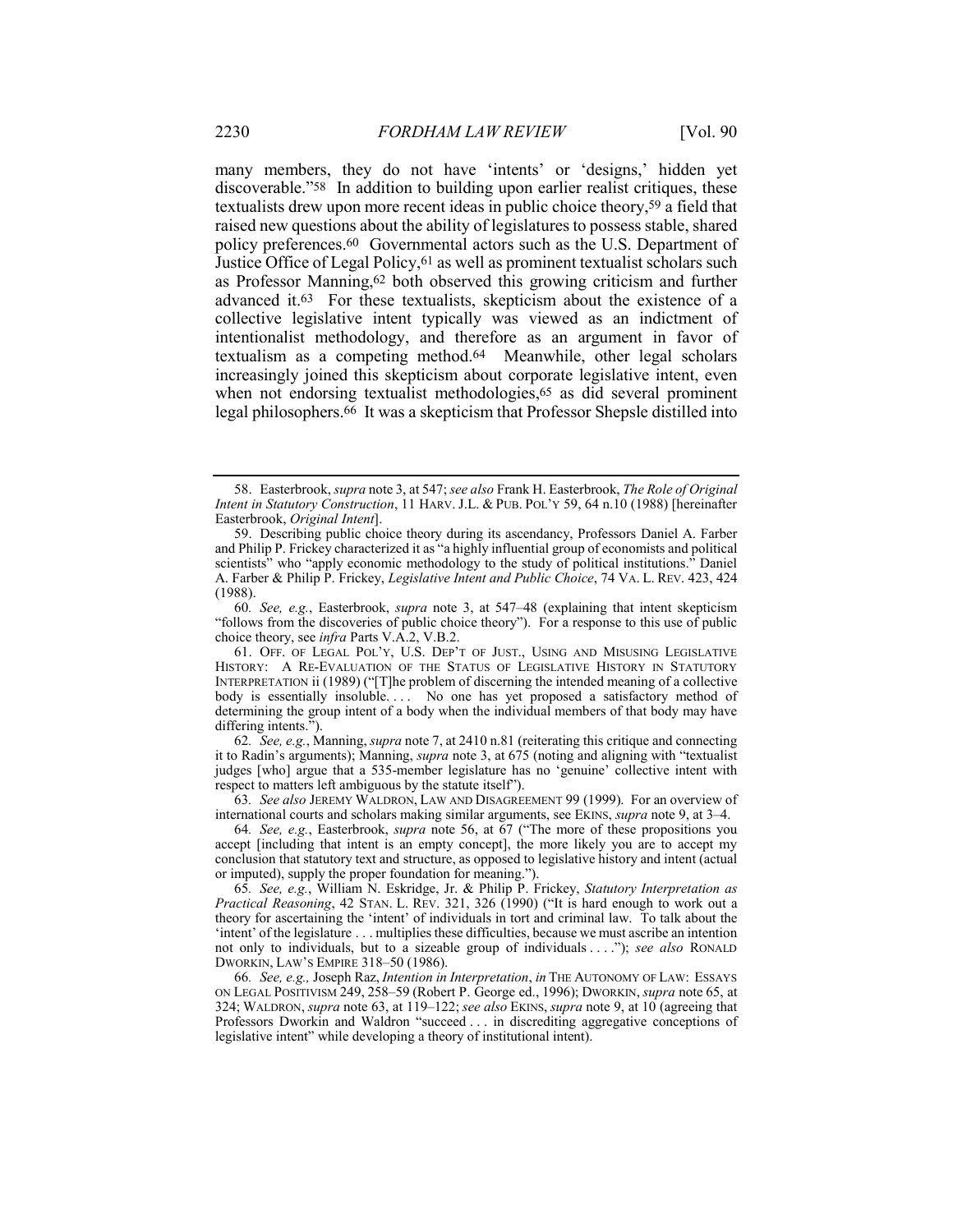a phrase that would become shorthand for this critique,67 writing in a 1992 article that "Congress is a 'they,' not an 'it.'"68

In response to this textualist-driven critique, scholars advanced new arguments in defense of the idea of legislative intent, arguing that it was a coherent concept that courts deployed in a manner consistent with everyday linguistic practice.69 Professor Lawrence Solan, for example, argued that advances in the humanities and social sciences revealed "that it makes perfectly good sense to speak of legislative intent," observing that we "routinely attribute intent to a group of people" in an institution with the features of a legislature.70 Justice Breyer advanced similar arguments.71

More recently, pressure has been put on the textualist-driven critique, albeit indirectly, by a wave of legislation scholarship that has emerged in the last decade. During this period, the field of legislation has experienced what Justice Barrett has termed a "process-based turn in statutory interpretation."72 This process-based turn, largely inaugurated by a formative study by Professors Abbe R. Gluck and Lisa Schultz Bressman in 2013,73 has generated a large and growing body of scholarship examining the institutional realities of the modern Congress and their implications for statutory interpretation doctrine.74 This scholarship typically has not undertaken theoretical defenses of institutional legislative intent nor has it tended to engage in explicit debate over intent skepticism.75 Nonetheless, in its assumption that legislative realities can and should bear upon statutory interpretation,76 some have perceived an implied return to a brand of intentionalism that relies upon the idea of institutional legislative intent.77

<sup>67.</sup> As Professor Ryan A. Doerfler notes, this phrase has become "a common refrain" in legislation scholarship. Doerfler, *supra* note 10, at 982. For prominent examples of its use, see *supra* note 9 and accompanying text.

<sup>68.</sup> Shepsle, *supra* note 10, at 244.

<sup>69</sup>*. See, e.g.*, Solan, *supra* note 15, at 428; *see also* EKINS, *supra* note 9, at 1–14.

<sup>70.</sup> Solan, *supra* note 15, at 428; *see also* EKINS, *supra* note 9, at 1–14 (outlining a theory of legislation as action on joint intentions formed by legislature).

<sup>71</sup>*. See generally* STEPHEN BREYER, MAKING OUR DEMOCRACY WORK: A JUDGE'S VIEW (2010); Breyer, *supra* note 14, at 865 (explaining that "those who understand the group do not ordinarily have trouble properly ascribing purposes to its activities, at least in ordinary cases"); *see also generally* CHRISTIAN LIST & PHILIP PETTIT, GROUP AGENCY: THE POSSIBILITY, DESIGN, AND STATUS OF CORPORATE AGENTS (2011).

<sup>72.</sup> Amy Coney Barrett, *Congressional Insiders and Outsiders*, 84 U. CHI. L. REV. 2193, 2194 (2017). For her part, Justice Barrett is skeptical of the interpretive utility of this process-based turn. *See id.* at 2200–01, 2205.

<sup>73</sup>*. See generally* Gluck & Bressman, *Statutory Interpretation I*, *supra* note 19; Bressman & Gluck, *supra* note 10.

<sup>74</sup>*. See supra* notes 18–19 and accompanying text (listing works from this scholarly movement).

<sup>75</sup>*. See, e.g.*, Manning, *supra* note 12, at 1935 (noting that "Professors Gluck and Bressman do not identify themselves with classic intentionalism").

<sup>76</sup>*. See supra* note 21 (noting proposed doctrinal takeaways from this scholarship).

<sup>77</sup>*. See, e.g.*, Manning, *supra* note 12, at 1935 (noting that, by invoking "the subjective expectations of legislative drafters," Gluck and Bressman "plainly invoke intentionalist reasoning").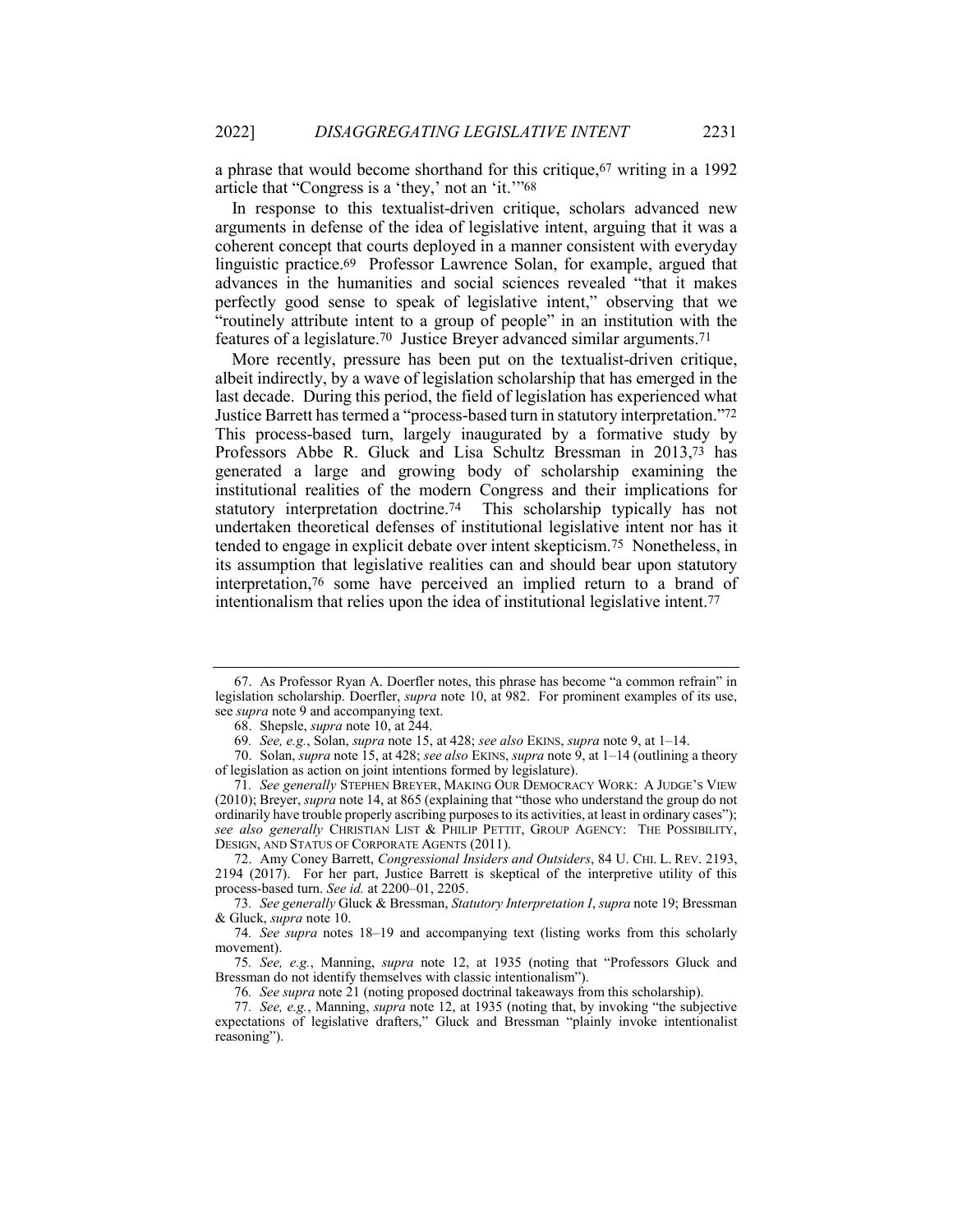In response to this process-based turn, several prominent scholars have revived arguments about the impossibility of Congress forming a single, collective intent.78 Professor Manning, for example, has reiterated prior objections to the idea of congressional intent,79 and he has argued that findings in the Gluck/Bressman study actually buttress concerns about the ability to locate a single institutional intent.80 In addition, Professor Ryan A. Doerfler has argued that Congress lacks the delegatory structure required to meet the definition of shared agency used in scholarship on the philosophy of action, and that congressional intent therefore is a fiction.81 In each instance, skepticism about collective legislative intent has been presented as a rebuke to the process-based turn in legislation, a movement assumed by these critics to rest upon the theory of collective intent for the persuasiveness of its interpretive takeaways.82

#### II. THE THEORETICAL VIABILITY OF DISAGGREGATED INTENT

Recent intent skeptics therefore have suggested that the critique of institutional legislative intent, if persuasive, directs statutory interpreters to discard the concept of intent in statutory interpretation. Yet even if we accept the premises of intent skepticism, the idea of legislative intent remains theoretically viable.

To understand the continued viability of intent, it is necessary to disentangle two actions that may be performed with legislative intent: *consolidation* and *transfer*. On the one hand, a legislature theoretically might *consolidate* legislative intent when drafting and approving legislation, thereby combining the myriad intentions of legislators into a single institutional intent. On the other hand, a legislature also might *transfer* legislative intent (or create the conditions for such a transfer), producing a text that could potentially advance legislative intentions when interpreted and applied.

Intent skeptics and their respondents have focused on a specific brand of intentionalism: one that views the enactment process, with respect to intent,

<sup>78.</sup> For the notable exception of a response that did not raise this critique, see Barrett, *supra* note 72, at 2200.

<sup>79</sup>*. See* Manning, *supra* note 12, at 1916 ("No one can identify 'congressional intent' or the 'legislative deal' as a matter of fact  $\dots$ .").

<sup>80</sup>*. See id.* at 1936–37 ("[The Gluck/Bressman study's] findings . . . confirm rather than undercut (a) the ineffability and contingency of legislative intent and (b) the corresponding impossibility of treating intent as a 'fact of the matter' that can be made sense of without a normative frame of reference.").

<sup>81</sup>*. See* Doerfler, *supra* note 10, at 979–80.

<sup>82</sup>*. See* Manning, *supra* note 12, at 1916 ("This Essay argues that the new empiricism does not undermine the intent skepticism that has framed so much of the discussion about how to read statutes."); Doerfler, *supra* note 10, at 985–86 ("This Article argues that none of these approaches [of the process-based turn] makes sense when the context consists of information salient to all, not only to drafters. '[I]gnorance of how Congress works' is lamentable for various reasons, but the nuances of the legislative process are largely irrelevant for the purpose of interpretation." (second alteration in original) (quoting Nourse, *supra* note 19, at 85)).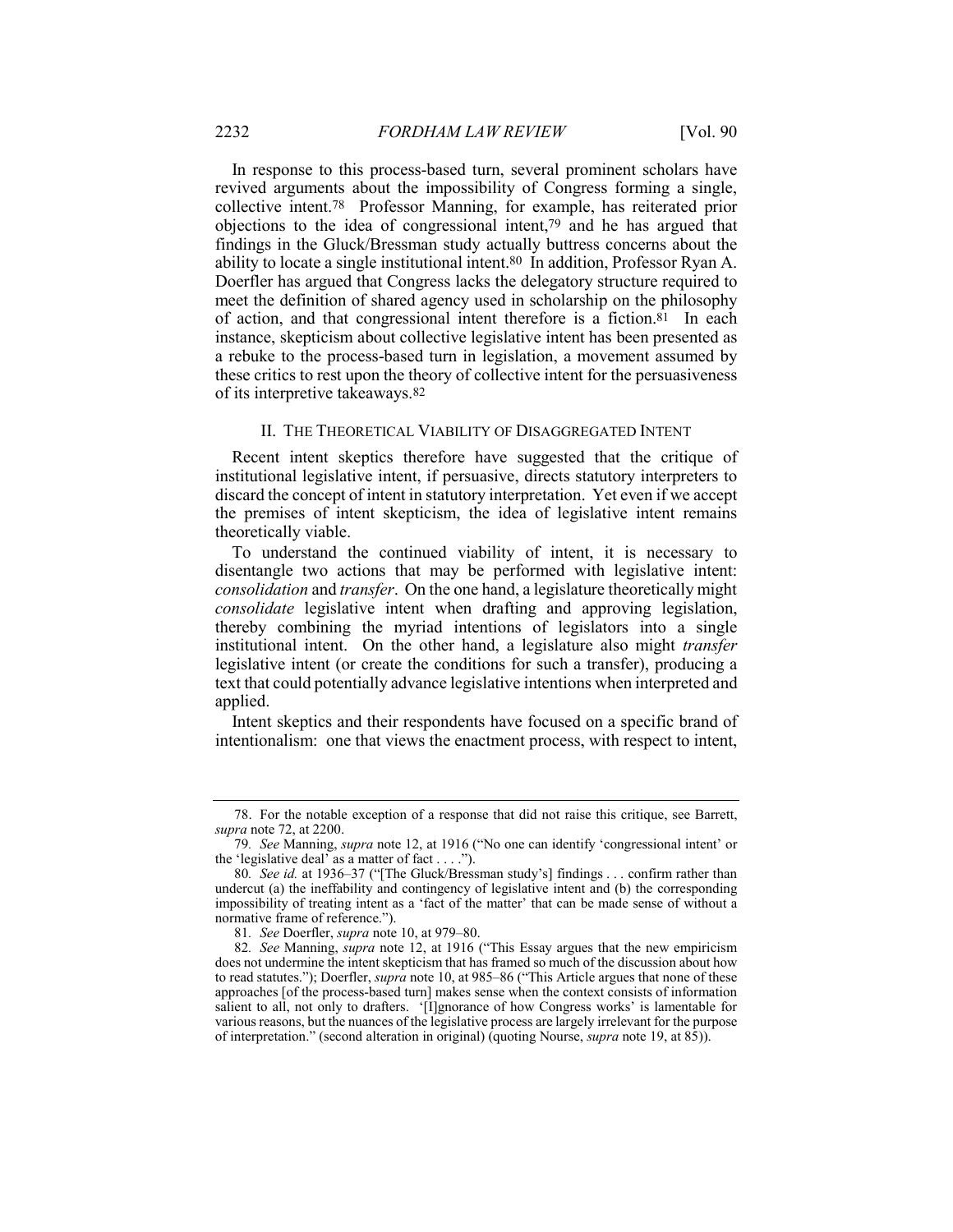as both a *consolidation* and a *transfer*.83 Under this version of intentionalism, legislators are assumed to (1) combine to form a single institutional intent and (2) draft a statute that is designed (and has the capacity) to carry forward that single intent. This brand of intentionalism, with its emphasis on both *consolidation* and *transfer*, might be described as the *aggregated-intent theory of legislation*.

To critique aggregated-intent theory, intent skeptics have focused specifically on one prong of this theory: consolidation.<sup>84</sup> Yet a critique of consolidation, by itself, does not necessarily push interpreters to move away from intent altogether and to speak instead in the register of textualism and its associated constitutional values (such as notice85 and congressional incentivization86). Rather, it still might be possible to conceive of legislation as performing a *transfer*, but not a *consolidation*, of intent. Under this view, the legislature may never have formed a corporate, institutional intent with respect to a given statutory provision. Nonetheless, individual members of Congress still may have formed individual intentions they believed were encoded in the provision. Consequently, each statutory provision has the capacity to carry forward a set of legislator intentions—intentions that will be either advanced or frustrated by the statute's interpretation. Because those intentions never coalesce into an intent of the legislature, however, an interpretation's advancement of intent now becomes a fractional affair realizing the intentions of some particular legislators, while frustrating others. This might be labeled the *disaggregated-intent theory of legislation*.

For intent skeptics to defend a pivot to textualism, they also must explain why the disaggregated-intent theory is untenable.<sup>87</sup> Otherwise, legislator intentions might remain relevant to statutory interpretation, intent skepticism notwithstanding.88 This raises the question: what is the problem with the disaggregated-intent theory of legislation?

87. Professor Doerfler recently attempted to offer such a defense. *See* Doerfler, *supra* note 10, at 999. For a response, see *infra* Part III.

<sup>83</sup>*. See, e.g.*, Manning, *supra* note 39, at 55; see also Eskridge, *supra* note 4, at 1479–80 (describing intentionalism as search for the "intent of the legislature"); Easterbrook, *supra* note 57, at 284 (describing intentionalism as the search for "intent . . . [of] an institution").

<sup>84</sup>*. See supra* Part I (discussing the various components of aggregated-intent theory).

<sup>85</sup>*. See, e.g.*, Bostock v. Clayton County, 140 S. Ct. 1731, 1749 (2020) ("The people are entitled to rely on the law as written, without fearing that courts might disregard its plain terms based on some extratextual consideration."); Barrett, *supra* note 72, at 2195 (arguing that textualists "view themselves as agents of the people rather than of Congress").

<sup>86</sup>*. See, e.g.*, Finley v. United States, 490 U.S. 545, 556 (1989) ("[It] is of paramount importance . . . that Congress be able to legislate against a background of clear interpretive rules, so that it may know the effect of the language it adopts."); Easterbrook, *supra* note 3, at 539–40 (arguing for unambiguous interpretive rules to provide a clear backdrop for drafting legislation); Manning, *supra* note 12, at 1913–14 (noting that the interpretive method should facilitate legislative compromise).

<sup>88.</sup> As Professor Andrei Marmor puts it, "the skeptic is opposed to the ontological perplexities raised by the potential reference" to "the idea of a *group*-intention," but this idea can be distinguished from the notion of "*shared* intentions," the latter of which "involves no such ontological perplexities. Even if you are a skeptic about the idea of group intentions, you cannot deny that it is possible for many people to have basically the same kind of intentions (or at least very similar ones)." ANDREI MARMOR, INTERPRETATION AND LEGAL THEORY 124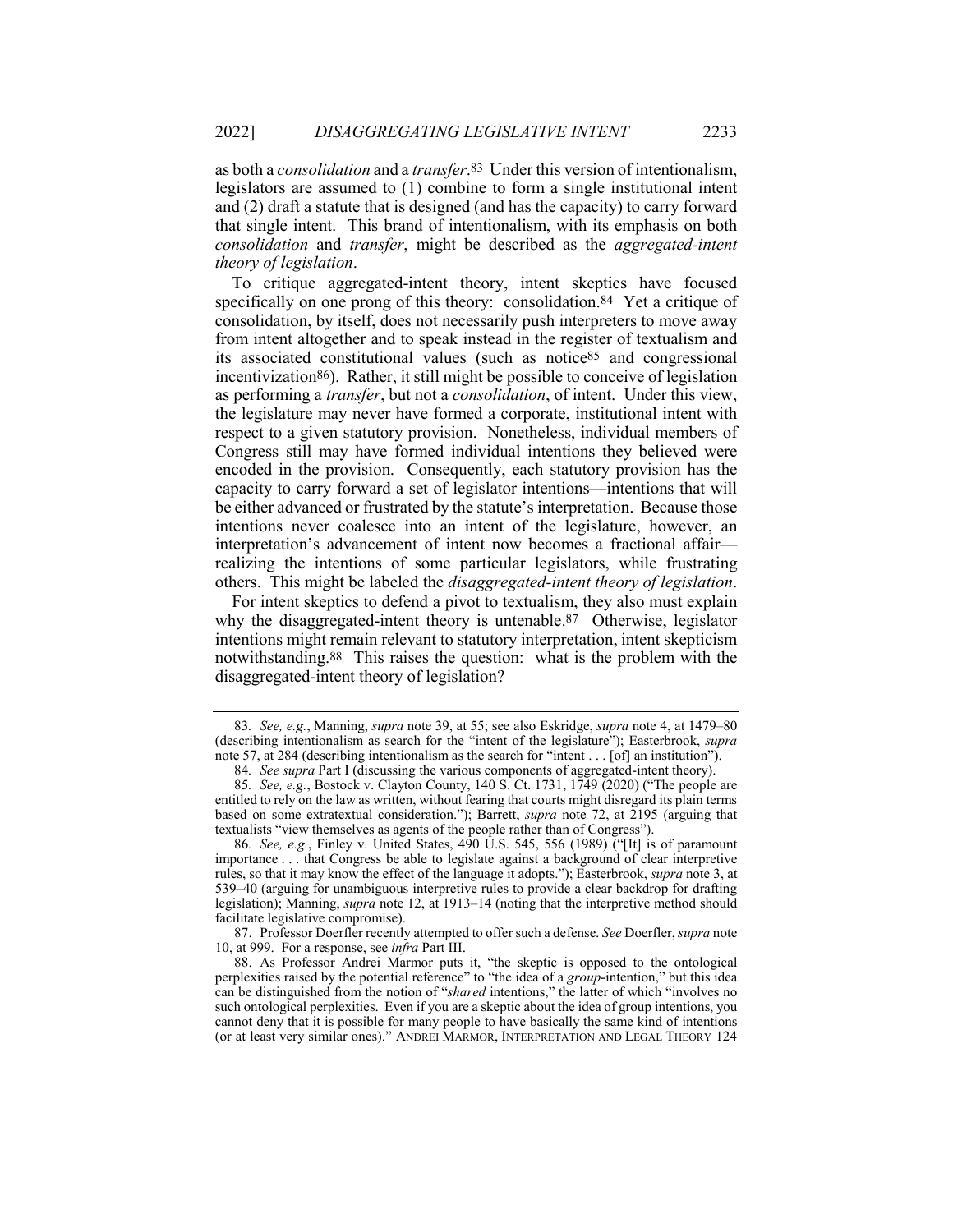## III. THE CONSTITUTION AND DISAGGREGATED INTENT

Perhaps the answer lies in the Constitution. The disaggregated-intent theory of legislation might be theoretically viable, yet constitutionally problematic. As this part explains, however, that is not the case. The Constitution actually sanctions disaggregated-intent theory, as a matter of both superficial text and deeper principle. In fact, it is the intent skeptics who run into constitutional difficulty.

## *A. Constitutional Text*

First, consider the plain text of the Constitution. Professor Doerfler has argued that constitutional text prohibits any turn to disaggregated-intent theory, saying:

As far as the Constitution is concerned, Congress is an "it," not a "they." Article I, Section 1 vests all granted legislative powers in "a Congress." The Constitution also specifies various things that "the Congress" may or shall do. In each instance, the Constitution refers to Congress as a *single body* as opposed to a collection of individuals.89

To the extent that weight is placed on this type of grammatical detail in Article I, however, much evidence also cuts in the opposite direction. If the founders were adamant about others (including courts) viewing Congress as a unitary institution, one would expect to find the Constitution referring to Congress exclusively in the unitary, institutional terms that Doerfler highlights.<sup>90</sup> Yet this is not how the Constitution always (or even typically) speaks of Congress. Quite literally, the Constitution labels Congress as a "they"; it refers to Congress via pronoun six times, and each time it uses the plural pronouns "they"91 and "their."92 For example, the Constitution states, "The Congress shall . . . [meet] on the first Monday in December, unless *they* shall by Law appoint a different Day."93 References to the individual chambers are more mixed, but these similarly tend toward the plural; seven

92*. See* U.S. CONST. art. II, § 3 ("[The President] shall from time to time give to the Congress Information of the State of the Union, and recommend [measures] to their Consideration . . . ."); *see also infra* note 96 and accompanying text.

<sup>(2</sup>d ed. 2005). For others noting this distinct concept of intentions without consolidation, see MARGARET GILBERT, ON SOCIAL FACTS 19 (1989) (referring to this as the idea of "summative" intentions); EKINS, *supra* note 9, at 47 (describing a version of intent that functions as "mere shorthand to enable us to refer to the intentions of many individuals at once").

<sup>89.</sup> Doerfler, *supra* note 10, at 999. For an argument outside the statutory interpretation context highlighting the constitutional necessity of viewing Congress as a unitary institution, see Neomi Rao, *Administrative Collusion: How Delegation Diminishes the Collective Congress*, 90 N.Y.U. L. REV. 1463, 1491–1501 (2015).

<sup>90</sup>*. See* Doerfler, *supra* note 10, at 999–1000.

<sup>91</sup>*. See* U.S. CONST. art. I, § 2 ("The actual Enumeration shall be made within three Years after the first Meeting of the Congress [and thereafter] in such Manner as they shall by Law direct."); *id.* art. II, § 2 ("[T]he Congress may by Law vest the Appointment of such inferior Officers, as they think proper . . . ."); *id.* amend. XX, § 2 ("The Congress shall assemble at least once in every year, and such meeting shall begin at noon on the 3d day of January, unless they shall by law appoint a different day."); *see also infra* note 93 and accompanying text.

<sup>93.</sup> U.S. CONST. art. I, § 4, cl. 2 (emphasis added).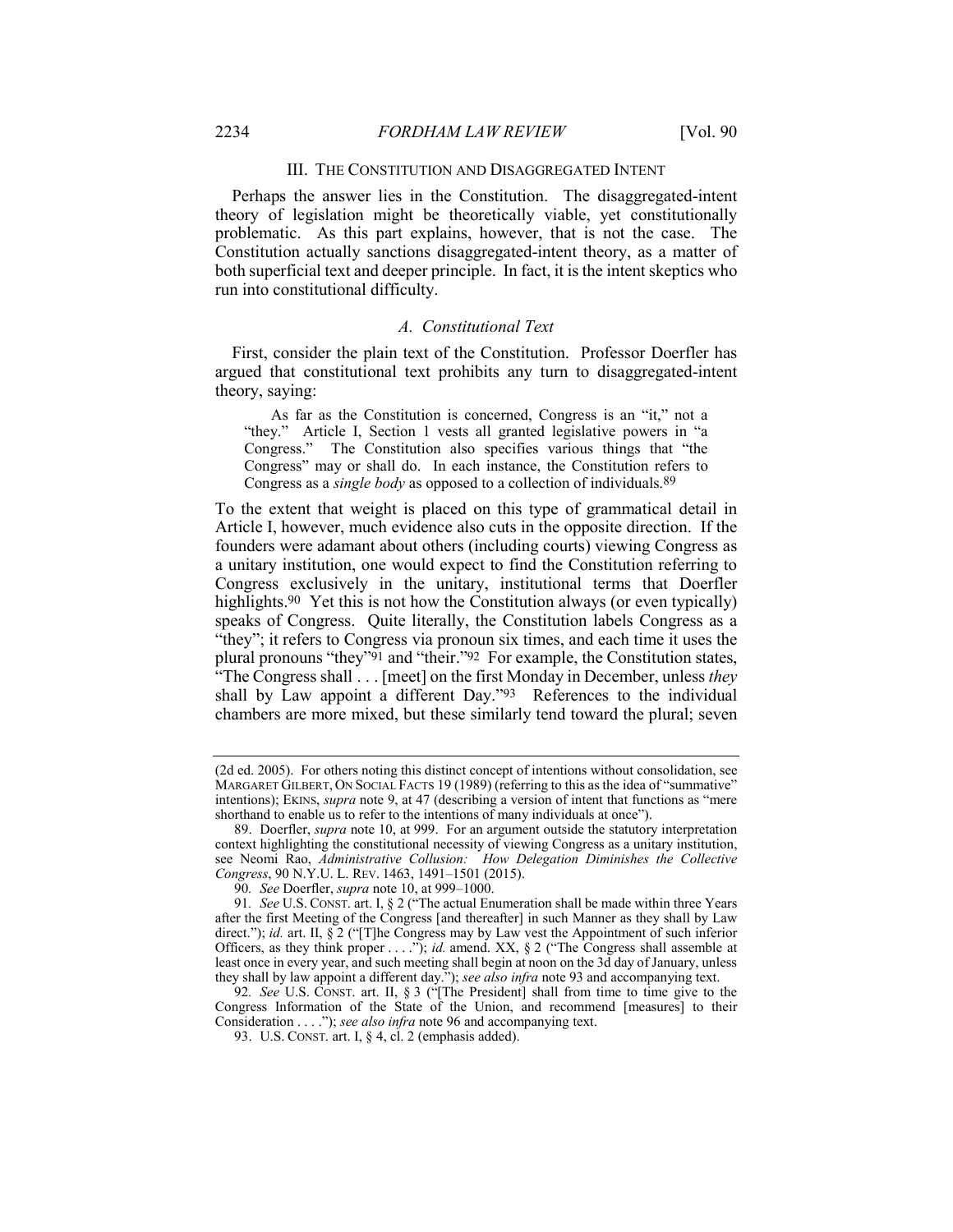single-chamber references are plural,<sup>94</sup> while only three are singular.<sup>95</sup> This usage appears even in the crucial bicameralism-and-presentment provision, with respect to both Congress<sup>96</sup> and each chamber.<sup>97</sup> This is not the language one employs to describe an institution that must be conceptualized in corporate, institutional terms. Instead, the term "Congress" repeatedly functions as a shorthand to refer to its various, disaggregated members. Constitutional text therefore offers a flipside to Professor Shepsle's famous observation: Congress may indeed be a "they," and constitutional text permits us to consider it as such.98

#### *B. Constitutional Design*

There also are deeper structural reasons to believe that the Constitution sanctions disaggregated-intent theory. That theory retains a space in statutory interpretation for recognition of a certain type of individual legislator intention. The Constitution equates the successful transfer of such legislator intention with advancement of a key constitutional value: democratic self-government.99 By retaining a space for analysis of this

95. U.S. CONST. art. I, § 5 ("Each House shall be the Judge of the Elections, Returns and Qualifications of its own Members . . . ."); *id.* ("Each House may determine the Rules of its Proceedings, punish its Members for disorderly Behaviour . . . ."); *id.* ("Each House shall keep a Journal of its Proceedings . . . .").

96*. Id.* art. I, § 7 (stating that the failure by the President to return a bill within ten days makes it law "unless the Congress by their Adjournment prevent[s] its Return").

97*. Id.* ("[T]hat House in which [a vetoed bill] shall have originated, . . . shall enter the [President's] Objections at large on their Journal . . . .").

98*. See* Shepsle, *supra* note 10, at 244. Applied to intent, this seemingly permits interpreters to consider what Professor Margaret Gilbert calls "summative accounts" of congressional intention. *See* GILBERT, *supra* note 88, at 19. As Professor Ekins puts it, congressional intent "is understood as a shorthand reference to what is common amongst members of the group," rather than as a reference to a distinct, unitary institutional intent. EKINS, *supra* note 9, at 50.

<sup>94</sup>*. See id.* art. I, § 2 ("The House of Representatives shall chuse their Speaker and other Officers . . . ."); *id.* art. I, § 3 ("The Senate shall chuse their other Officers . . . ."); *id.* ("The Vice President of the United States shall be President of the Senate, but shall have no Vote, unless they be equally divided."); *id.* ("The Senate shall have the sole Power to try all Impeachments. When sitting for that Purpose, they shall be on Oath or Affirmation."); *id.* art. I,  $\hat{\S}$  5 ("Each House shall keep a Journal of its Proceedings, and from time to time publish the same, excepting such Parts as may in their Judgment require Secrecy . . . ."); *id.* art. II, § 2 ("The President shall have Power to fill up all Vacancies that may happen during the Recess of the Senate, by granting Commissions which shall expire at the End of their next Session."); *see also infra* note 97 and accompanying text.

<sup>99</sup>*. See* Yick Wo v. Hopkins, 118 U.S. 356, 370 (1886) ("[I]n our system, while sovereign powers are delegated to the agencies of government, sovereignty itself remains with the people, by whom and for whom all government exists and acts."); Chisholm v. Georgia, 2 U.S. (2 Dall.) 419, 472 (1793) ("Soverignty [sic] is the right to govern . . . here it rests with the people . . . ."); *id.* at 471 (noting that "the sovereignty of the nation is in the people of the nation"); *see also* John Adams, *Autobiography*, *in* 3 CHARLES FRANCIS ADAMS, THE WORKS OF JOHN ADAMS, SECOND PRESIDENT OF THE UNITED STATES 3, 16 (Boston, Little, Brown & Co. 1865) (claiming that under the Constitution "the people were the source of all authority and original of all power"); THE FEDERALIST NO. 39, at 251 (James Madison) (Jacob E. Cooke ed., Wesleyan University Press 1961) (describing the federal government as "a government which derives all its powers directly or indirectly from the great body of the people"); James Wilson, Speech to the Philadelphia Convention (Dec. 4, 1787), *in* 2 JONATHAN ELLIOT, THE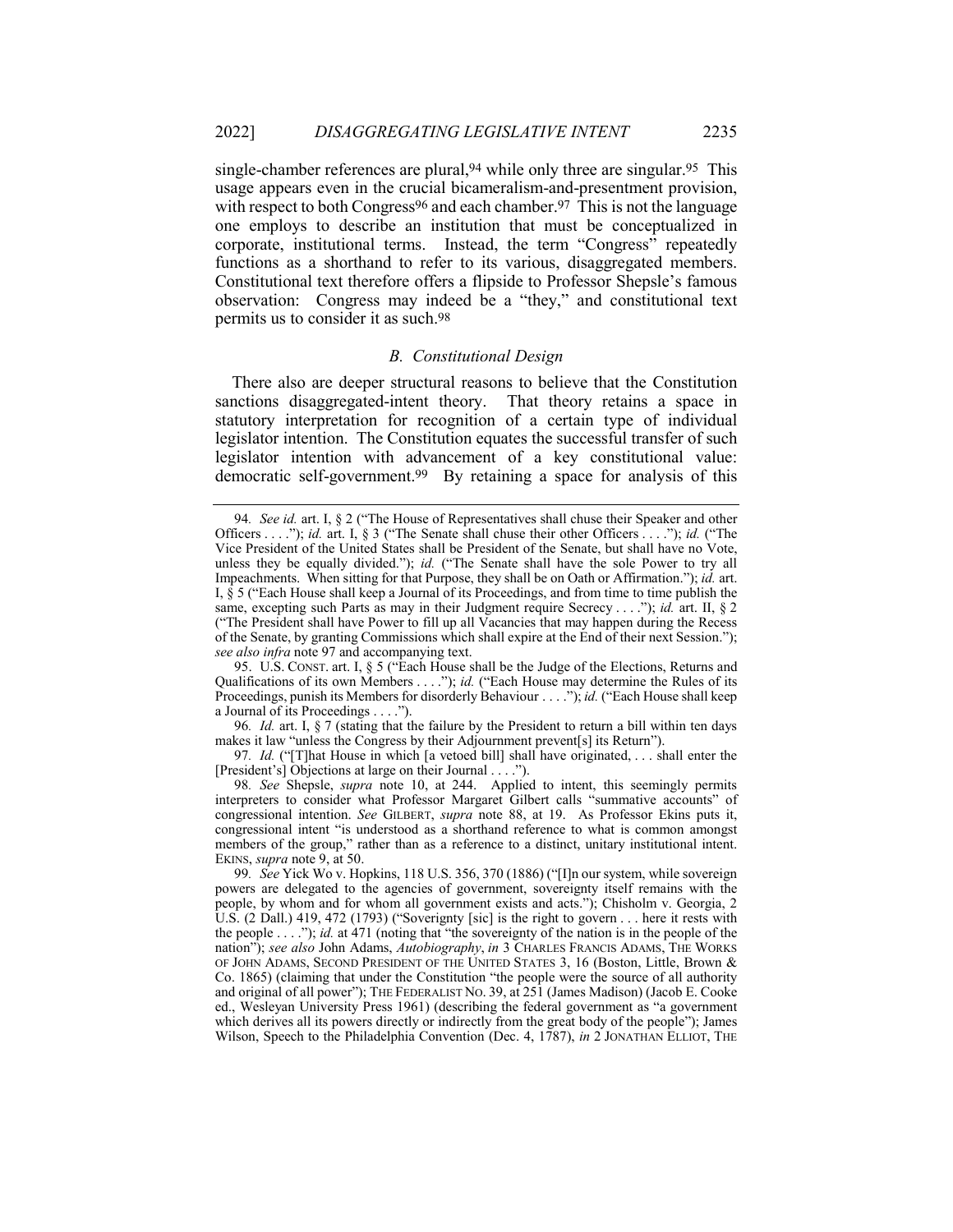legislator intention in statutory interpretation, disaggregated-intent theory therefore both makes sense of constitutional structure and provides the opportunity to strategically advance values inherent in it.

## 1. Design Explained

The value that our constitutional scheme places on democratic self-government is apparent.100 In the words of *Federalist 39*, the Constitution was understood as a project to "rest all our political experiments on the capacity of mankind for self-government."101 By committing to the idea of "self-government," the Founding generation generally aspired to "make the voice of a majority of the people the law of the land," as the Pennsylvania state constitution described it.102 In order to accomplish this goal, the Constitution aimed to create a system in which the political desires of the community would circle around, in some meaningful fashion, in the form of rules that govern the same community.103 By creating this circuit of democratic will, the Constitution would attempt to create a system in which, as Chief Justice John Jay would reflect in *Chisholm v. Georgia*,104 the people of the United States would work "as joint tenants in the sovereignty," and with "none to govern but *themselves*."105

The Constitution was designed to promote this vision of self-government on two tracks.106 First, it would promote it on the constitutional level, where

101. THE FEDERALIST NO. 39, *supra* note 99, at 250 (James Madison).

103. As George Mason put it, it was a system whereby "[t]he *Majority* will be governed by their interests." *See* 2 FARRAND'S RECORDS, *supra* note 102, at 451 (Aug. 29, 1787) (statement of George Mason, as rendered by Madison).

104. 2 U.S. (2 Dall.) 419 (1793).

105*. Id.* at 472.

106. On the American system as a "dualist" or two-track system requiring different levels and types of public assent for different types of legal change, see 1 BRUCE A. ACKERMAN, WE THE PEOPLE: FOUNDATIONS 3-34 (1991).

DEBATES IN THE SEVERAL STATE CONVENTIONS ON THE ADOPTION OF THE FEDERAL CONSTITUTION 453, 456 (J.B. Lippincott Co. 1891) (describing the public as "the fountain of government").

<sup>100</sup>*. See, e.g.*, AKHIL REED AMAR, AMERICA'S CONSTITUTION: A BIOGRAPHY 13 (2006) (describing it as "the Constitution's bedrock idea"); Akhil Reed Amar, *The Central Meaning of Republican Government: Popular Sovereignty, Majority Rule, and the Denominator Problem*, 65 U.COLO. L.REV. 749, 749 (1994) ("The central pillar of Republican Government, I claim, is popular sovereignty. In a Republican Government, the people rule."); Daniel M. Braun, *Constitutional Fracticality: Structure and Coherence in the Nation's Supreme Law*, 32 ST. LOUIS U. PUB. L. REV. 389, 395 (2013) ("The Preamble's foundational principle of popular sovereignty reverberates throughout (virtually) the entire Constitution."); Andrew G. I. Kilberg, Note, *We the People: The Original Meaning of Popular Sovereignty*, 100 VA. L. REV. 1061, 1102 (2014) ("[T]he Constitution is premised on popular sovereignty . . . ."); Kurt T. Lash, *The Cost of Judicial Error: Stare Decisis and the Role of Normative Theory*, 89 NOTRE DAME L. REV. 2189, 2206 (2014) ("The theory of popular sovereignty is foundational to the system of American constitutional law.").

<sup>102.</sup> PA. CONST. § 17 (1776), https://avalon.law.yale.edu/18th\_century/pa08.asp [https://perma.cc/6EFE-DE8M]; *see also* 2 THE RECORDS OF THE FEDERAL CONVENTION OF 1787, at 451 (Max Farrand ed., 1911) (Aug. 29, 1787) [hereinafter FARRAND'S RECORDS] (statement of George Mason, as rendered by James Madison) ("The majority will be governed by their interests.").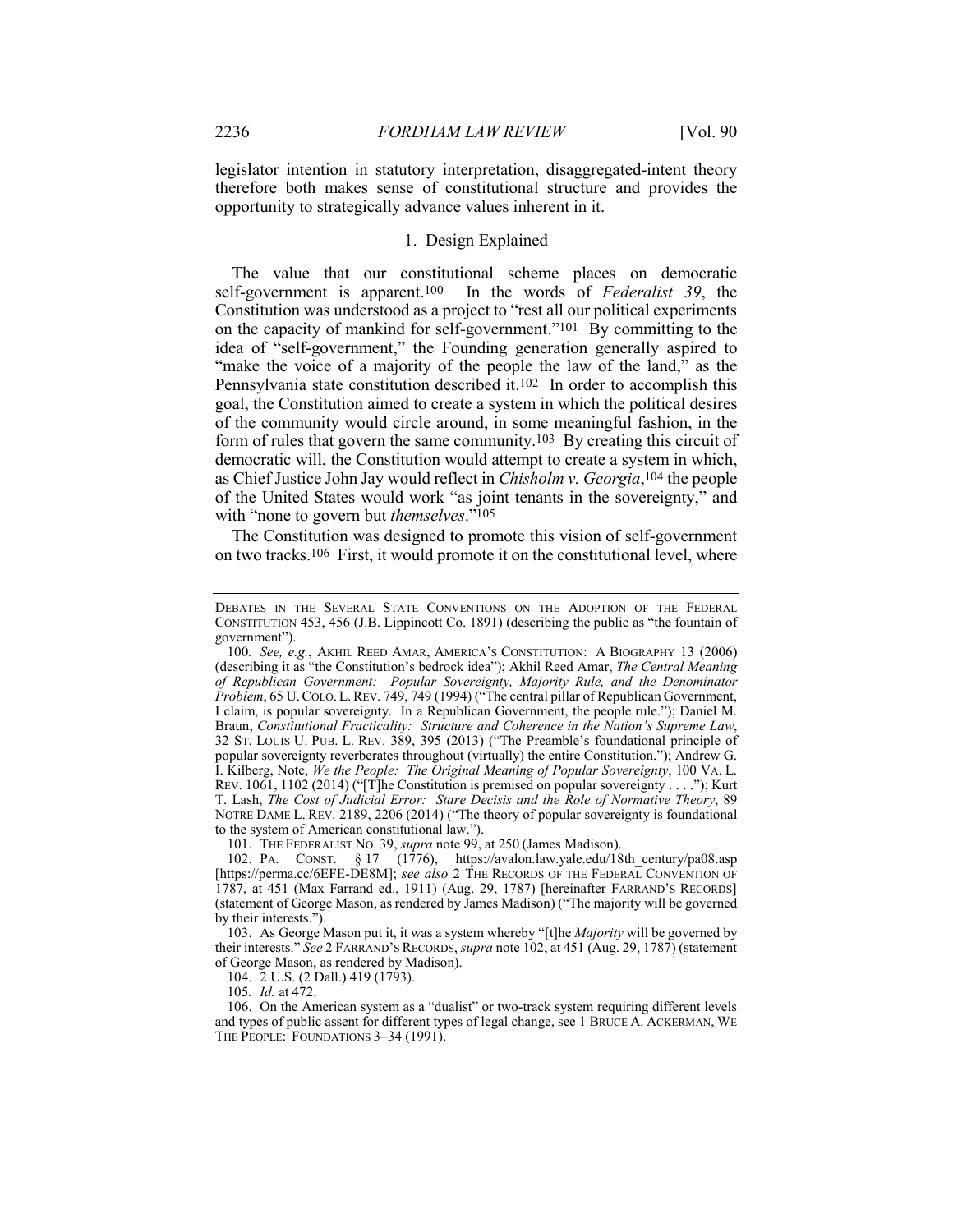ratification<sup>107</sup> and amendment<sup>108</sup> rules would provide the public with a voice in shaping the nation's higher law.109 Second, the Constitution also committed the nation to democratic self-government with respect to ordinary federal legislation.110 To this latter end, the Constitution created a governmental architecture designed to allow democratic will to flow outward from the public, through and across a variety of governmental actors and institutions, and back to the public as enforceable laws. Specifically, the Constitution outlined four key transfer points, where political desires would pass from one constitutional actor to another:

Transfer One: Public  $\rightarrow$  Members of Congress (primarily via elections)<sup>111</sup>

Transfer Two: Members of Congress  $\rightarrow$  Legal texts (via enactment of  $laws)$ <sup>112</sup>

Transfer Three: Legal texts  $\rightarrow$  Executive and judicial branches (via interpretation of laws)113

Transfer Four: Executive and judicial branches  $\rightarrow$  Public (via enforcement of laws)114

Many constitutional provisions were designed to ensure that these transfers were successful. Consider the first transfer. Here, a key constitutional objective was to transmit the political goals of the public into the legislature. In so doing, it ideally would make the impulses of Congress mirror and mimic those in the larger public.<sup>115</sup> As John Adams put it, a legislature

110*. See* U.S. CONST. art. I, § 7. This was the role established for "the People" in Article I and for "the people" via the Seventeenth Amendment. *Id.* art. I, § 2; *id.* amend. XVII; *see also* AMAR, *supra* note 100, at 64 (discussing text of Article I, Section 2).

111. U.S. CONST. art. I, §§ 2–6.

112*. Id.* art. I, §§ 7–8.

113*. Id.* art. I, § 1; *id.* art. II, § 1.

114*. Id.* art. I, §§ 1, 8; *id.* art. VI.

<sup>107.</sup> U.S. CONST. art. VII.

<sup>108</sup>*. Id.* art. V.

<sup>109.</sup> This was the role for "the People" signaled in the Preamble and perhaps for "Conventions" of the people in Article V. *Id.* pmbl; *id.* art. V; *see also* ACKERMAN, *supra* note 106, at 168–75 (discussing the Founding-era understanding of the Convention).

<sup>115</sup>*. See Essays of Brutus III*, *in* 2 THE COMPLETE ANTI-FEDERALIST 358, 379–80 (Herbert J. Storing ed., 1980) ("The very term, representative, implies, that the person or body chosen for this purpose, should resemble those who appoint them—a representation of the people of America, if it be a true one, must be like the people. It ought to be so constituted, that a person, who is a stranger to the country, might be able to form a just idea of their character, by knowing that of their representatives. They are the sign—the people are the thing signified. It is absurd to speak of one thing being the representative of another, upon any other principle. The ground and reason of representation, in a free government, implies the same thing. . . . [T]hose who are placed instead of the people, should possess their sentiments and feelings, and be governed by their interests, or, in other words, should bear the strongest resemblance of those in whose room they are substituted."); *see also* THE FEDERALIST NO. 52, *supra* note 99, at 355 (James Madison) (advocating for a "scheme of representation [that could function] as a substitute for a meeting of the citizens in person"); 1 FARRAND'S RECORDS,*supra* note 102, at 132–33 (June 6, 1787) (statement of James Wilson, rendered by Madison) (remarking that representation was "necessary only because it is impossible for the people to act collectively"); *id.* at 561 (July 9, 1787) (statement of William Patterson, rendered by Madison) ("What is the true principle of Representation? It is an expedient by which an assembly of certain individls [sic]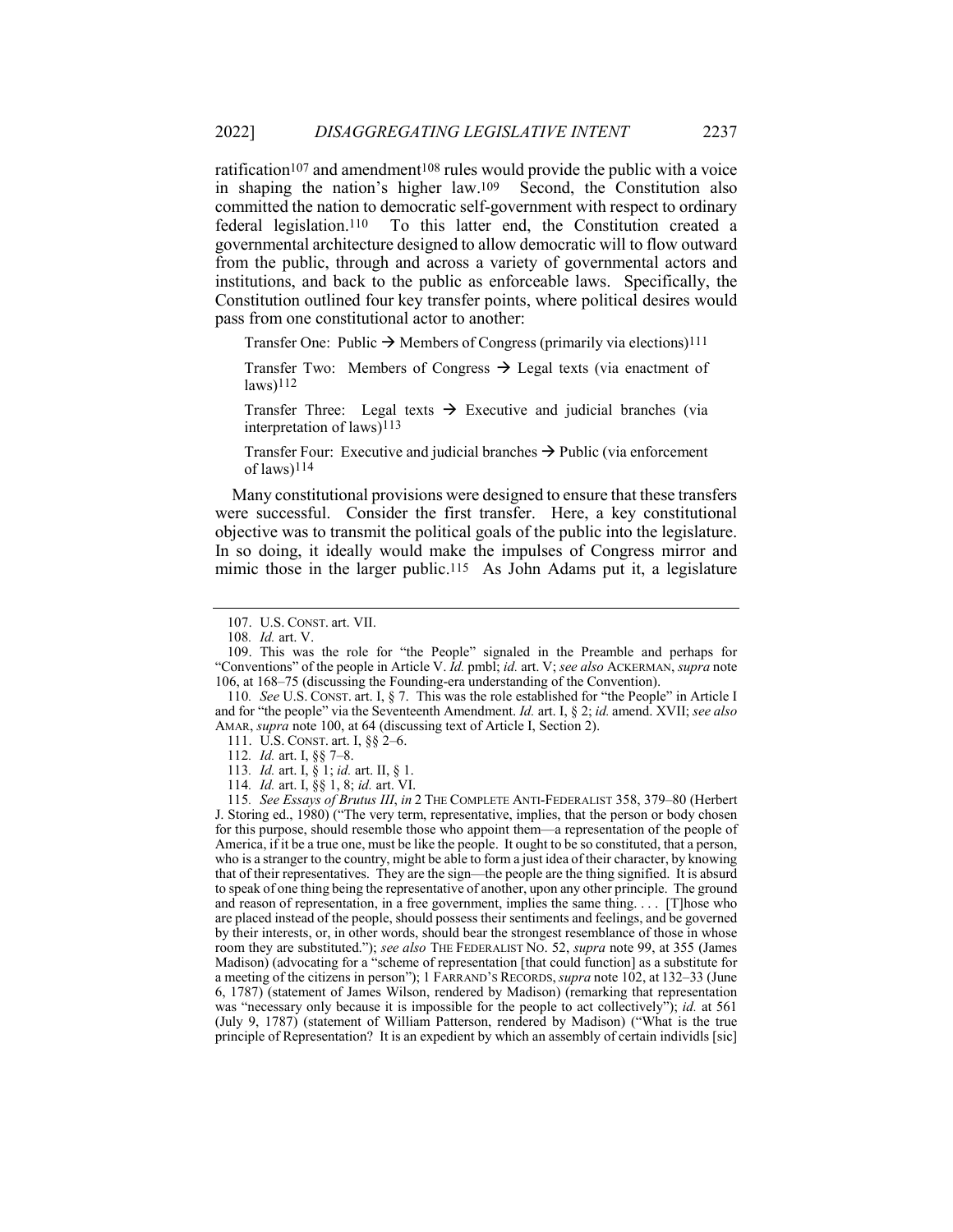"should be in miniature an exact portrait of the people at large. It should think, feel, reason, and act like them."116

A host of constitutional provisions therefore were designed to pressure each member of Congress to act in accordance with the political desires of his or her constituents, thereby effectively transferring constituent desires into legislators.117 As *Federalist 57* put it, "Duty, gratitude, interest, ambition itself, are the chords by which [representatives] will be bound to fidelity and sympathy with the great mass of the people."118 This was the flip side of the Constitution's physics-like calculations regarding personal ambition,119 which trafficked in attraction as well as repulsion.120 Institutional design, it was hoped, would translate legislator ambition not only into salutary oppositions (i.e., checks and balances) but also into useful alignments—here, between voters and members of Congress.121 This goal shaped provisions on the regularity of elections,122 term lengths,123 chamber

117*. See* THE FEDERALIST NO. 57, *supra* note 99, at 386 (James Madison) (describing the "ties which bind the representative to his constituents"); THE FEDERALIST NO. 52, *supra* note 99, at 357, 359 (James Madison) (describing the Constitution as creating for public "a due connection between their representatives and themselves" and a "Federal Legislature [that] will . . . be restrained by its dependence on the people").

118. THE FEDERALIST NO. 57, *supra* note 99, at 387 (James Madison).

119. For a recent example discussing the constitutional understanding of ambition in terms of Founding-era physics, see Jonathan Turley, *Madisonian Tectonics: How Form Follows Function in Constitutional and Architectural Interpretation*, 83 GEO. WASH. L. REV. 305, 314 (2015).

120. For an overview of debates regarding the role of mechanistic and physics metaphors in constitutional construction, see generally Jesse M. Cross, *National "Harmony": An Inter-Branch Constitutional Principle and Its Application to Diversity Jurisdiction*, 93 NEB. L. REV. 139, 174–77 (2014); Note, *Organic and Mechanical Metaphors in Late Eighteenth-Century American Political Thought*, 110 HARV. L. REV. 1832 (1997).

121. At the Founding, this public-to-legislator transition too regularly was understood as both consolidation and transfer. *See, e.g.*, THE FEDERALIST NO. 10, *supra* note 99, at 57 (James Madison) ("By a faction, I understand a number of citizens, whether amounting to a majority or a minority of the whole, who are united and actuated by some common impulse of passion, or of interest, adverse to the rights of other citizens, or to the permanent and aggregate interests of the community."); THE FEDERALIST NO. 51, *supra* note 99, at 351 (James Madison) ("Different interests necessarily exist in different classes of citizens. If a majority be united by a common interest, the rights of the minority will be insecure."). As such, contemporary theory seems to have less trouble regarding this today in disaggregated terms.

122. U.S. CONST., art. I, §§ 2–3; *see also* THE FEDERALIST NO. 52, *supra* note 99, at 355 (James Madison) (explaining that election provisions were expected to create "a common interest with the people" and secure "an immediate dependence on, [and] an intimate sympathy with the people").

123. U.S. CONST. art. I, §§ 2–3; *see also* THE FEDERALIST NO. 52, *supra* note 99, at 356 (James Madison) ("[W]e cannot doubt that a reduction of the period from seven to three years, with the other necessary reforms, would so far extend the influence of the people over their representatives, as to satisfy us, that biennial elections under the federal system, cannot possibly be dangerous to the requisite dependence of the house of representatives on their

chosen by the people is substituted in place of the inconvenient meeting of the people themselves.").

<sup>116.</sup> John Adams, *Thoughts on Government*, *in* AMERICAN POLITICAL WRITING DURING THE FOUNDING ERA, 1760–1805, at 401, 403 (Charles S. Hyneman & Donald S. Lutz eds., 1983); *see also* 1 FARRAND'S RECORDS, *supra* note 102, at 132 (June 6, 1787) (statement of James Wilson, rendered by Madison) (describing that a goal of Congress is to be "the most exact transcript of the whole Society").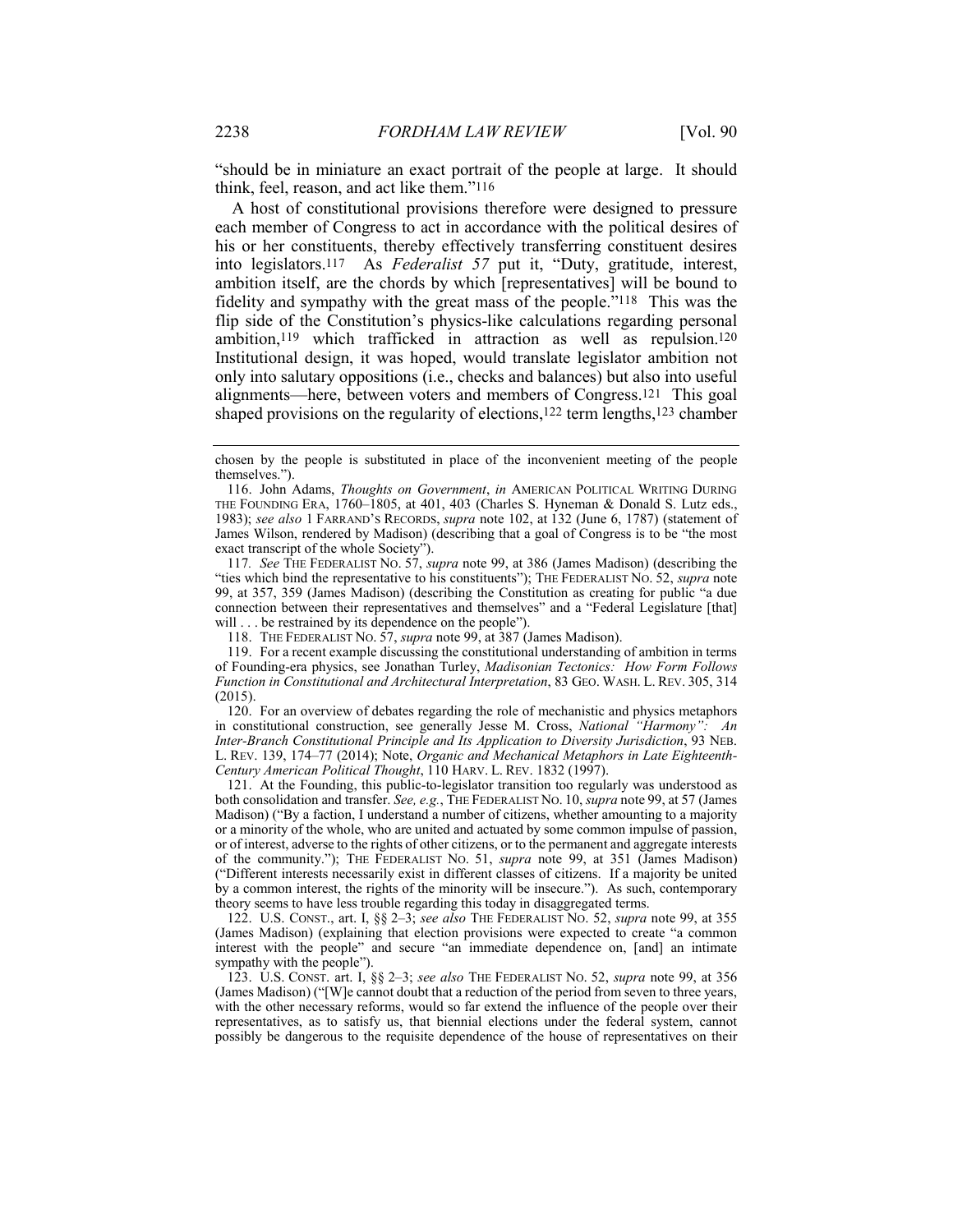size,124 bicameralism,125 subjection of legislators to rule of law,126 legislative salaries,<sup>127</sup> per capita legislator voting,<sup>128</sup> publication of each chamber's Journal,129 publishing of accounting,130 member residency requirements,131 and electoral processes,132 among others.133 As *Federalist 57* explained, these provisions together would provide "every security which can be devised or desired for [ensuring legislators'] fidelity to their constituents."134

Having created a system to transfer political intentions from constituents to legislators, the Constitution then envisioned a second transfer: from

131*. See id.* art. I, §§ 2–3; *see also* THE FEDERALIST NO. 56, *supra* note 99 (James Madison).

132*. See* THE FEDERALIST NO. 62, *supra* note 99 (James Madison).

133. Census and apportionment rules, for example, were meant to ensure that these constituent desires were conveyed in the proper proportions, at least in the House. *See* U.S. CONST. art. I, § 2. On the Senate, see *infra* Parts V.A.2, V.B.1.

134. THE FEDERALIST NO. 57, *supra* note 99, at 385 (James Madison).

constituents."); THE FEDERALIST NO. 57, *supra* note 99, at 384 (James Madison) (describing the Constitution as containing "such a limitation of the term of appointments, as will maintain a proper responsibility to the people"); *id.* at 386 ("[T]he House of Representatives is so constituted as to support in the members an habitual recollection of their dependence on the people. Before the sentiments impressed on their minds by the mode of their elevation, can be effaced by the exercise of power, they will be compelled to anticipate the moment when their power is to cease, when their exercise of it is to be reviewed . . . ."); THE FEDERALIST NO. 37, *supra* note 99, at 234 (James Madison) ("The genius of Republican liberty, seems to demand . . . that those entrusted with [power] should be kept in dependence on the people, by a short duration of their appointments . . . .").

<sup>124.</sup> U.S. CONST. art. I, §§ 2–3; *see also* THE FEDERALIST NO. 56, *supra* note 99, at 378 (James Madison) (noting that the unity of each state's interests rebuts the claim that the House "will be too small to possess a due knowledge of the interests of its constituents"); *see also* AMAR, *supra* note 100, at 79–80 (outlining Madison's arguments for a large House of Representatives).

<sup>125.</sup> U.S. CONST. art. I, § 1; *see also* THE FEDERALIST NO. 63, *supra* note 99 (James Madison); THE FEDERALIST NO. 62, *supra* note 99, at 418 (James Madison) ("It is a misfortune incident to republican government ... that those who administer it, may forget their obligations to their constituents, and prove unfaithful to their important trust. In this point of view, a senate, as a second branch of the legislative assembly, distinct from, and dividing the power with, a first, must be in all cases a salutary check on the government.").

<sup>126</sup>*. See* THE FEDERALIST NO. 57, *supra* note 99, at 386 (James Madison) (noting that the provision that the House "can make no law which will not have its full operation on themselves and their friends . . . has always been deemed one of the strongest bonds by which human policy can connect the rulers and the people together" and "creates between them that communion of interests and sympathy of sentiments").

<sup>127.</sup> U.S. CONST. art. I, § 6. In addition to allowing a broader segment of society to run for office, mandatory salaries prevented members from forgoing a salary, an action that might decrease their sense of obligation or indebtedness to the electorate. For related observations, see AMAR, *supra* note 100, at 72–74 (discussing the constitutional salary provision as preventing the forgoing of a salary as a form of bribing electorates in colonial America).

<sup>128.</sup> U.S. CONST. art. I, § 3 (providing one vote for each Senator). Under the Articles of Confederation, voting had been by state, not by member, a system which allowed electors to avoid public accountability. *See* ARTICLES OF CONFEDERATION of 1781, art. V. The Constitution was not explicit about a one-vote rule for the House.

<sup>129.</sup> U.S. CONST. art. I, § 5. Publication pressured members to advocate for positions in line with those of their constituents, who would learn if they failed to do so.

<sup>130</sup>*. Id.* art. I, § 9. This would serve a similar function to the Journal publication requirement.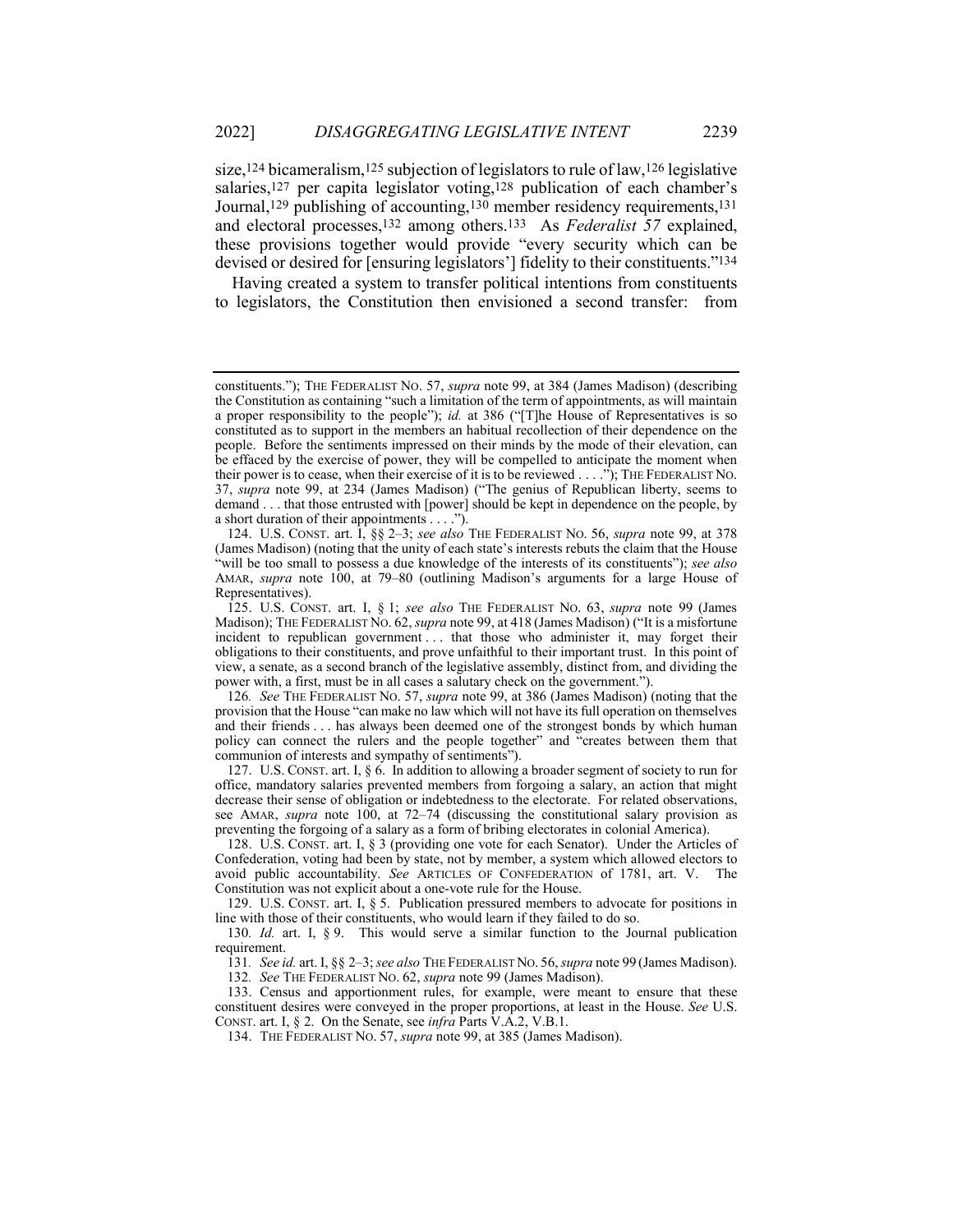legislators to statutes.135 Here, legislators would use their Article I, Section 7 power to produce statutes that encoded, and therefore might carry forward, their political objectives.

This assumption about legislation—that it can provide a vehicle for the transfer of legislator intentions—accords with common sense. Consider an example: Imagine that legislators enact a statute meant to lower taxes. If legislation genuinely cannot accomplish a transfer of legislator intent, then there would not be a better-than-random chance that the resulting statute would be interpreted to lower taxes. Instead, it would have an equal chance of being understood by good-faith interpreters as an effort to accomplish virtually any possible objective—e.g., to raise taxes, rename a post office, declare war, or expand environmental protections. Intuitively, we know that this is untrue: no one seriously thinks that legislative power affords legislators no communicative control over statutory meaning.136 Put differently, it is clear that legislation affords a plausible vehicle to transfer political intentions into (or via) a text.137

This hypothetical also illustrates the constitutional significance of intent transference at this transition point—in particular, its essential role in democratic self-government.138 Imagine, for example, that legislators are

<sup>135.</sup> On the theoretical imperative to identify a connection between these two nodes, see Raz, *supra* note 66, at 258, 265–66 ("It makes no sense to give any person or body law-making power unless it is assumed that the law they make is the law they intended to make. . . . [T]he notion of legislation imports the idea of entrusting power over the law into the hands of a person or an institution, and this imports entrusting voluntary control over the development of the law, or an aspect of it, into the hands of the legislator.").

<sup>136.</sup> Even textualists who otherwise disavow a role for intent sometimes implicitly acknowledge this, such as in their emphasis on legislation as a tool to accomplish legislative compromises. *See, e.g.*, Manning, *supra* note 12, at 1913–14; Scalia, *supra* note 11, at 517 (arguing for textualism as a methodology that creates a "background rule of law against which Congress can legislate").

<sup>137</sup>*. See* Mathew D. McCubbins & Daniel B. Rodriguez, *Statutory Meanings: Deriving Interpretive Principles from a Theory of Communication and Lawmaking*, 76 BROOK. L. REV. 979, 982 (2011) (applying transmission theory of communication and interpretation); Nelson, *supra* note 48, at 454 (describing legislative supremacy as making it "surely desirable for there to be some connection between what members of the enacting Congress understood themselves to be doing and what judges take them to have done"); Raz, *supra* note 66, at 258– 59 ("But if so, why does it matter who the members of the legislature are, whether they are democratically elected or not, whether they represent different regions in the country, or classes in the population, whether they are adults or children, sane or insane? Since the law they will end by making does not represent their intentions, the fact that their intentions are foolish or wise, partial or impartial, self-serving or public spirited, makes no difference."); *see also* Manning, *supra* note 3, at 691 ("If statutory construction bore no relation to the law the legislator intended to make, it would mean very little to say that ours is a system marked, within constitutional boundaries, by legislative supremacy.").

<sup>138.</sup> In his Tanner Lectures, Justice Breyer aptly described this transfer as central to the Constitution's "democratic objectives"—which, as he put it, aim to "translate[] the general desire of the public for certain ends, through the legislator's efforts to embody those ends in legislation, into a set of statutory words that will carry out those general objectives." Stephen Breyer, Assoc. Just., U.S. Sup. Ct., Harvard University Tanner Lectures on Human Values: Our Democratic Constitution (Nov. 17–19, 2004), https://www.supremecourt.gov/publicinfo/ speeches/sp\_11-17-04.html [https://perma.cc/9CG8-EQVY]; *see also id.* (observing that "[l]egislation in a 'delegated democracy' is meant to embody the people's will").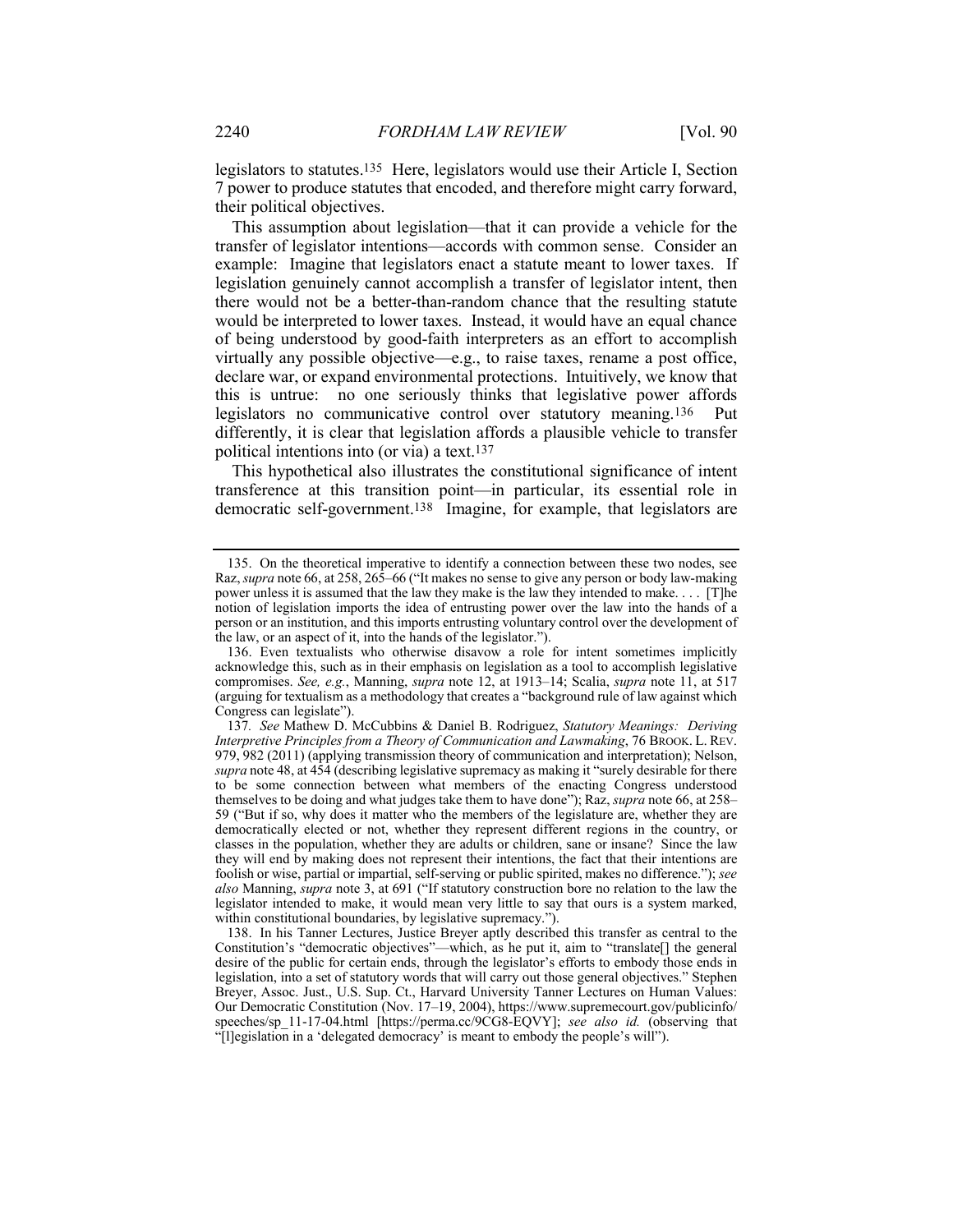elected on a platform of lowering taxes. Once elected, the legislators work under intense pressure from their constituents to lower taxes. They sit down, draft, and enact a bill meant to lower taxes. However, legislation affords them no communicative control over statutory meaning, so they are unable to use the bill as a vehicle to transfer their intent to lower taxes. As a result, they produce a statute that instead is understood, say, to outlaw health insurance—a goal none of them sought, and one never requested by their constituents. In what sense would the public, by living under that law, experience meaningful self-government? The law bears no resemblance to choices and preferences the public communicated into the architecture of government. And it is the perception of that alignment and causal relationship—between political desires the public holds as sovereign, and binding rules it lives under as subjects—that is the hallmark of self-governance. That alignment becomes impossible (or, no more likely than random) if statutes cannot provide a transfer of intent.

Across myriad provisions, the Constitution assumed otherwise. Many constitutional provisions were grounded in the belief that legislation empowers legislators to transfer political desires into statutes that might reasonably carry forward those desires.139 These included provisions relating to the enforcement of federal law,140 subjection of members to

<sup>139</sup>*. See* William Penn, *Preface to* THE FRAME OF THE GOVERNMENT OF THE PROVINCE OF PENNSYLVANIA IN AMERICA 2 (1682) (vesting of legislative power means that "the people are a party to the laws"); Breyer, *supra* note 138 ("[T]he Framers created the Constitution's complex governmental mechanism in order better to translate public will, determined through collective deliberation, into sound public policy.").

<sup>140</sup>*. See* THE FEDERALIST NO. 27, *supra* note 99, at 175 (Alexander Hamilton) (arguing that the "interests of ambition" in legislatures will generate laws responsive "to the motives of public good," and that "there is good ground to calculate upon a regular and peaceable execution of the laws of the Union[,] if its powers are administered with a common share of prudence").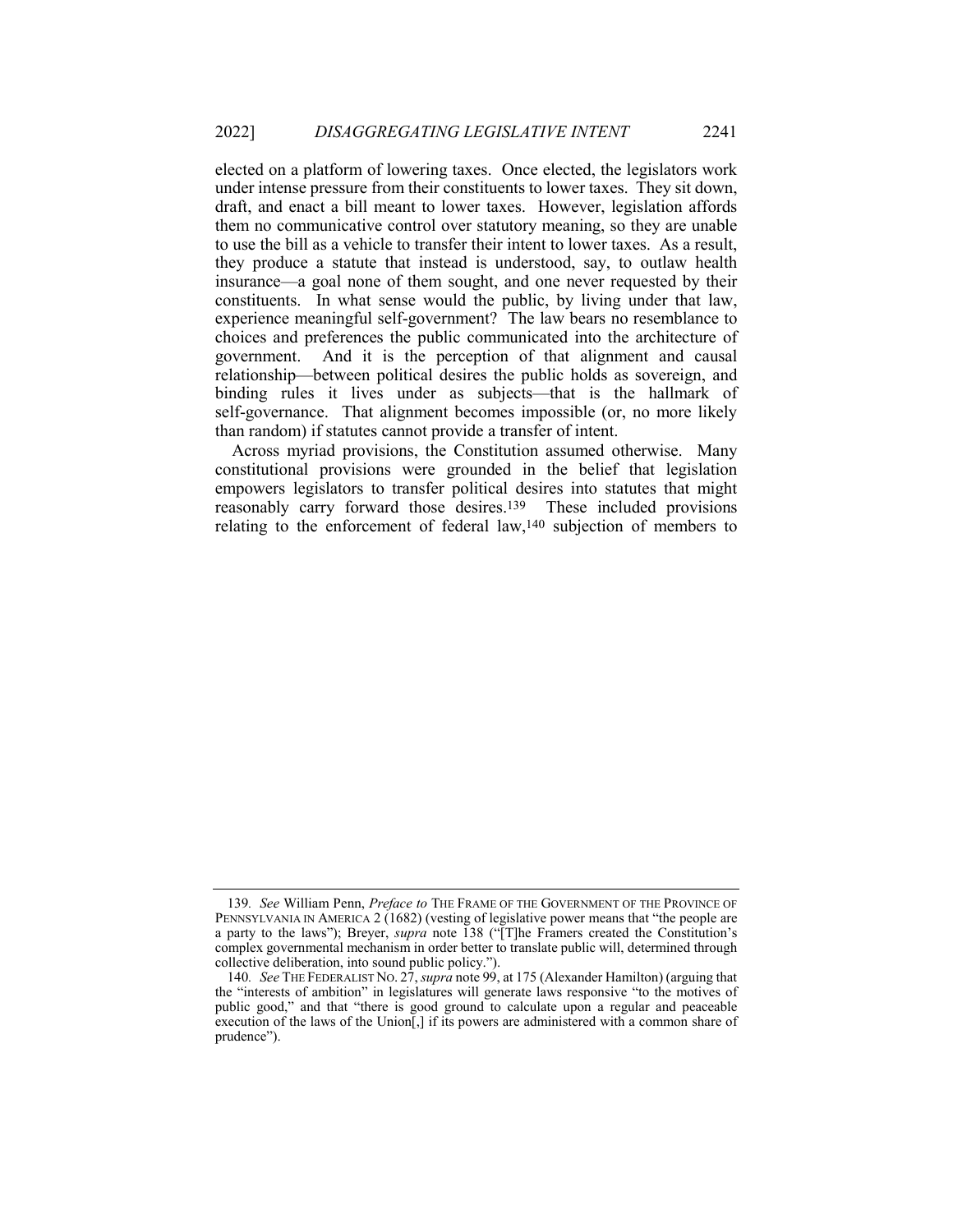laws,<sup>141</sup> legislator qualifications,<sup>142</sup> bicameralism,<sup>143</sup> Senate structure,<sup>144</sup> and Congress's enumerated powers,145 as well as Publius's famous analysis of faction in *Federalist 10*.146 Each assumed that statutes provide a means to advance "the intention of [the people's] agents," in the words of *Federalist 78*.147

Once a binding statute is produced, the act of interpretation then would convey political intentions across a third transition point: from legal texts to the executive and judicial branches. The Constitution therefore provided that statutory interpretation be performed by the President,148 the federal

<sup>141</sup>*. See* THE FEDERALIST NO. 35, *supra* note 99, at 221 (Alexander Hamilton) (explaining that "the necessity of [the representative] being bound himself and his posterity by the laws to which he gives his assent" create preenactment motivation to enact laws that the representative wishes to be subjected to postenactment).

<sup>142</sup>*. See* THE FEDERALIST NO. 56, *supra* note 99, at 379 (James Madison) ("It is a sound and important principle that the representative ought to be acquainted with the interests and circumstances of his constituents. But this principle can extend no further than to those circumstances and interests, to which the authority and care of the representative relate. An ignorance of a variety of minute and particular objects, which do not lie within the compass of legislation, is consistent with every attribute necessary to a due performance of the legislative trust. In determining the extent of information required in the exercise of a particular authority, recourse then must be had to the objects within the purview of that authority."); *see also* THE FEDERALIST NO. 35, *supra* note 99, at 222 (Alexander Hamilton) ("There can be no doubt that in order to a judicious exercise of the power of taxation it is necessary that the person in whose hands it is should be acquainted with the general genius, habits and modes of thinking of the people at large and with the resources of the country. And this is all that can be reasonably meant by a knowledge of the interests and feelings of the people.").

<sup>143</sup>*. See* THE FEDERALIST NO. 63, *supra* note 99, at 426 (Alexander Hamilton) (explaining bicameralism as a response to the facts that the "people can never wilfully betray their own interest" but "they may possibly be betrayed by the[ir] representatives," both of which assume statutes as reliable means of encoding interests); *see also id.* at 431 (arguing that the highly democratic nature of the House would motivate the Senate to enact legislation that constitutes "such a display of enlightened policy, and attachment to the public good, as will divide with that branch of the legislature, the affections and support of the entire body of the people themselves," which could only be accomplished if binding legislation successfully reflected legislator goals).

<sup>144</sup>*. See* THE FEDERALIST NO. 63, *supra* note 99 (James Madison) (outlining reasons why the Senate, as designed, was not so autonomous that it might produce legislation unmoored from constituent pressures, despite long terms and an indirect election).

<sup>145</sup>*. See* THE FEDERALIST NO. 44, *supra* note 99, at 304 (James Madison) ("[I]n every new application of a general power, the *particular powers*, which are the means of attaining the *object* of the general power, must always necessarily vary with that object, and be often properly varied whilst the object remains the same.").

<sup>146</sup>*. See* THE FEDERALIST NO. 10 (James Madison) (regarding majority factions as a problem because legislative power enables majorities to successfully convert oppressive intentions into oppressive laws). This leads to further institutional design, with Publius seeking a diverse legislature encompassing many interests, as this makes majority factions less likely. *See id.*

<sup>147.</sup> THE FEDERALIST NO. 78, *supra* note 99, at 525 (Alexander Hamilton).

<sup>148.</sup> U.S. CONST. art. II, § 3.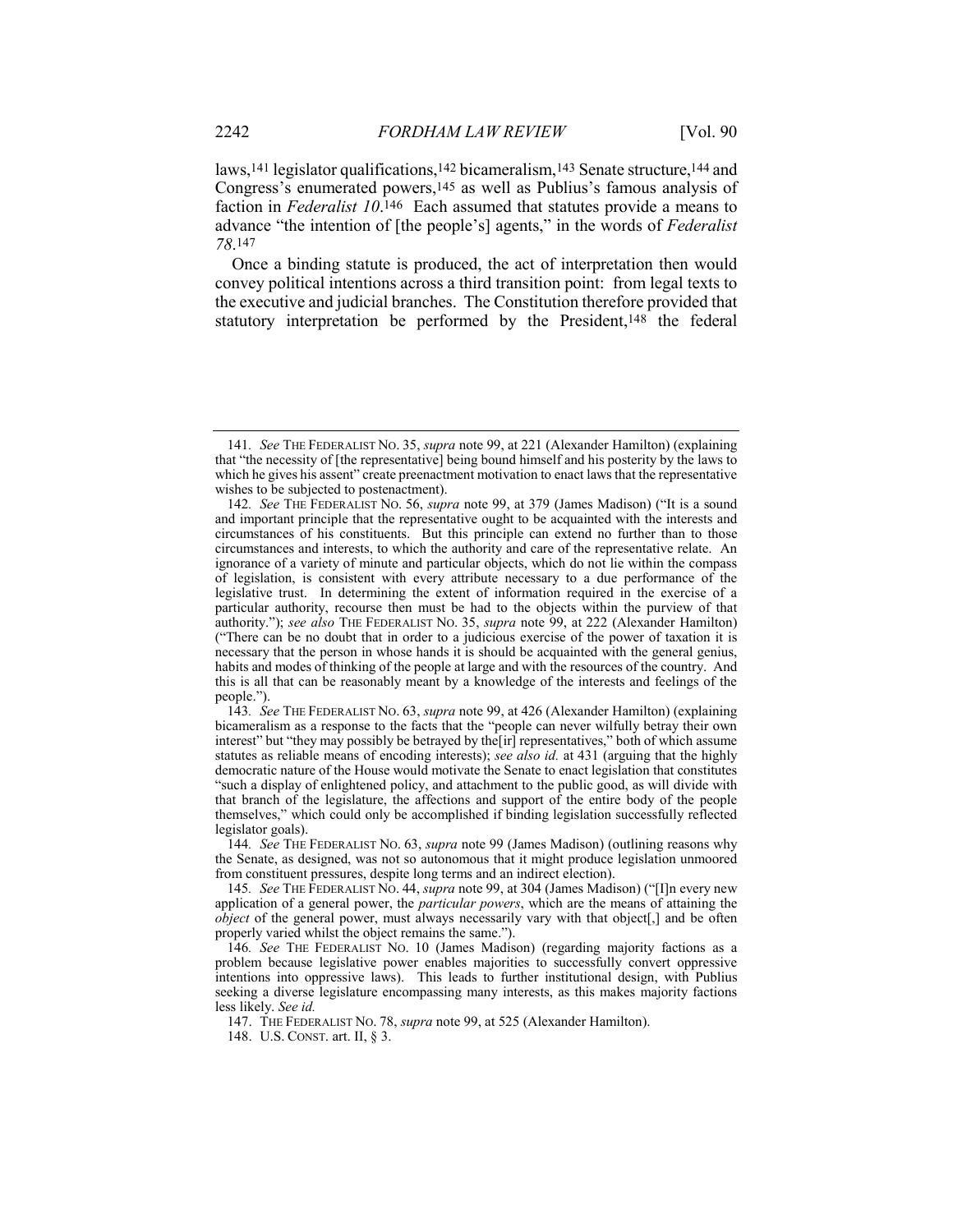courts,149 and state courts and officers.150 Through these acts of interpretation, courts ideally would preserve and advance "the constitutional intentions of the legislature," as *Federalist 78* put it.151

This did not mean that courts would need to be intentionalists—a fact that highlights the distinction between intentionalism, on the one hand, and the advancement of legislative intent, on the other. Intentionalism is a particular method of statutory interpretation: one where courts perform the task of consciously attempting to locate legislator intent in statutory text.152 This interpretive method, as well as other methods, may function well or poorly to advance legislator intentions. It is this underlying function, not the method used to accomplish it, that is relevant to the constitutional value of democratic self-government.153 To return to the tax-bill hypothetical: if the public elects legislators specifically to lower taxes, and legislators enact a statute designed to lower taxes, yet the courts interpret the statute to outlaw health insurance (and leave taxes unchanged), then the experience of self-government is thwarted.154 This is true regardless of the methodology used to reach that interpretation. In this way, constitutional structure treats the preservation of legislative intentions as inherently valuable—regardless of the methodology that steers toward that result.155

Finally, political intentions were designed to transmit across a fourth transition: from the judicial and executive branches to the public.156 This would be accomplished via enforcement of laws. Statutes therefore were

<sup>149</sup>*. Id.* art. III, § 2; *see also* THE FEDERALIST NO. 78, *supra* note 99, at 525 (Alexander Hamilton) (noting that it "belongs to [judges] to ascertain . . . the meaning of any particular act proceeding from the legislative body" and that "it is the province of the courts to liquidate and fix [competing statutes'] meaning and operation").

<sup>150.</sup> U.S. CONST. art. VI.

<sup>151.</sup> THE FEDERALIST NO. 78, *supra* note 99, at 526 (Alexander Hamilton); *see also id.* at 525 (noting that courts should attempt to locate "the intention of their agents" in statutes); *id.* (noting that "judges ought to be governed by" the "will of the legislature, declared in its statutes"); *id.* at 526 ("The courts must declare the sense of the law . . . ."); *id.* (arguing that courts should not substitute "their pleasure to that of the legislative body"); THE FEDERALIST NO. 81, *supra* note 99, at 545 (Alexander Hamilton) (arguing that courts should not contravene "the will of the legislature").

<sup>152</sup>*. See* ESKRIDGE ET AL., *supra* note 1, at 301–04.

<sup>153</sup>*. See* Richard A. Posner, *Legal Formalism, Legal Realism, and the Interpretation of Statutes and the Constitution*, 37 CASE W. RSRV. L. REV. 179, 189–90 (1987) ("[Judges] are part of an organization, an enterprise—the enterprise of governing the United States—and when the orders of their superiors are unclear, this does not absolve them from responsibility for helping to make the enterprise succeed.").

<sup>154</sup>*. See* Farber & Frickey, *supra* note 59, at 459–60 (using an analogy to executive-branch interpretation of presidential decisions to underscore statutory interpretation's connection to democratic legitimacy).

<sup>155</sup>*. See* Breyer, *supra* note 138 ("[A]n interpretation of a statute that tends to implement the legislator's will helps to implement the public's will and is therefore consistent with the Constitution's democratic purpose. For similar reasons an interpretation that undercuts the statute's objectives tends to undercut that Constitutional objective.").

<sup>156.</sup> This assumes enforcement of judicial interpretations of the law, of course. *See* BREYER, *supra* note 71, at 28 (discussing a quote often attributed to Andrew Jackson in the wake of *Worcester v. Georgia*, 31 U.S. 515 (1832): "John Marshall has made his decision, now let him enforce it.").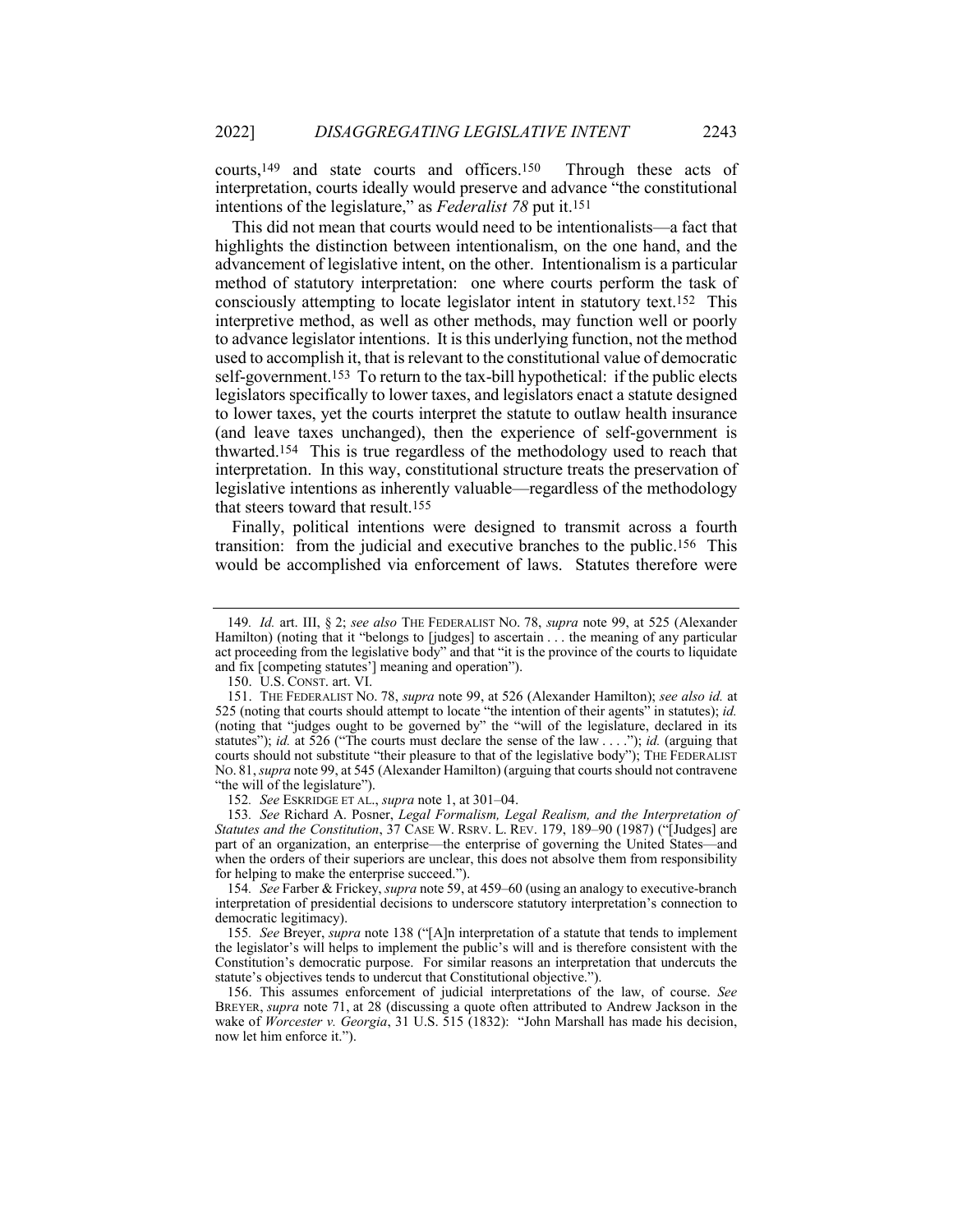given a legislative power that would be binding on the public that, under the Constitution's vision, ultimately had issued them157—a continuation, yet modification, of the Articles of Confederation's earlier project to align power (as sovereign) with binding consequence (as subject).158

## 2. Implications for Legislative Theory

This analysis of constitutional structure offers some lessons regarding disaggregated-intent theory. That theory proposes that legislator intentions remain relevant to statutory interpretation. As illustrated above, the Constitution affirms this relevance: it attaches stakes to the preservation of these intentions, equating their preservation with advancement of a constitutional value. Far from prohibiting a turn to disaggregated-intent theory, therefore, the Constitution gives meaning and justification to the theory's basic project.

By contrast, intent skeptics' view of statutes suddenly appears constitutionally worrisome. That view holds that courts and scholars should abandon the idea of statutes as vessels for the transfer of intent.159 If the argument is simply that we should not conceptualize statutes this way, it is difficult to see why, given that this conceptualization is central to the constitutional scheme. By discarding the idea of intent transference, we risk discarding conversation around a pivotal constitutional value (viz., democratic self-government) as well, and it is not clear why that should happen. And if the argument instead is that statutes genuinely cannot transfer legislative intent, then it becomes unclear how these critics conceptualize democratic self-government operating in our system.160

Turning from interpretive theory to practice, the foregoing analysis also justifies conscious efforts to preserve legislator intentions during statutory interpretation. After all, courts often use statutory interpretation to advance

<sup>157</sup>*. See* U.S. CONST. art. I, § 1 (granting Congress "legislative power"); *id.* art. I, § 8 (granting Congress the necessary and proper power to "make all Laws" within its assigned fields); *id.* art. VI (making federal statutes "supreme Law of the Land").

<sup>158.</sup> Under the Articles of Confederation, federal legislators generally had been selected by state officials—and so their legislation (and judicial interpretations of it) were binding only upon the states, not the citizens themselves. *See* ARTICLES OF CONFEDERATION of 1781, art. V (providing state legislatures with power to determine selection of delegates); *see also* THE FEDERALIST NO. 23, *supra* note 99, at 148 (Alexander Hamilton) ("[W]e must abandon the vain project of legislating upon the States in their collective capacities; [w]e must extend the laws of the federal government to the individual citizens of America . . . ."); AMAR, *supra* note 100, at 65 ("Because representatives would derive their authority directly from the people, Americans could confidently entrust the new Congress with authority to legislate directly upon the citizenry. The old Confederation Congress members had not personally faced the voters and thus could claim no democratic mandate to lay burdens on them.").

<sup>159</sup>*. See supra* Part I.

<sup>160.</sup> Professor Ekins also notes that, by removing this idea of intent transfer, skeptics further struggle to account for legislator participation in the process. *See* EKINS, *supra* note 9, at 11 ("[A]ll fail to make intelligible the reasonable legislator's participation in the process, for they do not explain how legislating might change the law in some reasonable way.").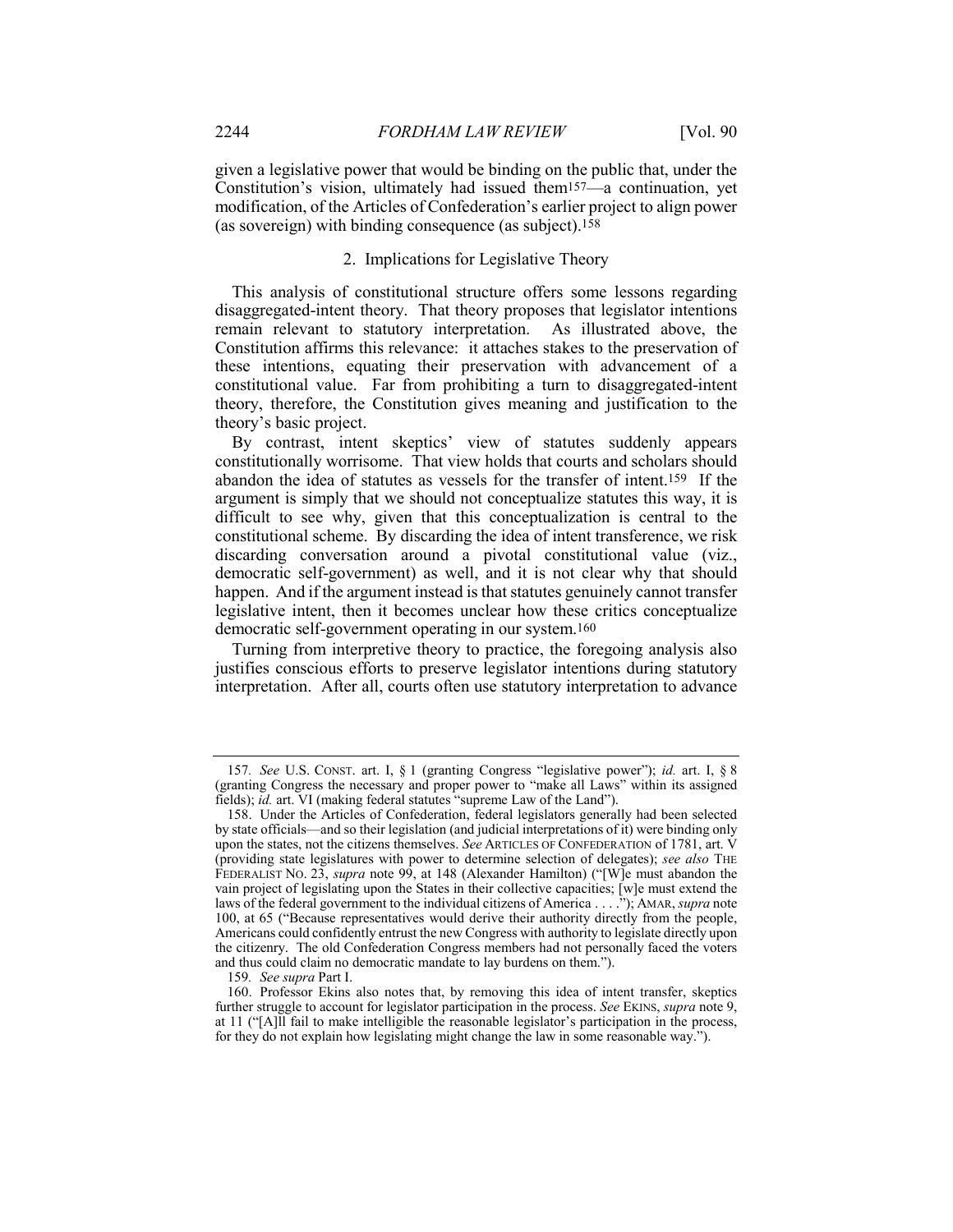structural constitutional values.161 If the Constitution equates preservation of these legislator intentions with advancement of a constitutional value, then methods of statutory interpretation justifiably might seek to advance this constitutional value as well. This would provide courts with good reason to approach the task of judging as a pragmatic effort to maximize those legislators whose intentions are fulfilled, and to minimize those who find it frustrated.162

#### IV. LEGISLATIVE AUTHORITY AND DISAGGREGATED INTENT

Parts II and III have argued that disaggregated-intent theory is both theoretically viable and constitutionally permissible. However, perhaps these parts have recommended a theory that is fundamentally at odds with the nature of legislation, or of legislative authority. One prominent argument to this end, developed by Professor Waldron, has garnered particular attention in the legislation literature.163 Does Waldron's argument about legislative authority provide good reason to discard disaggregated-intent theory?

Answering this question requires a close look at Waldron's theory of "unintentional legislation."164 In his book *Law and Disagreement*, Waldron presents modern legislation as "unintentional" in the sense that it cannot (or should not) be characterized as the direct utterance of a single intentional actor.165 Instead, he suggests, legislation is better conceptualized as the product of a mechanistic (i.e., inhuman, nonintentional) selection or combinatory process.166 In developing this theory, Waldron does not deny

164. WALDRON, *supra* note 63, at 129.

<sup>161</sup>*. See generally* William N. Eskridge, Jr. & Philip P. Frickey, *Quasi-Constitutional Law: Clear Statement Rules as Constitutional Lawmaking*, 45 VAND. L. REV. 593 (1992) (chronicling and explaining the ways that many canons of construction operate to protect structural constitutional values).

<sup>162.</sup> This argument grounds the turn to legislative intent in democratic theory, not in linguistic necessity. For a version of the linguistic necessity argument, see Doerfler, *supra* note 10, at 986–98.

<sup>163.</sup> For references to Professor Waldron's argument in legislation scholarship, see Richard A. Posner, *Review of Jeremy Waldron, Law and Disagreement*, 100 COLUM. L. REV. 582, 584–85 (2000); Doerfler, *supra* note 10, at 1024–25, 1039; Manning, *supra* note 12, at 1918–20; Manning, *supra* note 3, at 692; Nourse, *supra* note 19, at 81–85; *see also* EKINS, *supra* note 9, at 9 (citing Professors Dworkin and Waldron as "the most sophisticated philosophical skeptics").

<sup>165</sup>*. See id.* at 121 ("My submission is going to be that . . . we will do better by eschewing any model that regards legislation as most commonly the intentional product of a single law-making author."); *id.* at 127 (viewing intentional legislation as meaning it is the "product of one person's coherent intention"); *id.* at 129 (equating intentional legislation with the notion that legislation "must embody a particular intention attributable to a language-user"). Professor Waldron does acknowledge a minimal intention of the legislature to have its statutes understood according to their conventional meanings. *See id.* at 142–43 ("The intentional description will be that such-and-such words were used with their conventional English meaning. That, however, is *all there is to say* about the institution's intentions.").

<sup>166</sup>*. See, e.g.*, *id.* 126 (outlining Richard Wollheim's idea of a "democratic machine" that aggregates legislator inputs and arguing that it provides the most compelling understanding of the modern legislature).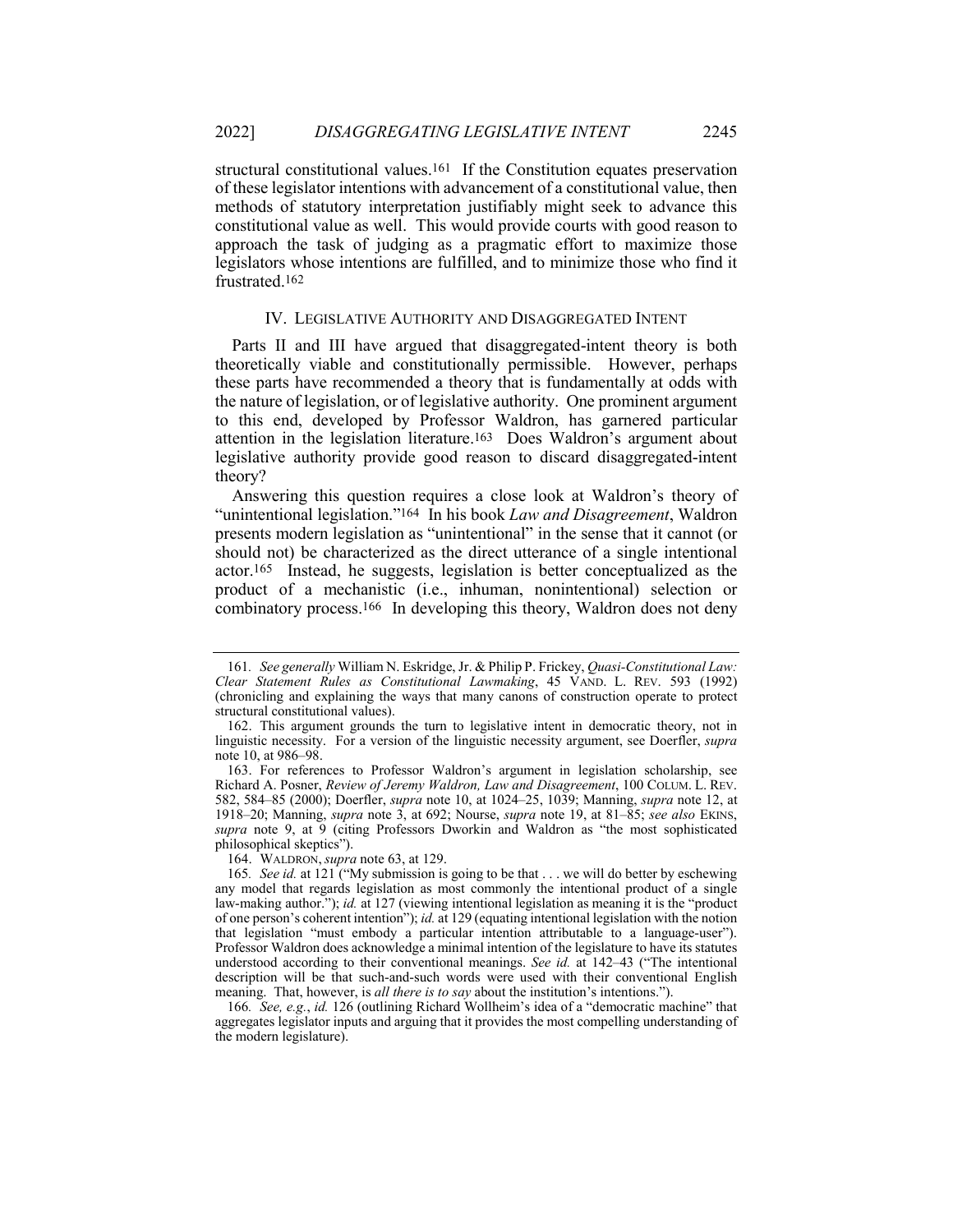that individual legislators make intentional inputs into this mechanistic process.167 Rather, he emphasizes that those intentional inputs simply do not have direct and final control over the statutory text's content, which instead is left up to subsequent processes.168

While Waldron acknowledges the presence of intentional inputs by individual legislators, he further argues that statutory interpretation should not attend to these inputs. For Waldron, this conclusion follows from the nature of modern legislative authority.169 As Waldron puts it, "the best arguments for the authority of statutes produced under [modern] conditions are arguments which actually preclude any appeal to the intentions of particular legislators as a general interpretive strategy."170 He argues that the nature of legislative authority means that "we would do best to abandon all talk of such intentionality" and instead should attend only to "the linguistic meaning . . . of the legislative text itself."<sup>171</sup>

As Waldron acknowledges, the persuasiveness of his account relies on the accuracy of his basic depiction of the modern legislature—by which he means, the legislature in a diverse, pluralistic society.172 In such a society, he takes the key traits of the legislature to be its numerosity, diversity, and disagreement.173 For this type of legislature, he argues, legislation's

171*. Id.* at 142.

<sup>167</sup>*. See, e.g.*, *id.* at 127 (acknowledging that "those inputs [by individual legislators] are fully intentional"); *id.* at 128 (stating that "each of the latter actions—the individual actions is of course the product of an intention").

<sup>168</sup>*. See id.* at 121 ("[T]heir ability to integrate a diversity of purposes, interests, and aims among their members into the text of a single legislative product" has authority "only by virtue of the way in which it combines the interests and knowledge of its members in the act of legislating.").

<sup>169</sup>*. See id.* ("We must ask, then, whether there is anything true in general about the way in which statutes are produced that makes appeal to legislators' intentions a proper strategy of interpretation. How we answer that question will depend on what we take to be the most helpful general model of the legislative process, so far as theories of authority are concerned."); *id.* (arguing that he is examining "theories of legal authority (and any concomitant theories of interpretation)"); *id.* at 138 ("I also want to argue that in the case of each of these processes, any reason we have for according Raz-ian authority to the resultant legislation is also a reason for discounting the authority of the views or intentions of particular legislators considered on their own."); *id.* at 144 (contending that his theory is anchored in "the political authority of a legislature").

<sup>170</sup>*. Id.* at 122; *see also id.* at 119 (framing his argument as a rejection of the "initially appealing answer . . . that we should interpret the statute in the way the legislators intended, resolving any vagueness or ambiguity by finding out as much as we can about what the legislators had in mind").

<sup>172</sup>*. See, e.g.*, *id.* at 127 ("The interesting question is which picture is more helpful for our thinking about the intentionality of statutes under modern legislative conditions."); *id.* at 121; *id.* at 144 (asserting that "the elementary circumstance of modern politics is *plurality*").

<sup>173</sup>*. See id.* at 123 ("I shall assume . . . that the legislators are a diverse body of people, drawn from different groups in a heterogeneous and multicultural society. I assume in other words that there is very little in the way of shared cultural and social understandings among them . . . ."). According to Waldron, these traits explain why written texts are essential to the modern legislative process: they provide a focal point that prevents legislative debate among differing parties from disintegrating into chaos. Statutory text therefore provides the tool that enables coordinated legislation in the face of disagreement, entitling it to our respect. *See, e.g.*,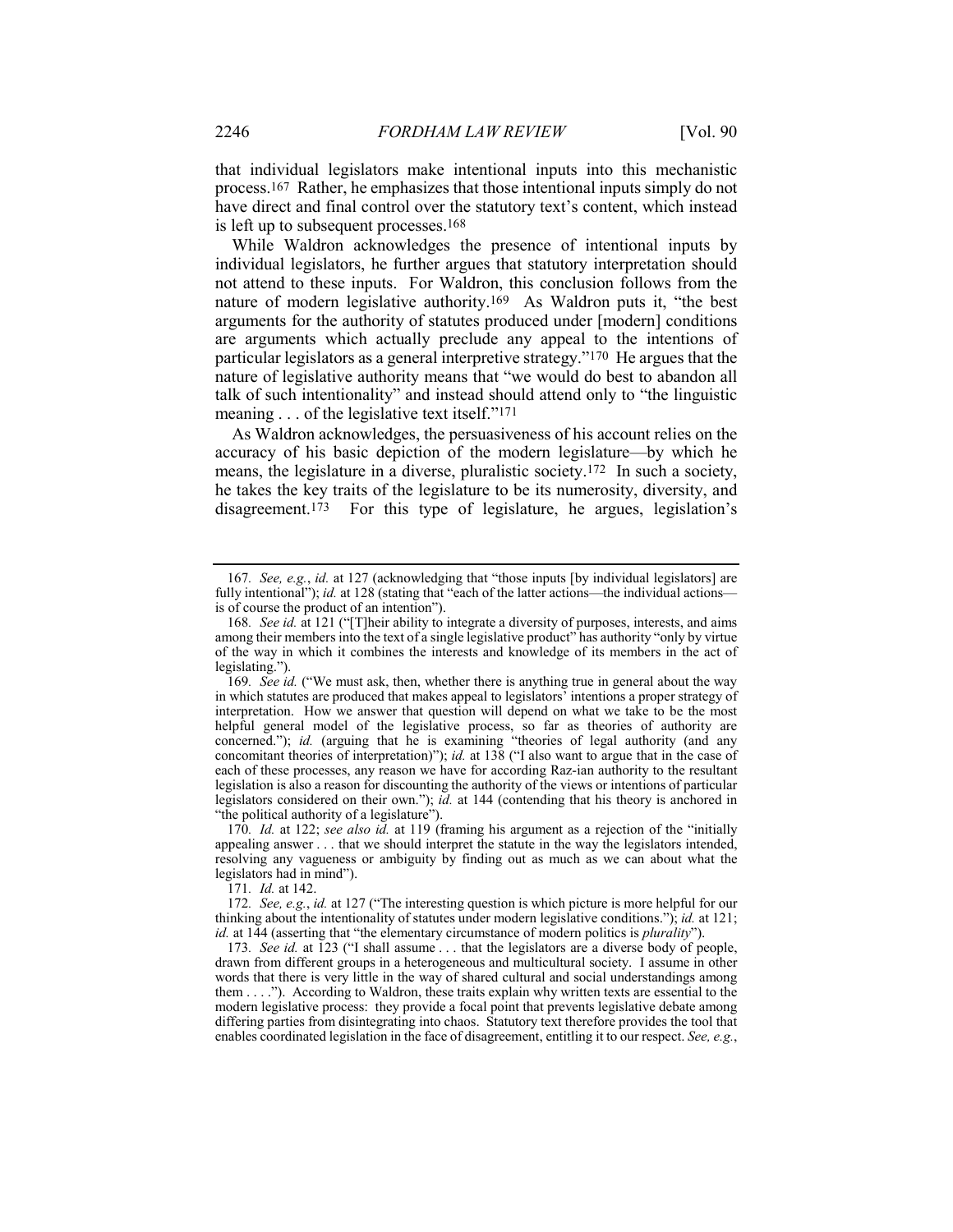authority is derived primarily from the feat accomplished in the mechanistic, combinatory process of producing legislation in the face of pervasive disagreement—not from the inherent authority of any particular voice in the legislature. If so, he observes, it makes sense not to conflate any legislator's individual policy goal or preference with an authoritative view.

It is understandable that, for this legislature, Waldron would conclude that certain ways of using legislator intent are off-limits. Less clear, however, is why Waldron believes that his vision of legislative authority allows interpreters to disregard any shared understandings of legislative text that prevailed among the enacting legislators. Waldron seems to give only one defense of this disregard for legislator understandings—and it relies on a view of the legislature that has been undermined by recent research.

To make this defense, Waldron returns to the premise of diversity in the modern legislature. According to Waldron, we cannot assume that the "modern" legislature is one drawn from a homogenous society marked by consensus or by a large, shared set of linguistic and cultural practices. Under these conditions, he says, statutory text plays a particular function in the legislature. He explains:

[W]e must assume we are not dealing with persons . . . who share a comprehensive body of common understandings. Legislators will come to the chamber from different communities, with different ideologies, and different perspectives . . . . The only thing they have in common, in their diversity and in the welter of rhetoric and mutual misunderstanding that counts for modern political debate, is the given text of the measure currently under consideration. That is constituted by the conventions of the shared official language as the only landmark, the only point of reference or co-ordination, in a sea of possible misunderstanding—and even then it is fragile enough and always liable to fly apart on account of the fragility of shared meanings.174

In other words, interpreters need not attend to legislator understandings of statutory text because, given the nature of a numerous and diverse legislature, those understandings naturally will be captured by plain meaning interpretation.

This line of argument relies on claims about the modern legislature that, in light of recent research into the contemporary Congress, now appear difficult to sustain. First, Waldron asserts that statutory text is necessary, in a legislature marked by plurality, to prevent the legislative process from spiraling into discord and confusion. Yet Congress often proceeds quite productively without any statutory text. For instance, the U.S. Senate Committee on Finance—one of the most powerful committees in Congress holds its markups as "conceptual markups" that occur without any bill

174*. Id*. at 145.

*id.* at 108 ("A piece of legislation deserves respect because of the achievement it represents in the circumstances of politics: action-in-concert in the face of disagreement.").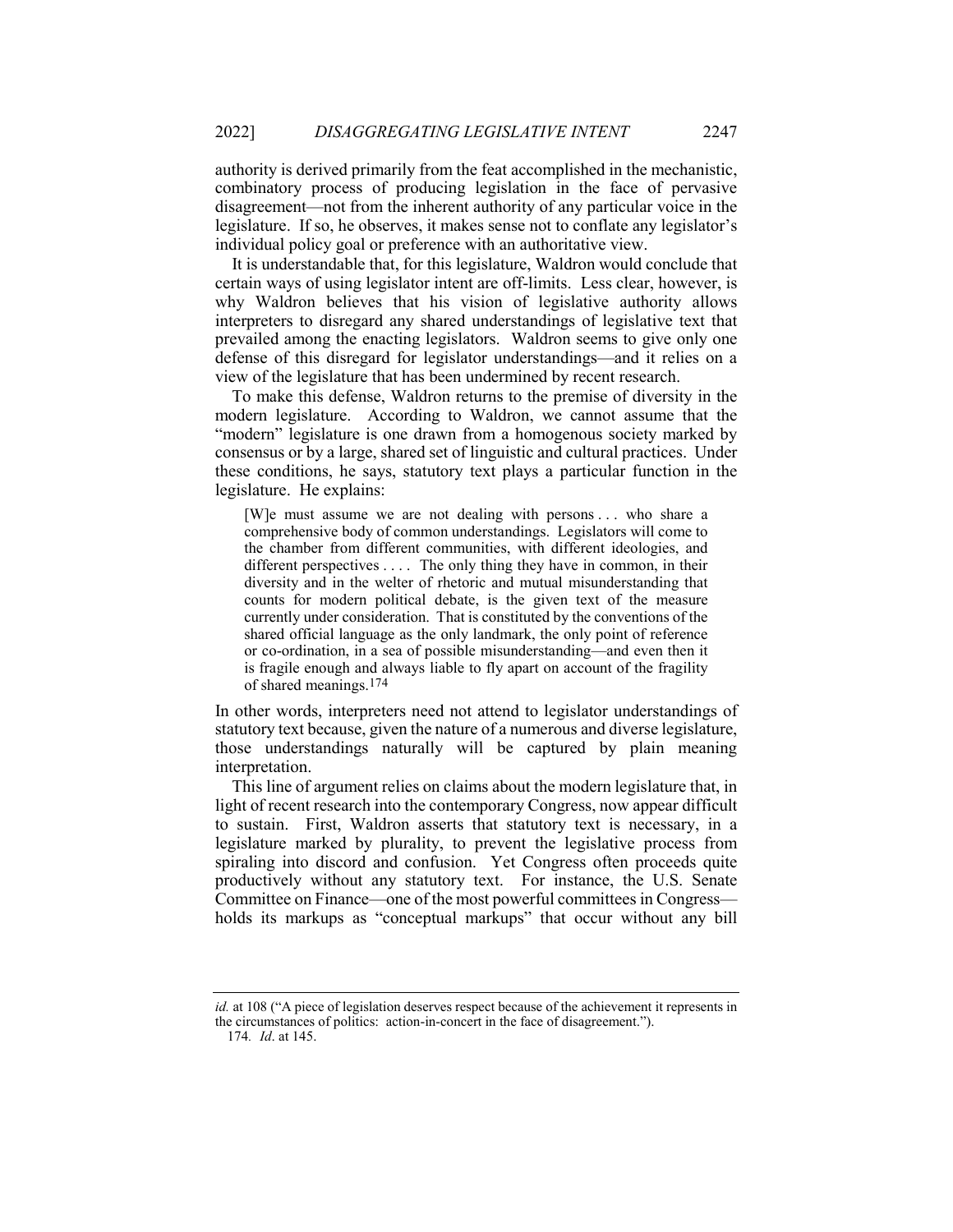text.175 Moreover, even when bill text is present in Congress, it often is mere pretext and unrelated to the unfolding (and again, sometimes quite productive) debate.176 Congress therefore seems to do just fine in advancing policies and structuring debate in the absence of a focal statutory text. This alone raises concerns about Waldron's assumptions on the degree of plurality in the legislature, and on the role it requires of statutory text.

More importantly, developments in Congress also have provided reason to revise Waldron's claim about legislator understanding of statutory text. Waldron suggests that legislators, because they are coming from drastically different backgrounds, are unlikely to successfully communicate with each other except through the vehicle of a statutory text interpreted via its plain meaning.<sup>177</sup> However, the "process-based turn"<sup>178</sup> in legislation scholarship has undermined this idea. This recent work in legislative studies (by myself and others) has established that, as Congress has become a modern bureaucratic institution, a coherent interpretive community has formed within Congress—one that has developed its own interpretive lens and interpretive practices for understanding statutes.179 When legislators (and their staffs) read bills, this work has shown, they apply the interpretive lens this scholarship has uncovered.180 *That* provides the foundation for shared meaning, not an interpretation under a plain meaning interpretive lens.

Put differently, recent scholarship has shown that the legislature, at least in the case of Congress, is a modern bureaucratic institution.181 And

178. For a review of this scholarship, see *supra* notes 18–19.

179. This was emphasized in the recent study conducted by Professors Jesse M. Cross and Abbe R. Gluck. *See generally* Cross & Gluck, *supra* note 18.

180*. See id.*

<sup>175</sup>*. See* Press Release, U.S. Senate Committee on Finance, Hatch Unveils Pro-Growth, Pro-Jobs, and Pro-Family Tax Overhaul Plan (Nov. 9, 2017), https://www.finance.senate.gov/ chairmans-news/hatch-unveils-pro-growth-pro-jobs-pro-family-tax-overhaul-plan-

<sup>[</sup>https://perma.cc/HS28-TC5B] ("The Senate Finance Committee traditionally holds conceptual markups, meaning the legislation is debated and examined as a detailed narrative, rather than actual bill text."). Moreover, even when bill text is present in Congress, it sometimes is mere pretext and unrelated to the unfolding (and, again, sometimes quite productive) debate.

<sup>176.</sup> For example, committees regularly conduct markups while being aware that a manager's amendment or amendment in the nature of a substitute is planned to replace the existing bill at a subsequent legislative stage, and members perform the technicality of proposing to amend statutory text, often by proposing to "strike the last word," in order to open discussion on elements of the legislation unrelated to that text-based motion.

<sup>177</sup>*. See* WALDRON, *supra* note 63, at 123. This claim is also at odds with common sense, as this ostensibly modern vision of the legislature actually is rather antiquated. In an era of homogenized national culture in the United States (including political culture), national politicians surely share a vocabulary that is richer than any bare overlap of linguistic "plain meaning." To use an example from the "plain meaning" literature: two elected officials in the present-day United States surely share a far richer set of cultural, linguistic, and interpretive assumptions than a contemporary Senator shares with, say, an Australian newspaper reader from the 1800s.

<sup>181</sup>*. See, e.g.*, Bressman & Gluck, *supra* note 10, at 755 ("Congress is a big bureaucracy . . . ."); Cross & Gluck, *supra* note 18, at 1543 ("Congress has a bureaucracy."); Cross, *Legislative History*, *supra* note 18, at 93 ("In short, Congress has been transformed into something that it did not resemble prior to the 1970s: a large, modern bureaucratic institution.").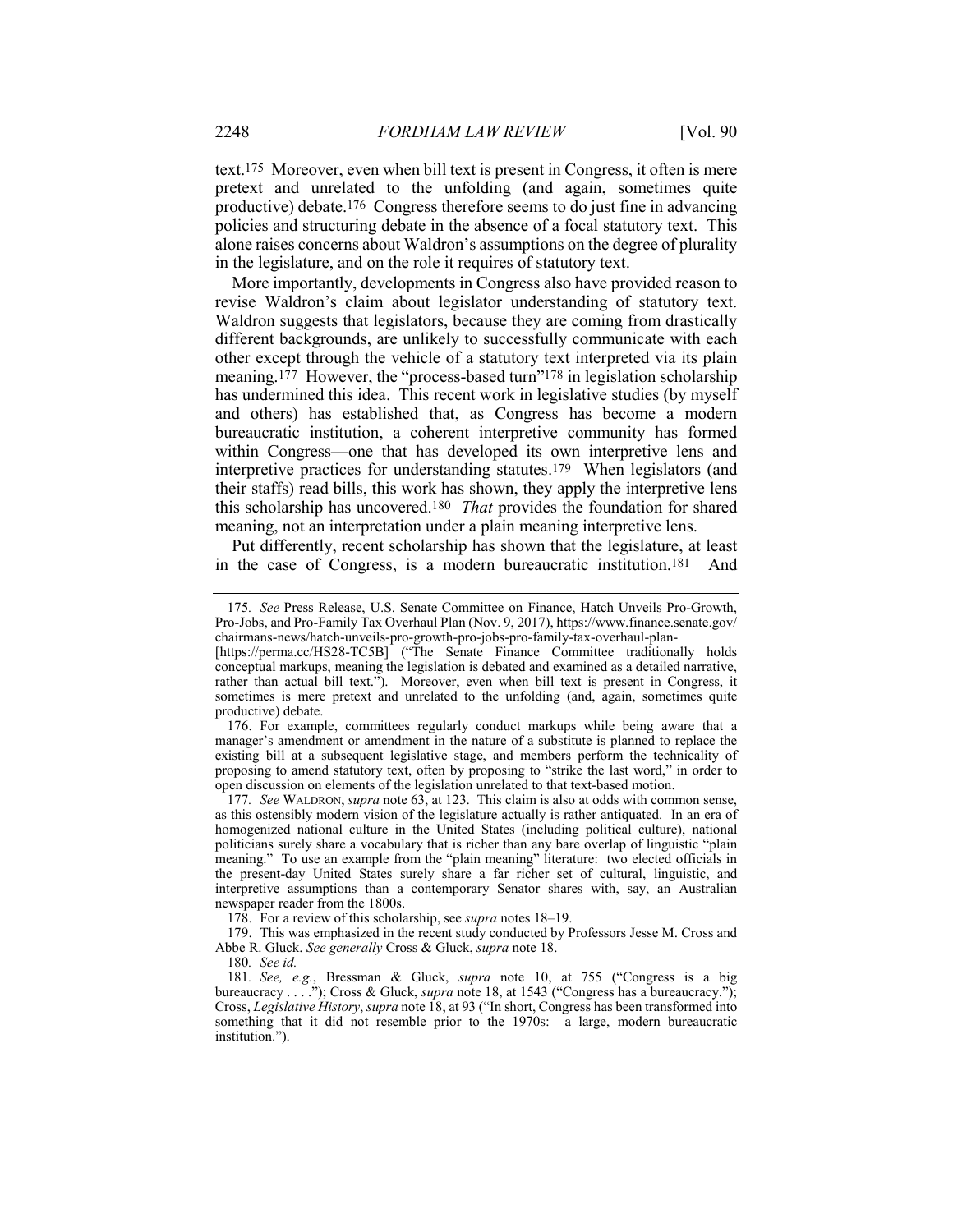bureaucracies do not handle plural, diverse membership in the way Waldron posits. According to Waldron, legislatures manage this diversity by falling back upon bare linguistic meaning, which is presumed available to all, and thereby abandon the possibility of any richer institutional interpretive practices.182 However, bureaucracies typically take a different approach. They develop institutional interpretive practices, and they pair those interpretive practices with familiar bureaucratic tools (e.g., explanatory briefings and memoranda; staffing of principals with institutionally acculturated staff) to render accessible the interpretive assumptions that prevail within the institution.183 Anyone who has worked in a large institution with a heterogeneous workforce knows this about bureaucracies, and about the shared meanings that are created within them. In the case of Congress, we now have research that has confirmed this practice.

In light of recent scholarly developments, therefore, it is implausible to assume that those inside Congress rely on plain meaning interpretive practices to develop their shared understandings of statutory text, or that the possibility of legislator difference requires them to do so. This is noteworthy, given that legislators' shared understandings seem to provide the foundation for legislative authority under the various theories proffered by Waldron.184

<sup>182</sup>*. See* WALDRON, *supra* note 63, at 142.

<sup>183.</sup> On the role of staff memos and briefings in educating members of Congress on legislation, see Cross, *Staffer's Error Doctrine*, *supra* note 18, at 100.

<sup>184.</sup> Over the course of his analyses, Waldron outlines five theories of legislative authority that he suggests are available to modern legislatures. These might be labeled as: coordinative authority, majoritarian authority, and three types of Razian authority—utilitarian, Condorcetian, and individual Aristotelian. On coordinative authority, see WALDRON, *supra* note 63, at 108 ("A piece of legislation deserves respect because of the achievement it represents in the circumstances of politics: action-in-concert in the face of disagreement."). Here, the resulting authority presumably would attach to the understanding of statutory text that actually prevailed in the legislature and thereby performed the coordinating function. On majoritarian authority, see *id.* at 113 (arguing that a majority decision gains authority because it "giv[es] positive decisional weight to the fact that a given individual member of the group holds a certain view"). This authority therefore relies on implementation actually capturing the "certain view" held by the majority. On utilitarian authority, see *id.* at 132–34 (explaining that, if inputs by each legislator express the legislator's (or her constituents') particular interest, then aggregation of those interests in a statute can claim to represent the general interest). Such utilitarian authority relies upon capturing the wisdom of the collective group and that, in turn, relies on capturing the interpretation assumed by the group members when inputting their wisdom. On Condorcetian authority, see *id.* at 134–36 (contending that, when each legislator votes on her understanding of what is best for everyone and on a question where each has a better-than-even chance of being correct, each individual will do better by trusting an aggregative vote on the right answer than their own individual assessment). As with the utilitarian conception, this concept relies on capturing the wisdom of collective group inputs based on their understanding of policy alternatives. On individual Aristotelian authority, see *id.* at 136–38 (theorizing that deliberation produces a synthesis in the mind of each legislator that produces better policies than any one actor could devise alone). Here, authority relies on the statute capturing the policy that legislators have in mind once this synthesis occurs; any interpretation that fails to capture it loses the Aristotelian deliberative benefits (and presumably the claim to authority). Waldron also notes a sixth form of legislative authority, group Aristotelian authority, which presumably would not attach to a legislator's understanding of the policy, but he concludes this form of authority likely is not available to legislatures. *See id.* at 141.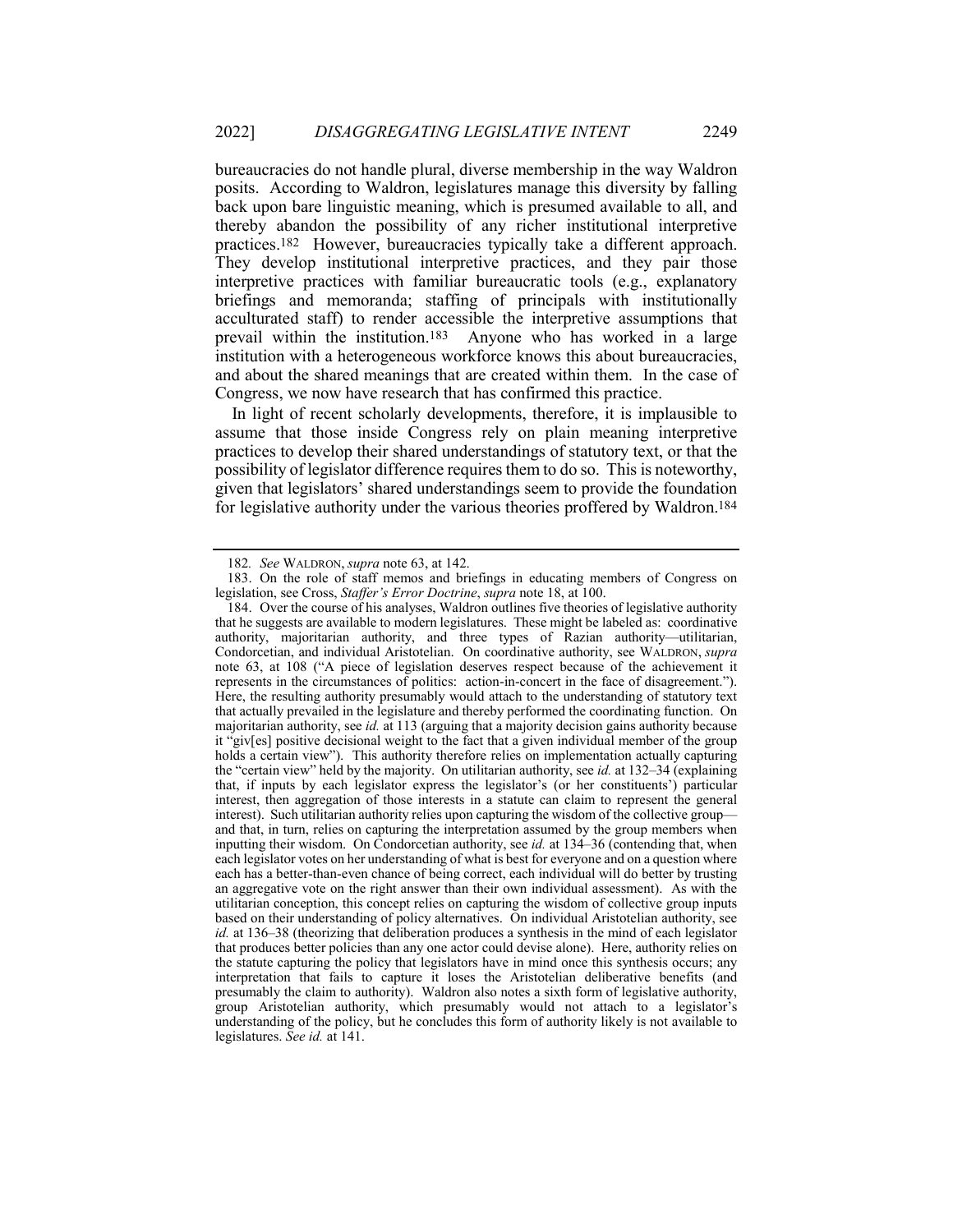If so—if shared legislator understandings and inputs do remain relevant then statutory-interpretation theory must retain a space to consciously consider and pursue those understandings. In this sense, statutory interpretation must continue to care about legislator intent.

#### V. DISAGGREGATED-INTENT THEORY AND INTENTIONALISM

The foregoing parts have argued that disaggregated-intent theory is theoretically viable, constitutionally defensible, and in accord with Waldron's skeptical conception of legislative authority. As this part explains, disaggregated-intent theory also is useful: it unlocks new understandings of interpretive methodology, providing a potential opportunity to move beyond existing stalemates in our methodological debates. To illustrate this, this part will explain how one method of statutory interpretation—intentionalism—appears different under disaggregatedintent theory.

## *A. Understanding Intentionalism*

As previously noted, intentionalism is a longstanding, well-established method of statutory interpretation.185 It treats the task of interpretation as the explicit search of statutory text, perhaps with support of secondary sources, for legislative intent.186 In other words, the methodology assigns the interpreter a specific task: to locate the interpretation that, if the text had been composed by an intentional actor bestowed with legislative power, is the best guess of the intention that such actor would have been pursuing in the composition of the text.187 Subject to some exceptions discussed in Part V.B, intentionalism instructs courts to locate and apply that meaning.

What does disaggregated-intent theory add to our understanding of this interpretive practice? For one thing, it offers a useful way to conceptualize it—namely, as a search for a collection of congruent individual legislator intentions. Understood as such, the intent sought by intentionalism is not necessarily fictive, even if we accept critiques of collective intent. This fact allows intentionalism to survive the challenge raised by intent skeptics, thereby rendering the methodology more theoretically defensible.188

Moreover, for reasons discussed in Part III, disaggregated-intent theory also unlocks an understanding of why intentionalism is potentially valuable. It implies that intentionalism can be understood as a strategy to maximize the constitutional value of democratic self-government—a goal it equates with the maximal preservation of a certain type of legislator intention.189 Once we view intentionalism in this way, democratic theory provides defensible

<sup>185</sup>*. See supra* notes 39–50 and accompanying text.

<sup>186</sup>*. See* ESKRIDGE ET AL., *supra* note 1, at 301–04.

<sup>187.</sup> For the argument that this methodology is not the best way to advance legislative intent, see Nelson, *supra* note 32, at 351 n.10, 380–82.

<sup>188.</sup> On the idea of intent simply as a fiction and heuristic, see JAMES WILLARD HURST, DEALING WITH STATUTES 32–33 (1982).

<sup>189</sup>*. See supra* Part III.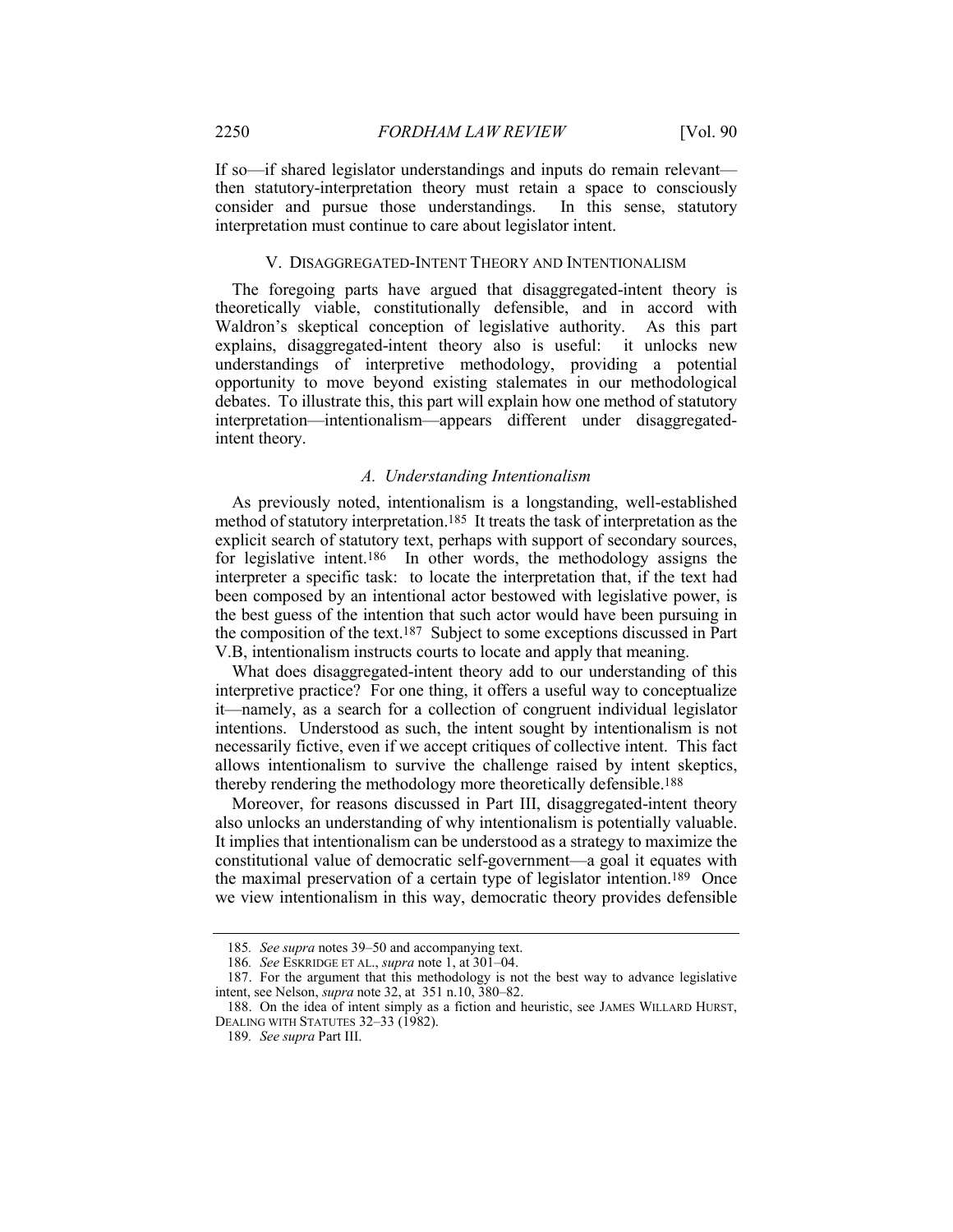answers to many questions that, according to prior theorists, intentionalism has trouble answering (or answering satisfactorily). These include questions regarding (1) *how many* legislators must share an intention, (2) *which type* of legislator intention is relevant, and (3) *how far* one must go in promoting that intention. This part examines the answers that disaggregated-intent theory provides to each of these questions. In so doing, it shows that disaggregated-intent theory provides a lens through which to view the intentionalism—and criteria through which to evaluate it.

## 1. Requisite Number of Intending Legislators

One question that has plagued intentionalism has asked: *how many* legislators must share an intent in order for it to be credited by an intentionalist court? It has been argued that the intention must be shared by a legislative majority,190 a supermajority capable of enacting law,191 and the entire legislature.<sup>192</sup> In addition to positing standards that conflict with each

<sup>190</sup>*. See, e.g.*, Int'l Brotherhood of Elec. Workers v. NLRB, 814 F.2d 697, 718 (D.C. Cir. 1987) (Buckley, J., concurring) ("A committee's purposes cannot be imputed to Congress as a whole, and references to committee action (or inaction) on the Senate floor will not change this fact. . . . [I]t cannot be said that *Congress*—which acts through a majority of its 535 members—expressed any opinion whatever on the merits of [a committee] proposal . . . ."). For a summary of work invoking this standard, see Jane S. Schacter, *Metademocracy: The Changing Structure of Legitimacy in Statutory Interpretation*, 108 HARV. L. REV. 593, 599 (1995) (describing the critiques that target the idea "that at least a majority of legislators had the same intent or broad purpose in mind"); *see also* DWORKIN, *supra* note 65, at 320–21 (posing alternatives of a majority decision, plurality decision, and representative decision rule and suggesting that the multiple options pose a problem for intentionalist theory); GERALD C. MACCALLUM,JR., LEGISLATIVE INTENT AND OTHER ESSAYS ON LAW, POLITICS, AND MORALITY 26 (Marcus G. Singer & Rex Martin eds., 1993); EKINS, *supra* note 9, at 6–7, 218–19 (noting the "majority model" and the "agency model" and the differing number of legislators each requires).

<sup>191</sup>*. See* Easterbrook, *Original Intent*, *supra* note 58, at 63 ("If the meaning the Court gives to the law today had been spelled out, together with its implications, would the bill have been passed? The answer often will be no. That answer should reveal the problems of the technique. It produces 'laws' that could not be passed."); Manning, *supra* note 7, at 2409 ("[T]he relevant question is whether the legislature—constrained by the legislative process would have been able to agree on wording that would include or exclude the troubling application or omission.").

<sup>192</sup>*. See* Green v. Bock Laundry Mach. Co., 490 U.S. 504, 528 (1989) (Scalia, J., concurring) ("The meaning of terms on the statute books ought to be determined, not on the basis of which meaning can be shown to have been understood by a larger handful of the Members of Congress; but rather on the basis of which meaning is (1) most in accord with context and ordinary usage, and thus most likely to have been understood by the *whole* Congress which voted on the words of the statute . . . ."); Thompson v. Thompson, 484 U.S. 174, 192 (1988) (Scalia, J., concurring) ("It is at best dangerous to assume that all the necessary participants in the law-enactment process are acting upon the same unexpressed assumptions."); John F. Manning, *Without the Pretense of Legislative Intent*, 130 HARV. L. REV. 2397, 2406 (2017) ("[E]xactly whose intentions should count in the tabulation of 'Congress's intent?' Is it the intentions of the entire Congress, the enacting majority, the legislators who drafted the bill, the agency officials who helped shape it, or perhaps the President who signed it? And even if one could decide that a particular group's intention is dispositive (say, the enacting majority), how does one sum up the intentions of its members if they are not all of one mind on the question at hand?" (footnotes omitted)); Radin, *supra* note 46, at 870 (arguing the implausibility "that of several hundred [legislators] each will have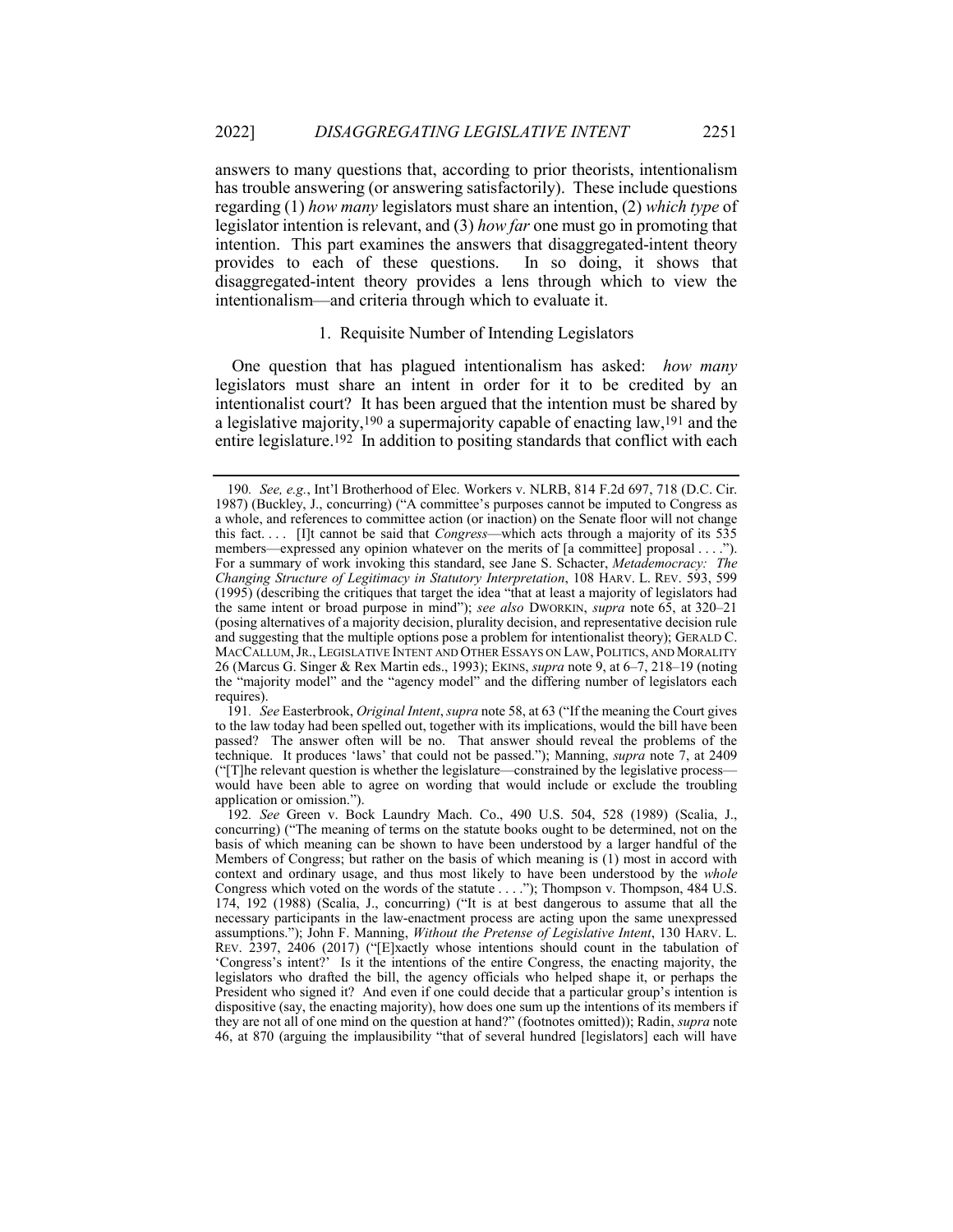other, this scholarship has set discouragingly high thresholds that must be met for any attribution of intent—ones that seem to make intentionalism unlikely to succeed in many cases.

Viewed as a means of promoting democratic self-government, however, intentionalism requires a different (and lower) standard. Here, intentionalism is understood as a strategy to maximize the constitutional value of democratic self-government, and to accomplish this by maximizing the preservation of a certain type of legislator intention. Under this view, the goal simply is to get the intent correct for the greatest number of legislators that one can. It does not matter that an intent may not have been shared by the full Congress, had majority support, or been filibuster-proof. When courts look to promote a constitutional value in statutory interpretation, they typically do not have a cutoff threshold to trigger its relevance. Disaggregated-intent theory, because it reframes intentionalism as a strategy to advance a constitutional value, suggests that the same logic should apply to the promotion of legislator intent.193 Courts must apply the provision somehow—and constitutional values recommend that they do so in the most democratically available way, regardless of just how democratic that option might be.

## 2. Choosing Among Types of Intention

Disaggregated-intent theory also clarifies the type of intent that intentionalism seeks to locate. As Part III.B explained, this theory views a particular intent transfer, in which legislator intent is embedded in statutory text, as one step in a chain of intent transfers. It equates the recovery of that intention—of the policy that legislators intend to use their vote to communicate forward in the architecture of government—with the advancement of the constitutional value of democratic self-government.194 This, it explains, is why various constitutional pressures are made to weigh on legislators specifically in the moment of voting: it is their intention to use that vote to support enactment of specific substantive policies, as they understand them, that is relevant to the constitutional project.

In this way, constitutional structure directs attention to what might be termed the *post-consolidation intention* of the legislator. This intention is not "post-consolidation" in that it refers to any consolidation of legislator

exactly the same determinate situations in mind as possible reductions of a given determinable"); Scalia, *supra* note 3, at 32–34, 35–37 (arguing that the legislative record cannot be evidence of "legislative intent" because it does not represent views of all members). *But see* Patricia M. Wald, *The Sizzling Sleeper: The Use of Legislative History in Construing Statutes in the 1988–89 Term of the United States Supreme Court*, 39 AM. U. L. REV. 277, 307 (1990) ("To disregard committee reports on the ground that all congress-persons do not consider or rely upon these reports is equally problematic. First, it denies legitimacy to all materials, even statutes, that have not been personally read by all the members of a Congress . . . .")

<sup>193.</sup> Judge Richard A. Posner has been read as reaching a similar conclusion on the proper threshold of legislator assent. *See* Farber & Frickey, *supra* note 59, at 461–63 (reading Judge Posner's model as picking the interpretation with the greatest likelihood of being correct).

<sup>194</sup>*. See supra* Part III.B.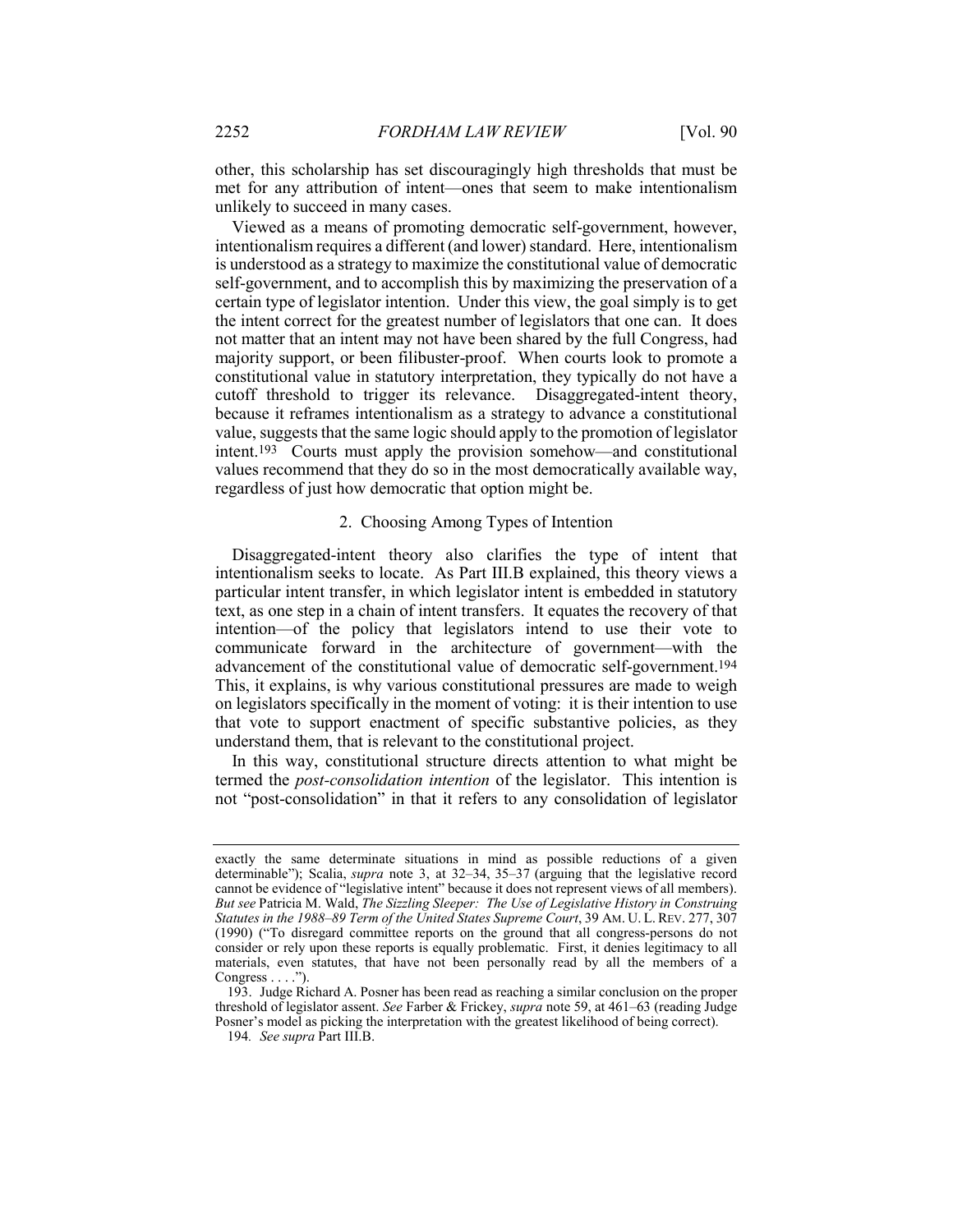intentions into a single, institutional intent. Rather, it refers to the intention that each legislator forms with respect to the consolidated legislative product. Our system presumes that the nature of the law-writing task—and by extension, the interpretation that fleshes out its meaning195—is that legislators must reduce a plurality of competing hopes and desires to a single set of instructions.196 This consolidation is presumed necessary to advance another constitutional value—the rule of law—and to thereby prevent "a hydra in government, from which nothing but contradiction and confusion can proceed," as *Federalist 80* put it.197 It is the intentions that legislators commit to with respect to this consolidated legislative product—this focal legislative proposal—that presumably are the objects of an intentionalism grounded in the promotion of democratic self-government.

By clarifying that intentionalism is focused on post-consolidation intent, disaggregated-intent theory addresses two separate criticisms of intentionalism that Judge Easterbrook particularly has emphasized. First, Easterbrook has criticized intentionalism as a methodology that is insufficiently respectful of the legislative process.198 According to Easterbrook, "the whole process of interpretation from intent is an end run around process."199 Intentionalism therefore is troubling for Easterbrook, an interpreter who believes that "process is the essence of legislation"—and that, consequently, legislative supremacy requires the use of interpretive methods that are sufficiently deferential to that legislative process.200

Understood as a method of seeking legislators' post-consolidation intentions, however, intentionalism actually is remarkably deferential to legislative process—perhaps even too deferential, and certainly more so than Easterbrook's approach. In particular, intentionalism is highly deferential to the two acts of consolidation that define the democratic process—the electoral and enactment consolidations. Rather than second-guessing those consolidations or attempting to correct for their imperfections, intentionalism

199. Easterbrook, *Original Intent*, *supra* note 58, at 65.

200*. Id.* at 64.

<sup>195.</sup> On the extension of Article III judicial power to federal statutes as an effort to promote uniformity in interpretation of federal law, see THE FEDERALIST NO. 80, *supra* note 99, at 535 (Alexander Hamilton) ("If there are such things as political axioms, the propriety of the judicial power of a government being co-extensive with its legislative, may be ranked among the number. The mere necessity of uniformity in the interpretation of the national laws, decides the question.").

<sup>196.</sup> For a reflection on this consolidation role of this transition, see Robert H. Jackson, *Problems of Statutory Interpretation*, 8 F.R.D. 121, 125 (1948).

<sup>197.</sup> THE FEDERALIST NO. 80, *supra* note 99, at 535 (Alexander Hamilton). *But see generally* Ryan Doerfler, *Can a Statute Have More Than One Meaning?*, 94 N.Y.U. L. REV. 213 (2019).

<sup>198</sup>*. See* Frank H. Easterbrook, *What Does Legislative History Tell Us?*, 66 CHI.-KENT L. REV. 441, 445 (1990) [hereinafter Easterbrook, *Legislative History*] ("What distinguishes *laws* from the results of opinion polls conducted among legislators is that the laws survived a difficult set of procedural hurdles and either passed by a two-thirds vote or obtained the President's signature."); Easterbrook, *Original Intent*, *supra* note 58, at 64 ("[T]he technique assumes that intentions are 'the law.' Why are they? If we took an opinion poll of Congress today on a raft of issues and found out its views, would those views become the law? Certainly not. They must run the gamut of the process . . . .").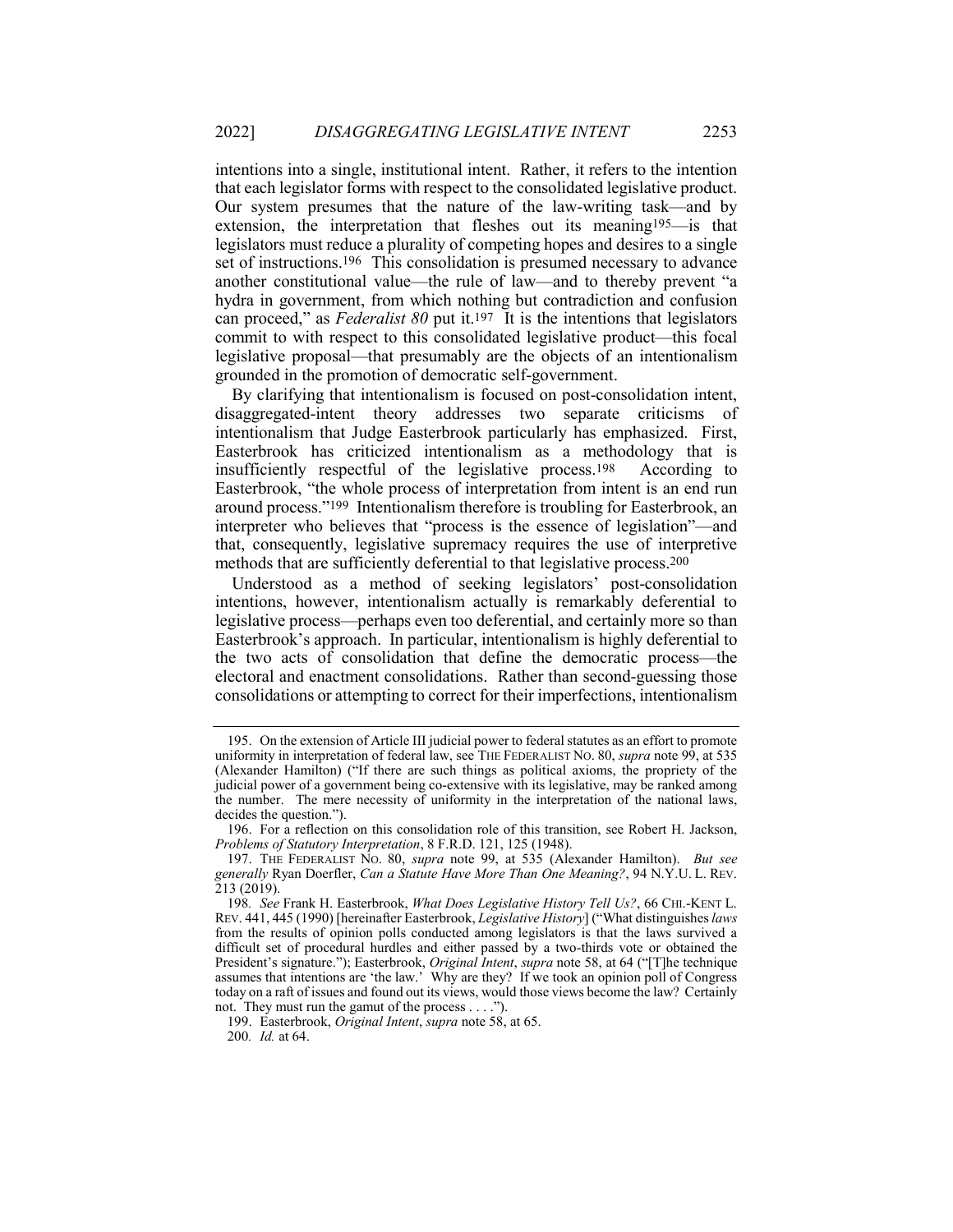leaves it to other political actors to ensure that the consolidations occur properly. It assumes they have been successful, and it offers an interpretive approach that advances a constitutional value only if they are, indeed, a success.

Consider the first consolidation point: that which is accomplished by the electoral process. Here, a large community of voters is consolidated into a smaller number of representatives. Ideally, the electoral process that performs this consolidation would recreate the voting community in miniature.201 It would create a legislative body that holds the same political interests as the larger community, and in the same proportions.

The Constitution did not actually accomplish this goal with Congress, of course. While Congress was in several ways a fuller achievement of mimetic representation than its predecessor legislatures had been,202 it still contained many distortions of the voting public. In the Senate, small states were overrepresented.203 At the Founding, slave states were overrepresented in the House.204 The House also suffered from intrastate malapportionments,205 and present-day rules requiring a representative for each state and capping the legislature at 435 representatives create continued distortions.206 As a result, federal legislators consistently have represented unequal numbers of voters.

These unbalanced representations raise a question for statutory interpreters interested in advancing democratic self-government. Should interpreters second-guess this flawed electoral act of consolidation and attempt to undo the distortions they perceive in it? If so, it might make sense to disproportionately value the voices of legislators who represent greater populations. Such an approach would emphasize the voices of larger states over those of smaller states. In Founding-era statutes, it would prioritize to some extent the voices of the free states over those of the slave states. Although Part V.B.1 ultimately will question this, it is possible that such an approach might more robustly promote democratic self-government applying the interpretation of laws that was presumed or desired by the representatives who stood in for greater numbers of voters. However, it also would second-guess the consolidation process that the Constitution and Congress had established. It would not view the Constitution's consolidation

<sup>201.</sup> On this goal, see *supra* note 116 and accompanying text.

<sup>202</sup>*. See* AMAR, *supra* note 100, at 79–85 (noting the Constitution's improvements on enumeration and apportionment over its predecessors).

<sup>203.</sup> U.S. CONST. art. I, § 3 (providing each state with two Senators).

<sup>204</sup>*. See* U.S. CONST. art. I, § 2, cl. 3 (providing for slaves to be counted as "three fifths of all other Persons" added onto slave state apportionment tabulations).

<sup>205</sup>*. See* AMAR, *supra* note 100, at 97.

<sup>206</sup>*. See* U.S. CONST. art. I, § 2 (requiring at least one representative per state); Reapportionment Act of 1929 § 22, 2 U.S.C. § 2a, *invalidated by* Ariz. State Legislature v. Ariz. Indep. Redistricting Comm'n, 135 S. Ct. 2652 (2015) (capping the size of the House). For a discussion of these many present-day distortions and for a proposal to correct them, see generally Comment, *Pack the Union: A Proposal to Admit New States for the Purpose of Amending the Constitution to Ensure Equal Representation*, 133 HARV. L. REV. 1049 (2020).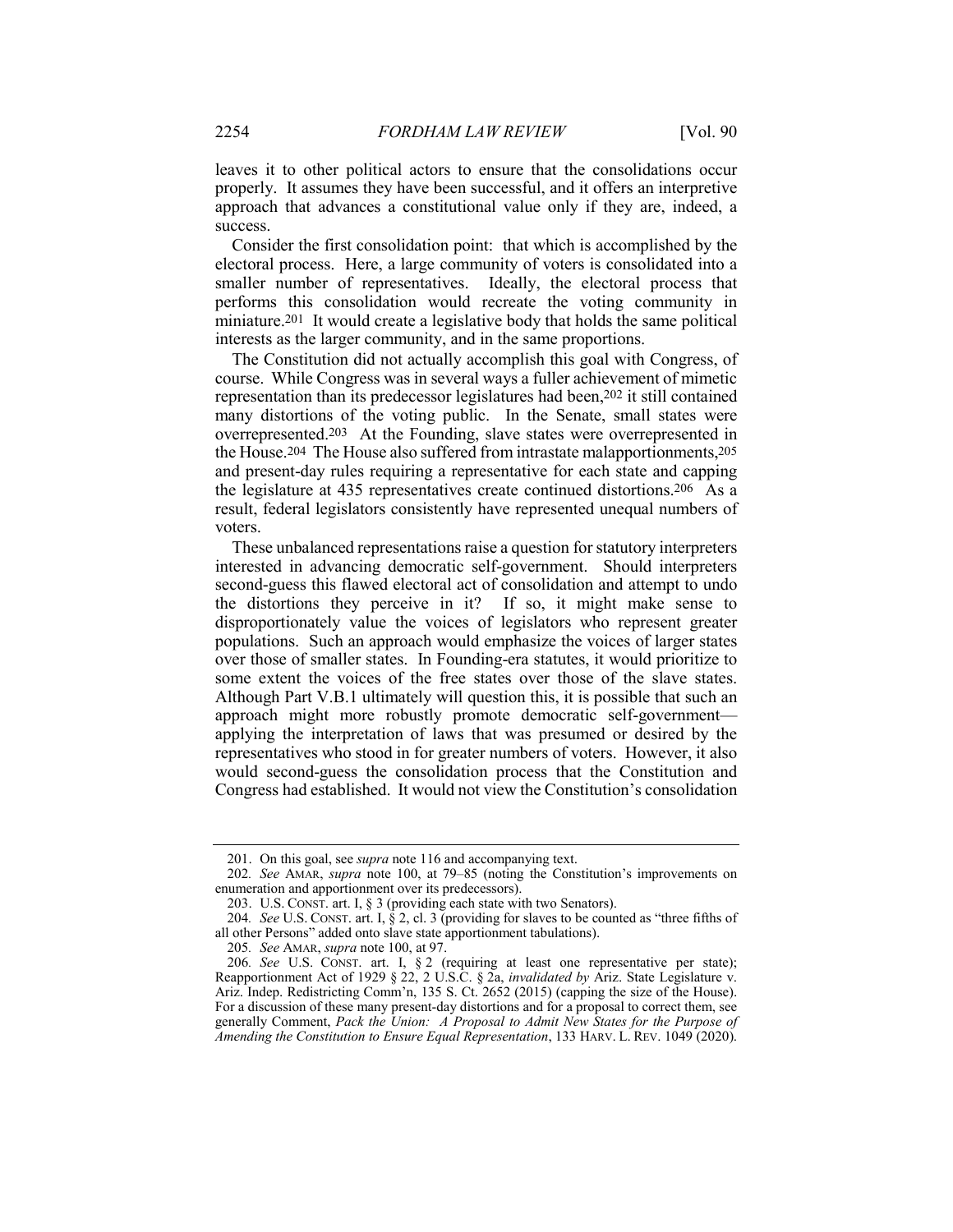process as having created legislators with equal voices, despite the Constitution assigning them equal votes.207

This is not the approach traditionally taken by intentionalism. Instead, despite the fact that some legislators represent more voters than others, intentionalism typically treats each legislator voice equally.208 Or, to the extent it weighs voices differently, it does so by reference to factors such as proximity to a legislative decision—not voters represented.209 On occasion, this actually leads intentionalism to correct for distortions in the representative system—in particular, by giving weight to the voices of nonvoting legislators.210 Typically, however, this approach maintains (and potentially extends) democratic defects in this consolidation process.211

Intentionalism is equally deferential at the second consolidation point: from representatives to binding laws. Here, a collection of legislators must distill their competing political desires to a single, binding text.

211. This deference that intentionalism gives to the electoral act of consolidation can be conceptualized in several ways. First, it might be viewed as a form of respect for the tradeoffs and deals that were necessary to create a federal government founded on democratic self-government to begin with. This would perceive in the Constitution a set of compromises like those textualists often see in ordinary legislation. For support of this view, see THE FEDERALIST NO. 62, *supra* note 99, at 416 (James Madison) ("The equality of representation in the senate is another point, which, being evidently the result of compromise between the opposite pretensions of the large and the small States, does not call for much discussion."); *see also* MICHAEL J. KLARMAN, THE FRAMERS' COUP: THE MAKING OF THE UNITED STATES CONSTITUTION 201 (2016) (explaining the Constitutional Convention's voting structure that gave small states leverage to achieve this compromise). Second, it might be viewed as embodying a respect for additional constitutional values that are embedded in the design of the Congress, such as a balance in the Senate of democratic self-government and respect for state sovereignty. *See* THE FEDERALIST NO. 62, *supra* note 99, at 417 (James Madison) ("[T]he equal vote allowed to each state, is at once a constitutional recognition of the portion of sovereignty remaining in the individual states, and an instrument for preserving that residuary sovereignty."); *id.* at 416 ("If indeed it be right that among a people thoroughly incorporated into one nation, every district ought to have a *proportional* share in the government[,] and that among independent and sovereign states bound together by a simple league, the parties however unequal in size ought to have an *equal* share in the common councils, it does not appear to be without some reason that in a compound republic partaking both of the national and federal character, the government ought to be founded on a mixture of the principles of proportional and equal representation.").Third, with the Senate, this deference might be understood as advancing a different form of representation in which individuals are represented in their collective capacity as citizens of a state. *See* THE FEDERALIST NO. 39, *supra* note 99, at 254 (James Madison) (describing the House as requiring the concurrence of "a *majority* of the people" and the Senate "a *majority* of the States"). Nonetheless, however conceptualized, the consolidation point of elections is clearly flawed from a democratic self-government perspective.

<sup>207.</sup> The Constitution is explicit about Senators each having one vote, U.S. CONST. art. I, § 3, presumably to distinguish the Senate from its predecessor under the Articles, under which states voted in state delegations. *See* ARTICLES OF CONFEDERATION of 1781, art. V ("In determining questions in the united states, in Congress assembled, each state shall have one vote."). The Constitution left the one-vote rule implicit in the House.

<sup>208</sup>*. See* ESKRIDGE ET AL., *supra* note 1, at 301–04.

<sup>209</sup>*. See id.* at 631 (reviewing conventional use of legislative history documents).

<sup>210</sup>*. See, e.g.*, Fontenot v. Hunter, 378 F. Supp. 3d 1075, 1098 (W.D. Okla. 2019) (citing the statement of an American Samoa representative as evidence of legislative intent); Native Am. Arts, Inc. v. J.C. Penney Co., 5 F. Supp. 2d 599, 608 (N.D. Ill. 1998) (same).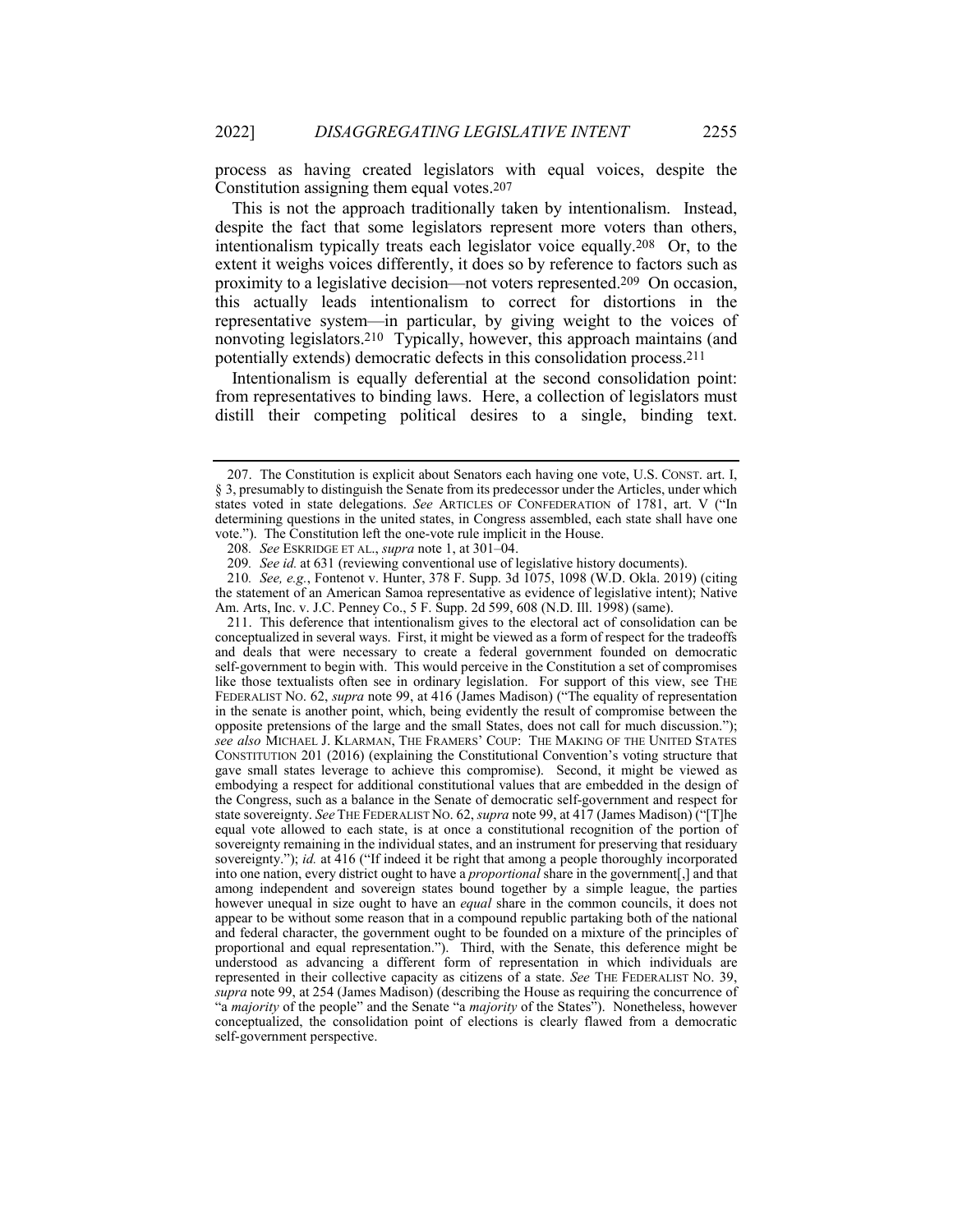Intentionalism does not look to question this act of consolidation; it does not seek the pre-consolidation desires of legislators.212 This is where disaggregated-intent theory clarifies the intentionalist project in the face of Judge Easterbrook's concerns.213 When Easterbrook equates intentionalism with "[taking] an opinion poll of Congress [to find] out its views" and permitting those views to "become the law,"214 he imagines that intentionalists seek to identify the raw political desires of legislators.215 Under the disaggregated-intent view, however, this is not why intentionalists presumably care about the viewpoints that legislators express during the legislative process. Rather, intentionalists value statements of individual political desire by legislators because, in the context of a discussion of a specific piece of legislation, those statements carry an implied corollary that effectively says, "I understand this bill, this consolidated document, does (or will) address these desires that I am expressing." In other words, intentionalists are not understood to seek the pre-consolidation desires of legislators—a desire that takes the form of the statement: "I want X to happen." Rather, they are presumed to be seeking the post-consolidation understanding of legislation, an understanding that takes the form of the statement: "I understand our consolidation to do X, and I intend to vote on it given that understanding."

If there is anyone who second-guesses this second act of consolidation, ironically, it is Judge Easterbrook himself. This is revealed in his concerns about Arrovian cycling.216 The typical cycling situation posits a set of

<sup>212.</sup> It also does not attempt to imaginatively reconstruct that act of consolidation. In this sense, this also is a feature that distinguishes intentionalism from approaches such as Professor Einer Elhauge's preference-estimating approach. *See* Einer Elhauge, *Preference-Estimating Statutory Default Rules*, 102 COLUM. L. REV. 2027, 2084 (2002). Professor Elhauge assumes that, in cases of statutory ambiguity, actual congressional intent has run out, and interpreters are in a blank space of judicial improvisation—i.e., "cases of hermeneutic exhaustion." *Id.* In that situation, he argues that judges should endeavor to defer to democratic will by recreating a simulacrum of statutory intent. *See id.* at 2038.

<sup>213</sup>*. See* Easterbrook, *Original Intent*, *supra* note 58, at 62–65; Easterbrook, *supra* note 3, at 547–48 ("The existence of agenda control makes it impossible for a court—even one that knows each legislator's complete table of preferences—to say what the whole body would have done with a proposal it did not consider in fact."); *see also* Manning, *supra* note 192, at 2406 (describing intentionalism as asking "the counterfactual question of what Congress *would have* intended to do on an ambiguous point").

<sup>214.</sup> Easterbrook, *Original Intent*, *supra* note 58, at 64.

<sup>215</sup>*. See* Easterbrook, *Legislative History*, *supra* note 198, at 445 ("What distinguishes laws from the results of opinion polls conducted among legislators is that the laws survived a difficult set of procedural hurdles . . . .").

<sup>216.</sup> Easterbrook, *supra* note 3, at 547 (citing Arrow for the proposition that "it turns out to be difficult, sometimes impossible, to aggregate [legislators' preferences] into a coherent collective choice"); Easterbrook, *supra* note 57, at 286–87 (discussing the utility and limits of public choice for various areas of legal scholarship); *see also* WILLIAM RIKER, LIBERALISM AGAINST POPULISM: A CONFRONTATION BETWEEN THE THEORY OF DEMOCRACY AND THE THEORY OF SOCIAL CHOICE 115–36 (1982) (explaining the Arrovian critique); Farber & Frickey, *supra* note 59, at 426–37, 453–69 (explaining the Arrovian critique while arguing that it does not pose the suggested problems for intentionalism).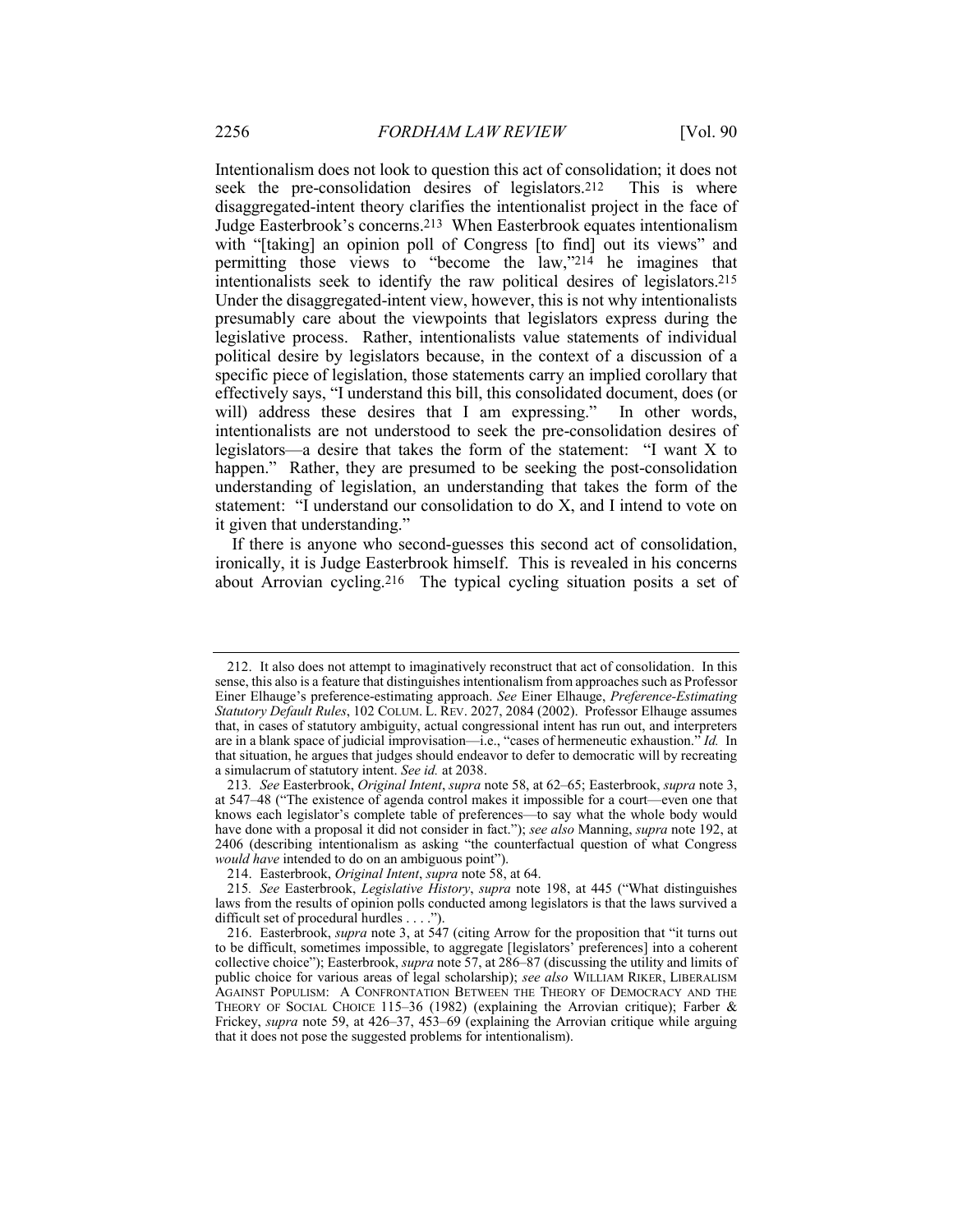pre-consolidation policy preferences among legislators.217 In its simplest form, it posits the following pre-consolidation legislative desires of three legislators (legislators one, two, and three) with respect to three policy options (policies A, B, and C), where policies are listed in order of descending legislator preference from left to right:

Legislator One:  $A \rightarrow B \rightarrow C$ 

Legislator Two:  $B \rightarrow C \rightarrow A$ 

Legislator Three:  $C \rightarrow A \rightarrow B$ 

In this particular alignment of legislator preferences, the Arrovian critique observes, there is no political desire that is plainly preferred to its competitors.218 Conceived as a series of either-or choices, these legislators would choose policy A over policy B (by a two-to-one vote), policy B over policy C (by a two-to-one vote), and policy C over policy A (by a two-to-one vote).219 Therefore, the legislative choice among these policies will turn on the manner and order in which votes among competing choices are structured, not on some deeper consensus about the preferred policy because, in this instance, such a consensus does not exist.220 If intentionalists are looking to identify the stable pre-consolidation political desire of legislators, critics therefore conclude, they are seeking something that may not exist, at least in certain legislative situations.221

The focus on post-consolidation intent reduces these concerns about cycling. Imagine that our hypothetical legislators, discussed above, arranged their decision-making process in the following order: B versus C, then the winner versus A. In this process, they would select policy A. Beneath that legislative choice, there admittedly would be a cycling of personal pre-consolidation policy preferences among the legislators. In other words, if the three policy makers were asked to identify the policy that they each individually preferred, they would have given answers that evinced cycling. If the policy makers instead were asked to identify the policy that they voted to approve, however, they presumably would all give the same answer: policy A. There would *not* be a cycling of interpretation, in other words. Intentionalism anchored in disaggregated-intent theory seeks the answer to the latter question—and that is a question we have good reason to suspect has relatively stable answers.222

This is not to say that cycling raises no concerns for intentionalism under disaggregated-intent theory. While cycling may not undermine the viability of the interpretive task that intentionalists perform, it does raise concerns about the value of that task. If the second consolidation point in our

<sup>217</sup>*. See generally* KENNETH J. ARROW, SOCIAL CHOICE AND INDIVIDUAL VALUES (2d ed. 1963).

<sup>218</sup>*. See id.*

<sup>219</sup>*. See id.*

<sup>220</sup>*. See id.*

<sup>221</sup>*. See, e.g.*, Easterbrook, *supra* note 3, at 547.

<sup>222.</sup> For additional discussion of the stability of interpretation within communities, see *infra* Part V.B.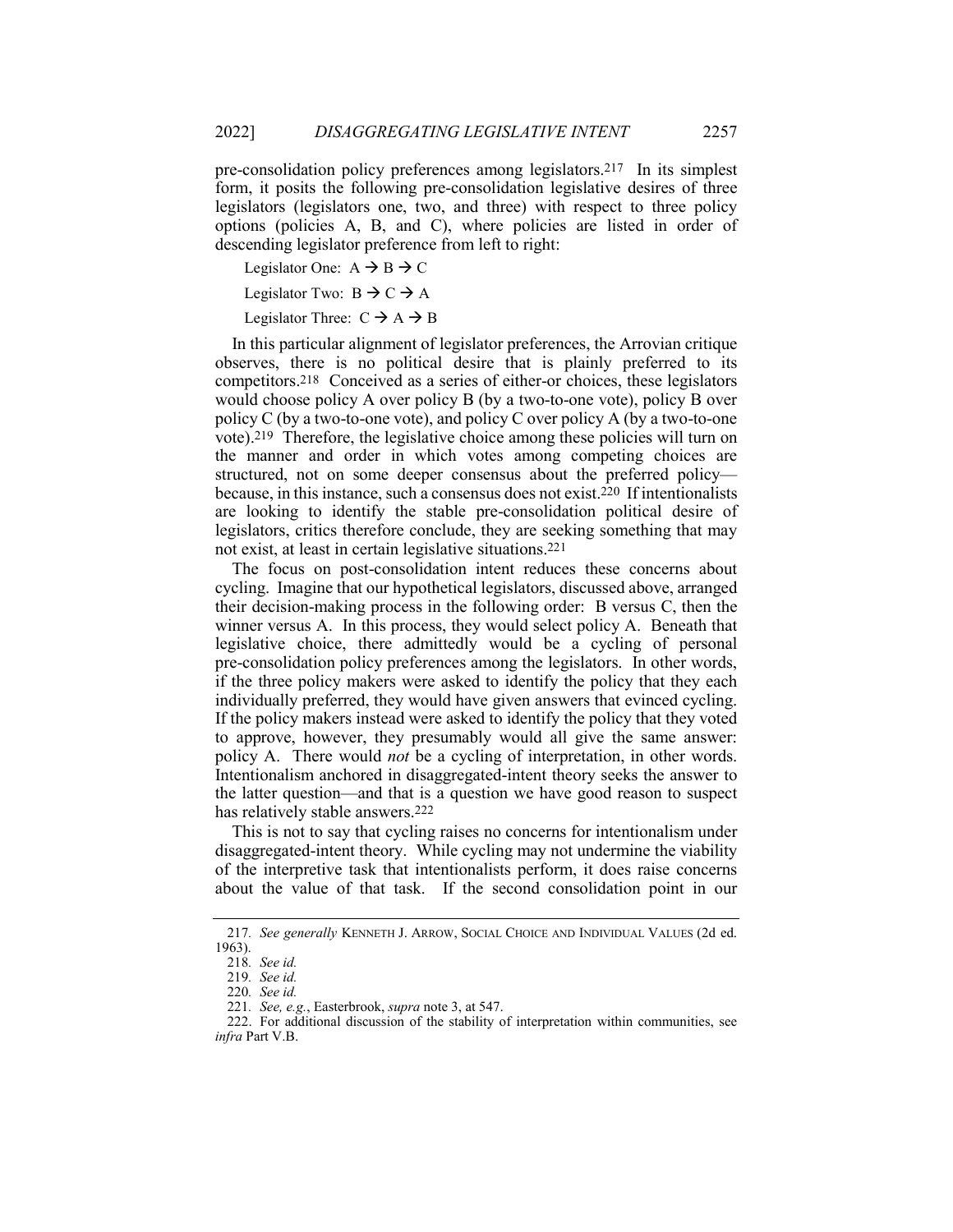legislative process truly is an arbitrary selection among policy options—the product of procedural accidents, not legislator policy desires—then there is no room in our system for democratic self-government, and so it is foolish to use an interpretive method designed to promote it. Part V.B.1 will engage more deeply with this concern.

For now, however, the primary point is this: the Arrovian critique is based on a deep skepticism of the legislative process. It fundamentally questions the ability of that process to consolidate legislator intentions into nonarbitrary, much less democratically optimal, legislative products. It is difficult to square that intense skepticism of the legislative process with the deference to the legislative process that Judge Easterbrook simultaneously demands. By contrast, intentionalism actually goes much further toward realizing this Easterbrookian virtue—a fact that becomes apparent once disaggregated-intent theory and its constitutional aims are employed to clarify precisely the type of intent sought by intentionalism.

## 3. Intent Trumping Text

A final question that has plagued intentionalism asks: *how far* must interpreters go in promoting intent? According to textualist critics, a rigorous commitment to intentionalism would lead an interpreter to prioritize legislative intent in all situations.223 This would include allowing it to trump plain statutory text.224 The fact that intentionalists typically are reluctant to override statutory text, critics conclude, reveals the inconsistency of the intentionalist position—and perhaps evinces a lingering awareness among intentionalists that their methodology is at root indefensible.225 In this regard, intentionalism has been criticized as a methodology not in accord with its theoretical premises.

Elsewhere, I have argued that it might indeed make sense for statutory interpreters to allow intent to trump plain statutory text in certain narrowly defined situations.226 Setting that aside, however: under

<sup>223</sup>*. See* Antonin Scalia, Speech on Use of Legislative History 16–17 (1985–86) (transcript on file with the *Fordham Law Review*); Farber & Frickey, *supra* note 59, at 460; *see also* Easterbrook, *Original Intent*, *supra* note 58, at 60–61 ("The judge rooting about in the history of the statute assumes, in other words, that the written word is but an imperfect reflection of the real law. The true law, the governing rule, is not down on paper; it is in the minds of the legislators. The true rule applies no matter what the words say."); OFF. OF LEGAL POL'Y,*supra* note 61, at 22 ("A search for the intended meaning as opposed to the meaning that the words actually convey denies controlling effect to the language of the statute. The language becomes merely evidence of the legislative intent, and when better evidence is available, it presumably must be accepted. . . . [T]his position is highly paradoxical . . . .").

<sup>224.</sup> OFF. OF LEGAL POL'Y, *supra* note 61, at 22.

<sup>225.</sup> This intentionalist approach was aptly summarized by Judge Henry J. Friendly in his description of Justice Felix Frankfurter's methodology, which he said provided that "if an intent clearly expressed in committee reports is within the permissible limits of the [statutory] language and no construction manifestly more reasonable suggests itself, a court does pretty well to read the statute to mean what the few legislators having the greatest concern with it [i.e. the committee] said it meant to them." HENRY J. FRIENDLY, *Mr. Justice Frankfurter and the Reading of Statutes*, *in* BENCHMARKS 196, 216 (1967).

<sup>226.</sup> Cross, *Staffer's Error Doctrine*, *supra* note 18, at 132–38.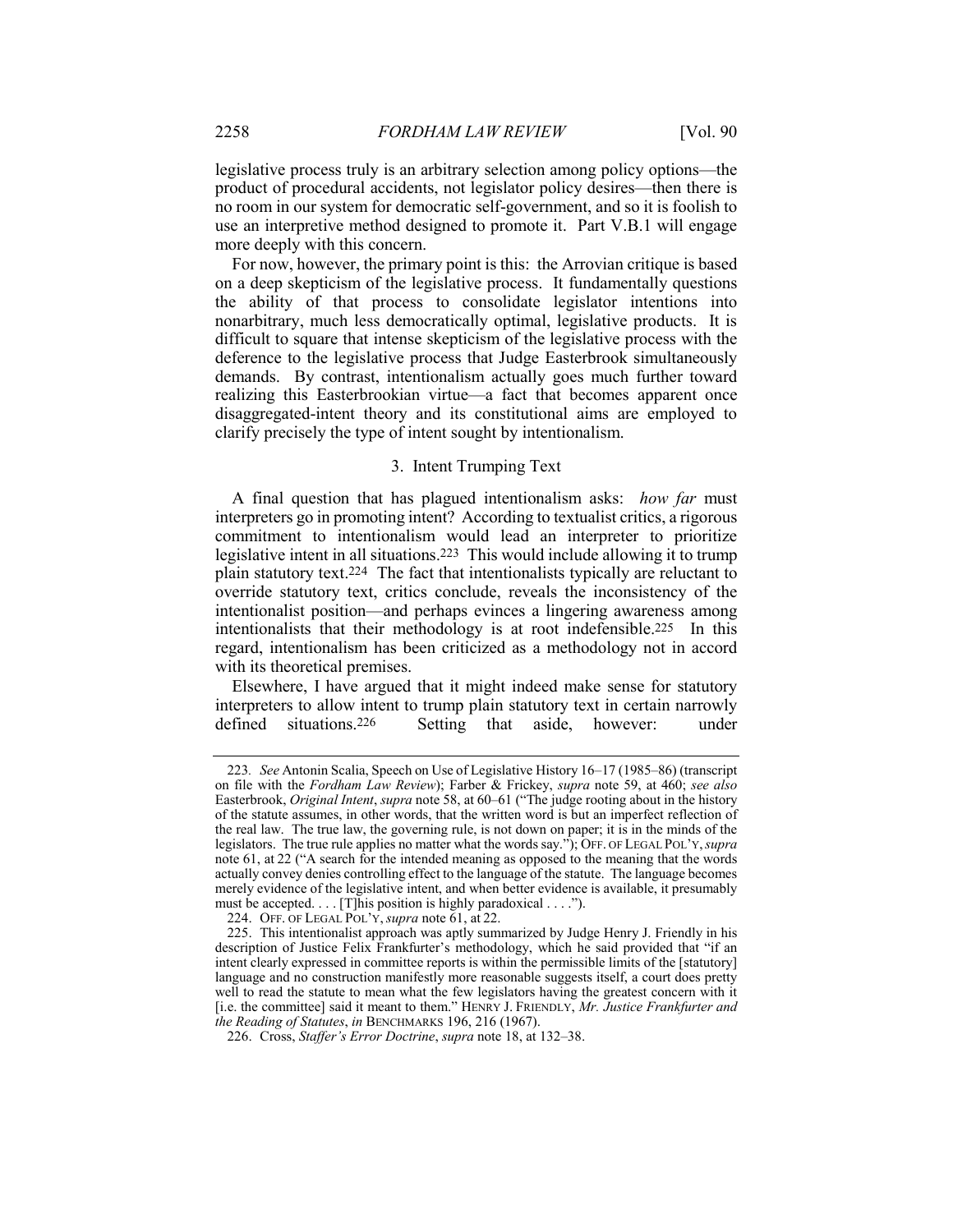disaggregated-intent theory, there is nothing inconsistent about a brand of intentionalism that refuses to trump the plain statutory text. This is how the promotion of constitutional values typically operates in the domain of statutory interpretation. In cases of statutory ambiguity, courts deploy substantive canons of construction to resolve the ambiguity in a manner that promotes certain constitutional values—especially structural constitutional elements.<sup>227</sup> In these instances, statutory interpretation operates as In these instances, statutory interpretation operates as "quasi-constitutional law," as Professors William Eskridge, Jr. and Philip Frickey put it.228 Yet these substantive canons are used to promote constitutional values only until they bump up against limits on the plausible meaning of statutory text.229 The promotion of democratic self-government, itself a structural constitutional element, operates no differently.

Viewing intentionalism through this lens, where it is akin to a substantive canon of construction, may seem odd. However, that is because interpreters rarely stop to disentangle the various constitutional values that they promote simply by hewing to plausible interpretations of statutory text. Two such values already have been noted: democratic self-government and the rule of law. Other constitutional values also are advanced by this practice, including the provision of notice230 and the advancement of the separation of powers.231 In relatively straightforward statutory interpretation cases, these values are all advanced simultaneously, and they are advanced simply by ensuring that a court's interpretation remains within the bounds of the permissible meanings of statutory text. In such situations, it is easy to see why other constitutional values, such as those embodied in the substantive canons, cannot trump plain statutory text. If they were to trump it, then the constitutional value embodied in the substantive canon would be advanced at the expense of the many values preserved by hewing to plausible textual interpretations—a seemingly bad trade-off. The question that textualists implicitly raise in their text-versus-intent hypothetical, however, is: What should be done when the constitutional values that typically travel together in statutory text suddenly become unbundled? What do we do when, in order to advance democratic self-government (by hewing to legislator intentions), we must forgo other constitutional values such as notice and separation of powers (by contravening any plausible construction of statutory text)? In response, intentionalists have given the eminently reasonable answer:

<sup>227.</sup> For a catalogue of these canons, see Eskridge & Frickey, *supra* note 161, at 597. 228*. Id.*

<sup>229</sup>*. See* Skilling v. United States, 561 U.S. 358, 423 (2010) (Scalia, J., concurring in part and concurring in the judgment) (noting that substantive canons should be applied only when two "fair alternatives" of statutory readings exist (quoting United States v. Rumely, 345 U.S. 41, 45 (1953))); *see also* ESKRIDGE ET AL., *supra* note 1, at 494 (noting that substantive canons typically function as tiebreakers, presumptions, or clear statement rules).

<sup>230.</sup> For sources on the importance of public notice, see *supra* note 85 and accompanying text.

<sup>231.</sup> Limiting statutory meaning to plausible interpretations of statutory text presumably cabins legislative power by preventing legislatures from remaking statutory meaning without exercising legislative power, as well as executive and judicial powers by cabining discretion to bounds set by legislature.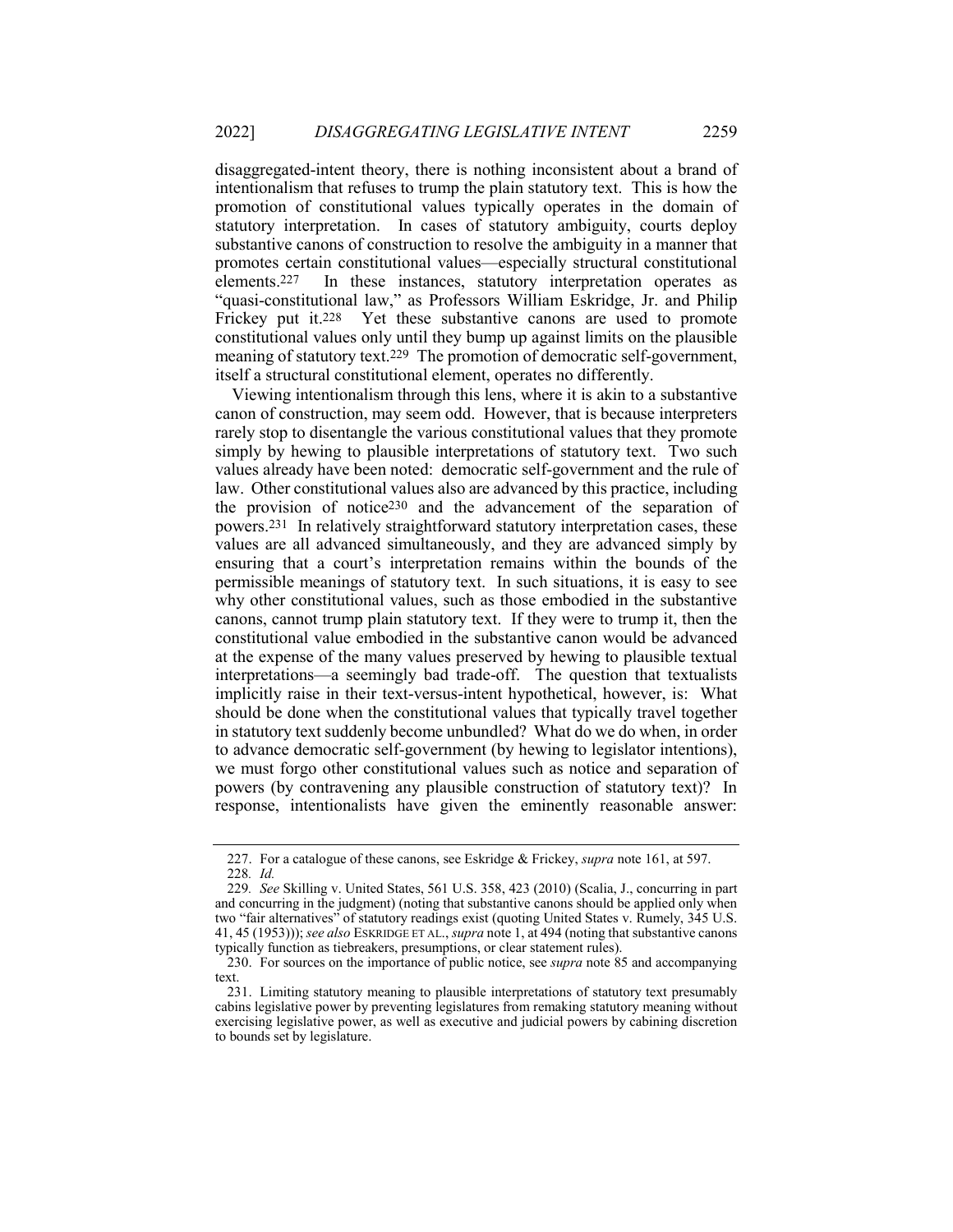sacrifice the value of democratic self-government in that instance, just as we often sacrifice other constitutional values that fall outside the text in statutory construction.232

What is exceedingly odd about modern textualism, beyond its critique of an intentionalist concession to values textualism prioritizes, is that it simply discusses this tradeoff as though there were no constitutional value on the other side of the ledger. It proceeds as though the sacrifice of democratic self-government were no sacrifice at all. This is a strange way to talk about legislation in a system in which democratic self-government arguably is the preeminent constitutional value, and in which legislation must operate as a central vehicle for realizing that value.

## *B. Intentionalism Critiques*

The foregoing discussion has attempted to outline a version of intentionalism rooted in disaggregated-intent theory and its corresponding vision of democratic self-government. This part examines two categories of counterarguments that might be raised to this: (1) that intentionalism only poorly promotes democratic self-government, and therefore does not achieve its purported goals; and (2) that while intentionalism may promote democratic self-government, it does so at the expense of other constitutional values that instead should have priority. In addressing these, the goal is not necessarily to rebut each counterargument, but rather to show how disaggregated-intent theory usefully reframes the debates surrounding them.

## 1. Intentionalism Poorly Promotes Self-Government

With a turn to disaggregated-intent theory, this Article has argued, intentionalism can potentially be defended as a methodology grounded in its capacity to advance the constitutional goal of democratic self-government. In response, critics may argue that this goal—even if laudable—is one that intentionalism accomplishes only poorly (or, worse, not at all). This failure might be attributable to the fact that promoting democratic self-government simply is impossible, or to intentionalism being a bad method of promoting it.

As Part III explained, the constitutional vision of democratic self-government relies on successful transfers of political will occurring at four different transition points. For intentionalism to fail in its goal of promoting democratic self-government, it presumably means that either (1) a failure has occurred at one of the two antecedent transition points, and so courts do not encounter any meaningful political will in statutes for them to advance, or (2) intentionalism is a poor strategy for locating the political will that is, in fact, accessible in statutes.

<sup>232.</sup> For an argument that hewing to text in these instances may better promote intent in the long run, too, however, see Farber & Frickey, *supra* note 59, at 460–61.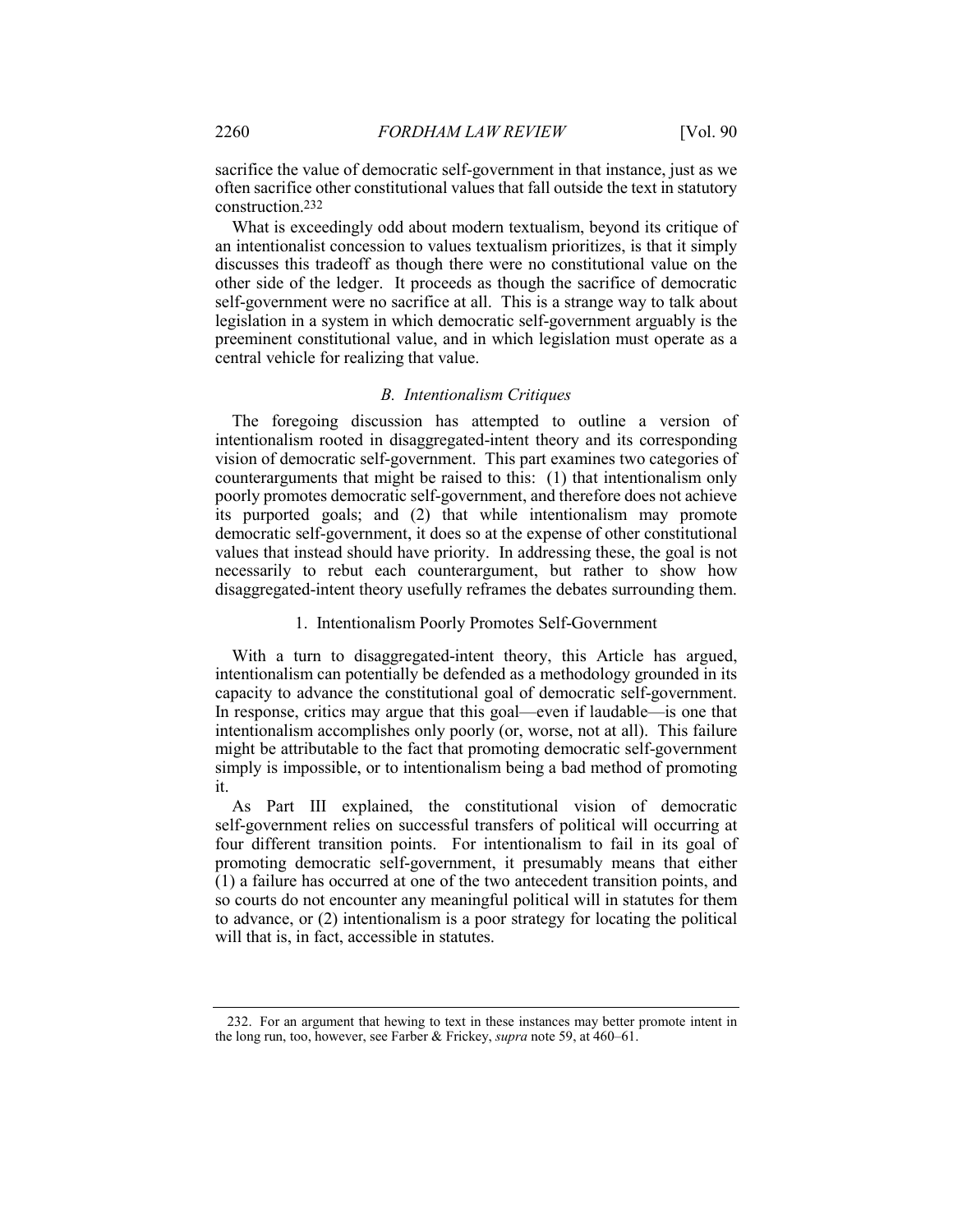There are myriad ways in which failure might occur at each constitutional transition point, and exploring every possible way is beyond the scope of this Article. Still, it is worth examining a few possibilities.

## *a. Elections*

First, consider the transfer point of elections. Part V.A chronicled one sense in which this transition point, while not entirely broken, nonetheless distorts political will in its act of transference: by inadequately committing to proportional representation, it fails to convey political desires into Congress in the same proportions that exist in the larger voting public.233

To a certain extent, this means that intentionalism (or any interpretive method) unavoidably will convey a distorted political will back to the public, as courts will interpret and apply statutes enacted by a legislature that did not fully mirror the people. However, as Part V.A observed, interpretive method might have some leeway to minimize or magnify these political distortions. When assessing statements by representatives in legislative history, intentionalists typically treat each legislator as having not only an equal vote, but also an equal voice.234 Or, if intentionalism does prioritize certain legislative voices, it gives greater weight to voices that are closer to the decision-making process for a bill (e.g., bill sponsors or committee chairs), not to voices that represent larger constituencies.235 This may be an accurate assessment of who within Congress has the actual power to shape voting patterns and communal interpretations—but it might also perpetuate those power dynamics that, viewed from a democratic self-government lens, are distorted.236

There have been scholars who have argued that, at both constitutional and statutory levels, there is a justifiable role for courts to perform in correcting for distortions and defects in the democratic and legislative processes.237 This raises the intriguing possibility of a form of intentionalism that, as a method that aims to maximize democratic self-government, prioritizes the voices and interpretations of representatives who speak for larger constituencies.

<sup>233</sup>*. See infra* Part V.A.

<sup>234.</sup> For an explanation of the conventional hierarchy of legislative materials, see ESKRIDGE ET AL., *supra* note 1, at 631.

<sup>235</sup>*. See id.*

<sup>236.</sup> Interestingly, there is evidence that the founders thought this power dynamic would run in the other direction. *See* THE FEDERALIST NO. 58, *supra* note 99, at 393 (James Madison) ("Notwithstanding the equal authority which will subsist between the two houses on all legislative subjects, except the originating of money bills, it cannot be doubted that the house, composed of the greater number of members, when supported by the more powerful states, and speaking the known and determined sense of a majority of the people, will have no small advantage in a question depending on the comparative firmness of the two houses.").

<sup>237</sup>*. See, e.g.*, JOHN HART ELY, DEMOCRACY AND DISTRUST: A THEORY OF JUDICIAL REVIEW 103 (1980) (arguing that judicial review is justified as a means of enhancing democratic participation and representation); Cass R. Sunstein, *Beyond the Republican Revival*, 97 YALE L.J. 1539, 1582 (1988) (arguing that courts are "to use interpretation to guard against or limit [possible] malfunctions [in the legislative process]").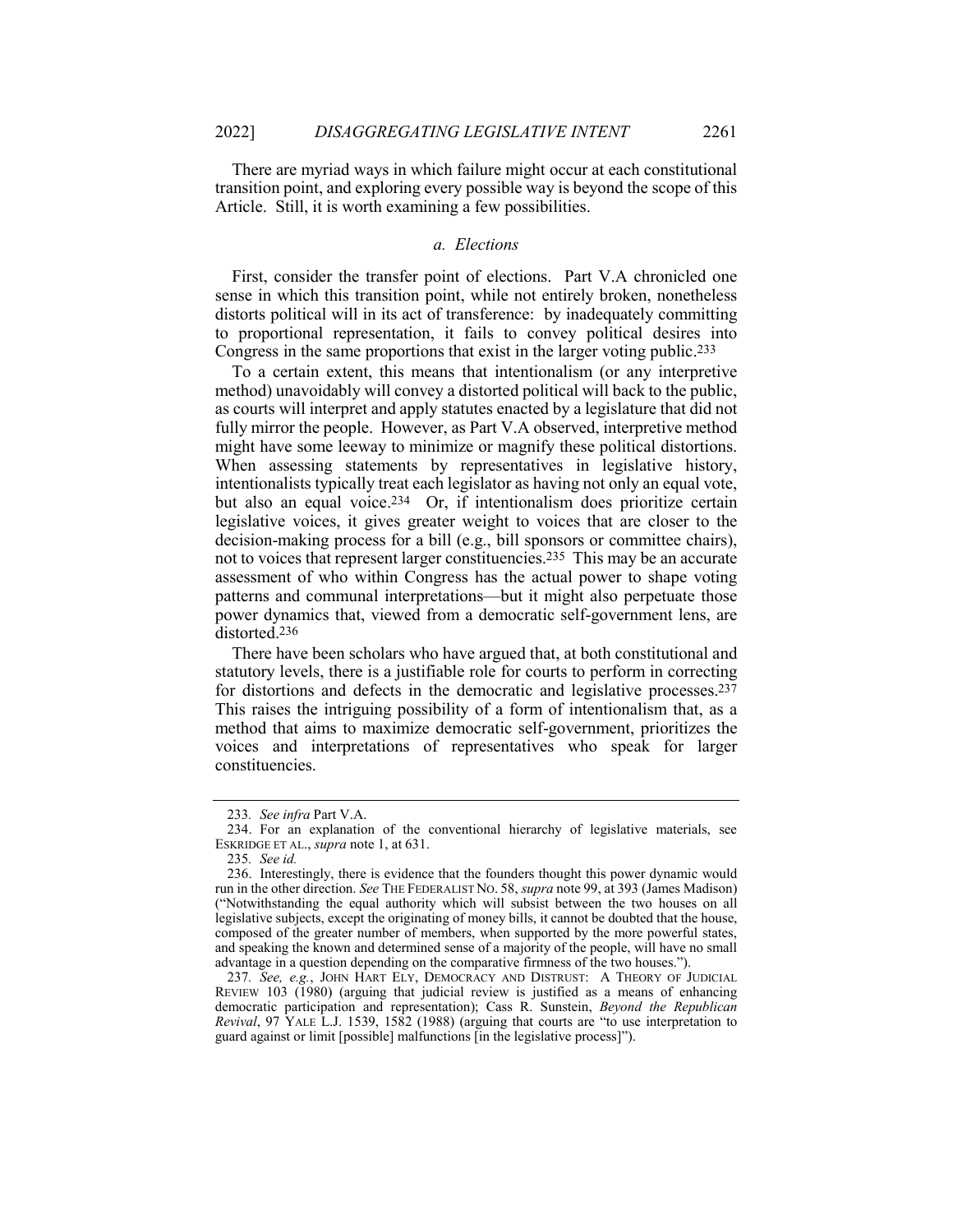That said, if the object sought by interpreters typically is a communal interpretation that prevailed within the legislature, then perhaps classic intentionalism gets it correct and each legislator voice indeed is equally useful. In these instances, a legislator viewpoint is treated not simply as an expression of that legislator's understanding of the legislation, but as one data point about the prevailing interpretation in the legislature. In this regard, the stability of interpretation within communities may mean that an intense concern with weighing individual legislative voices is misplaced, and that intentionalism's tendency to regard legislators as having equal voices may make sense as part of a strategy to use interpretation to promote democratic self-government.238

## *b. Enactment*

Next, consider the second constitutional transition point: the enactment of binding laws. The foregoing sections already discussed the most prominent argument that has been made against this transition point: the textualist argument that Arrovian cycling prevents bill voting and enactment from capturing any meaningful snapshot of legislator preferences.239 As Part V.A.2 explained, this Arrovian critique does not undermine the feasibility of intentionalism; intentionalists are seeking legislator understandings of their post-consolidation legislative product, and those understandings are likely to be relatively stable, even in situations of cycling.240 However, Arrovian cycling admittedly does call into question the extent to which intentionalism, even if it can locate those understandings, advances democratic self-government by finding and applying them. After all, if statutes—and legislator understandings of them—are simply the arbitrary product of procedural factors rather than a meaningful distillation of legislators' political preferences, then locating legislator understandings will do little to advance any political will that legislators have carried into the legislature. However, several scholars have argued persuasively that concerns about Arrovian cycling may be overblown.241 And it is not evident that textualists are willing to accept the relatively radical consequences of a thoroughgoing

<sup>238</sup>*. See infra* notes 248–50 and accompanying text. It also is unclear how such a methodology would apply with respect to older statutes enacted during periods with different population distributions.

<sup>239</sup>*. See supra* notes 216–22 and accompanying text.

<sup>240</sup>*. See supra* note 216 and accompanying text.

<sup>241</sup>*. See, e.g.*, Arthur Lupia & Mathew D. McCubbins, *Lost in Translation: Social Choice Theory Is Misapplied Against Legislative Intent*, 14 J. CONTEMP. LEGAL ISSUES 585, 588 (2005); William H. Panning, *Formal Models of Legislative Processes*, 8 LEGIS. STUD. Q. 427, 438–40 (1983); Farber & Frickey, *supra* note 59, at 429; *see also* Michael Laver, *Legislatures and Parliaments in Comparative Context*, *in* THE OXFORD HANDBOOK OF POLITICAL ECONOMY 121, 135 (Barry R. Weingast & Donald A. Wittman eds., 2006); John M. Carey, *Legislative Organization*, *in* THE OXFORD HANDBOOK OF POLITICAL INSTITUTIONS 431, 444–47 (R.A.W. Rhodes et al. eds., 2006); EKINS, *supra* note 9, at 175–76; WALDRON, *supra* note 63, at 89– 90.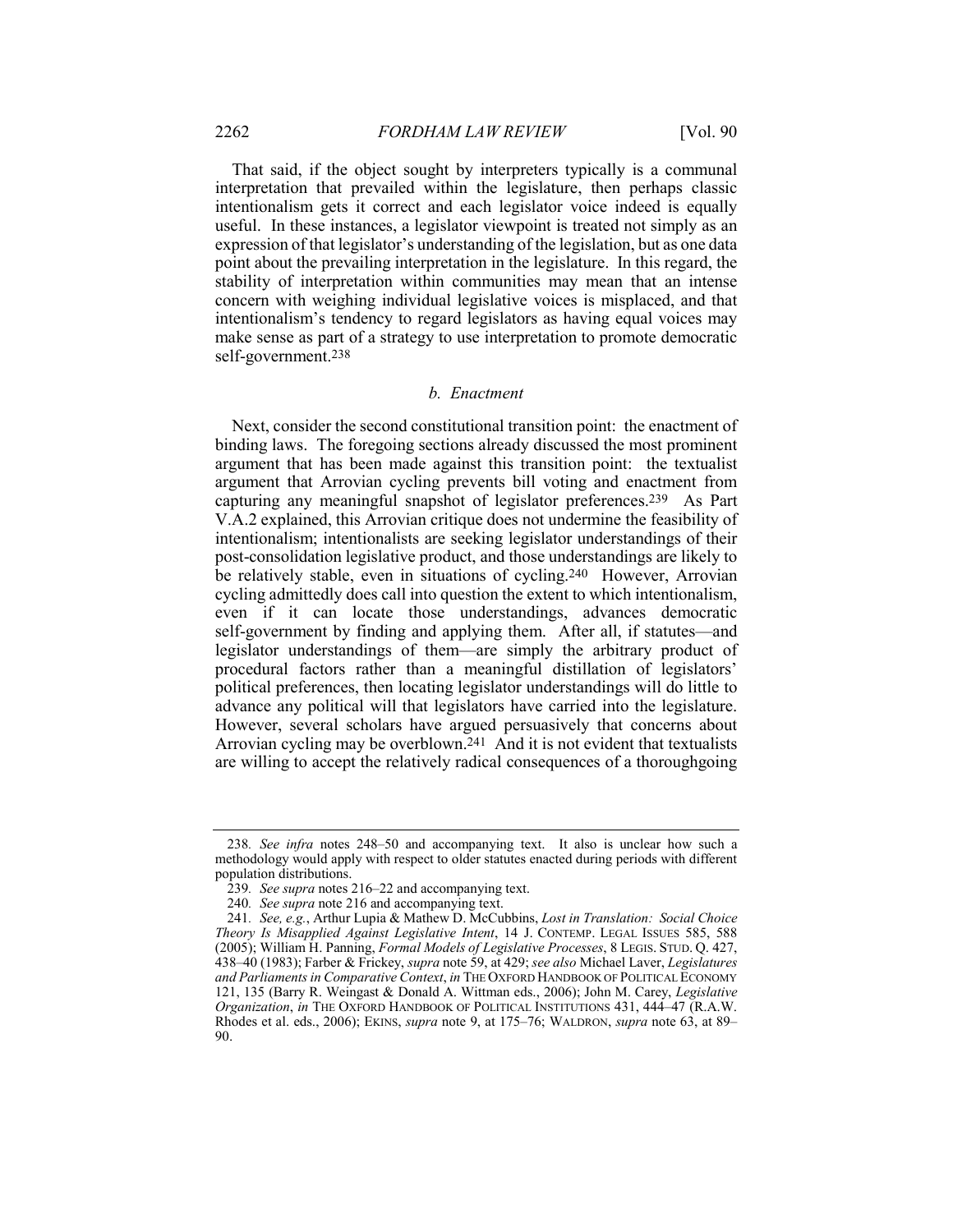Arrovian critique, which essentially views meaningful democratic self-government as impossible.242

Another critique that bears upon the second constitutional transition point challenges the very idea of individual legislator intent.243 According to scholars advancing this critique, the idea that legislators possess coherent intentions is false. Consequently, any interpretive project that defines itself as a conscious search for legislator intent is engaged in a fool's errand.244

While an absence of individual intent does not necessarily spell the demise of intentionalism,245 the brand of intentionalism outlined in this Article does rely on the reality of individual intent. To those convinced by critiques of individual legislator intent, therefore, it has little to say. Nonetheless, by tracing the role that legislator intent is designed to play in the constitutional scheme, this Article does raise questions about these skeptics' vision of democratic self-government. It seems incumbent upon these theorists to explain how a system of democratic self-government operates in a world devoid of intent, assuming that their contention is not that democratic self-government is simply a fiction that has outlived its theoretical underpinnings.

## *c. Interpretation*

Finally, consider the third constitutional transition point: statutory interpretation. Even if we agree that interpreters ideally should advance

<sup>242</sup>*. See, e.g.*, RIKER, *supra* note 216, at 2–3 ("According to democratic theory, democratic ends can be achieved by democratic means. Now, of course, that assertion may or may not be true. If it is true, then the notion of democracy makes sense. But if it is not true, if the method cannot realize the ideal, then, however lofty the ideal may be, the notion of democracy is meaningless.").

<sup>243</sup>*. See* Ronald Dworkin, *Law as Interpretation*, 9 CRITICAL INQUIRY 179, 197 (1982) ("[J]ust as we noticed that a novelist's intention is complex and structured in ways that embarrass any simple author's intention theory in literature, we must now notice that a legislator's intention is complex in similar ways."); Easterbrook, *supra* note 3, at 536 (stating that "speakers do not even have determinative intents about the meanings of their own words"); Easterbrook, *supra* note 56, at 68 ("*Intent is empty*. Peer inside the heads of legislators and you find a hodgepodge. . . . Intent is elusive for a natural person, fictive for a collective body."); Easterbrook, *supra* note 57, at 284 ("Any one author has a mix of objectives, motives, desires, and concerns that we fuse together and for which 'intent' is a handy label. . . . [T]he concept of 'an' intent for a person is fictive and for an institution hilarious.").

<sup>244.</sup> This work sometimes has drawn on postmodern theory—an odd source for textualists in particular to cite, as much postmodern theory rejects the idea that texts contain stable or determinate meanings, too. *See, e.g.*, Easterbrook, *supra* note 3, at 536; *see also* Schacter, *supra* note 190, at 602–03 ("The advent of postmodernism has further eroded the essentialist idea that statutory language can convey clear and determinate commands. The postmodern assault on the determinacy and transparency of meaning, with origins and reverberations well beyond the domain of law, has struck at the heart of the essentialist account in a way more fundamental and sweeping than anything offered by the legal realists.").

<sup>245.</sup> The exercise of seeking legislator intent might serve benefits, even if it ultimately is a search for something nonexistent. *See, e.g.*, Victoria F. Nourse, *Picking and Choosing Text: Lessons for Statutory Interpretation from the Philosophy of Language*, 69 FLA. L. REV. 1409, 1428 (2017) (explaining its role in counteracting biases or limiting discretion).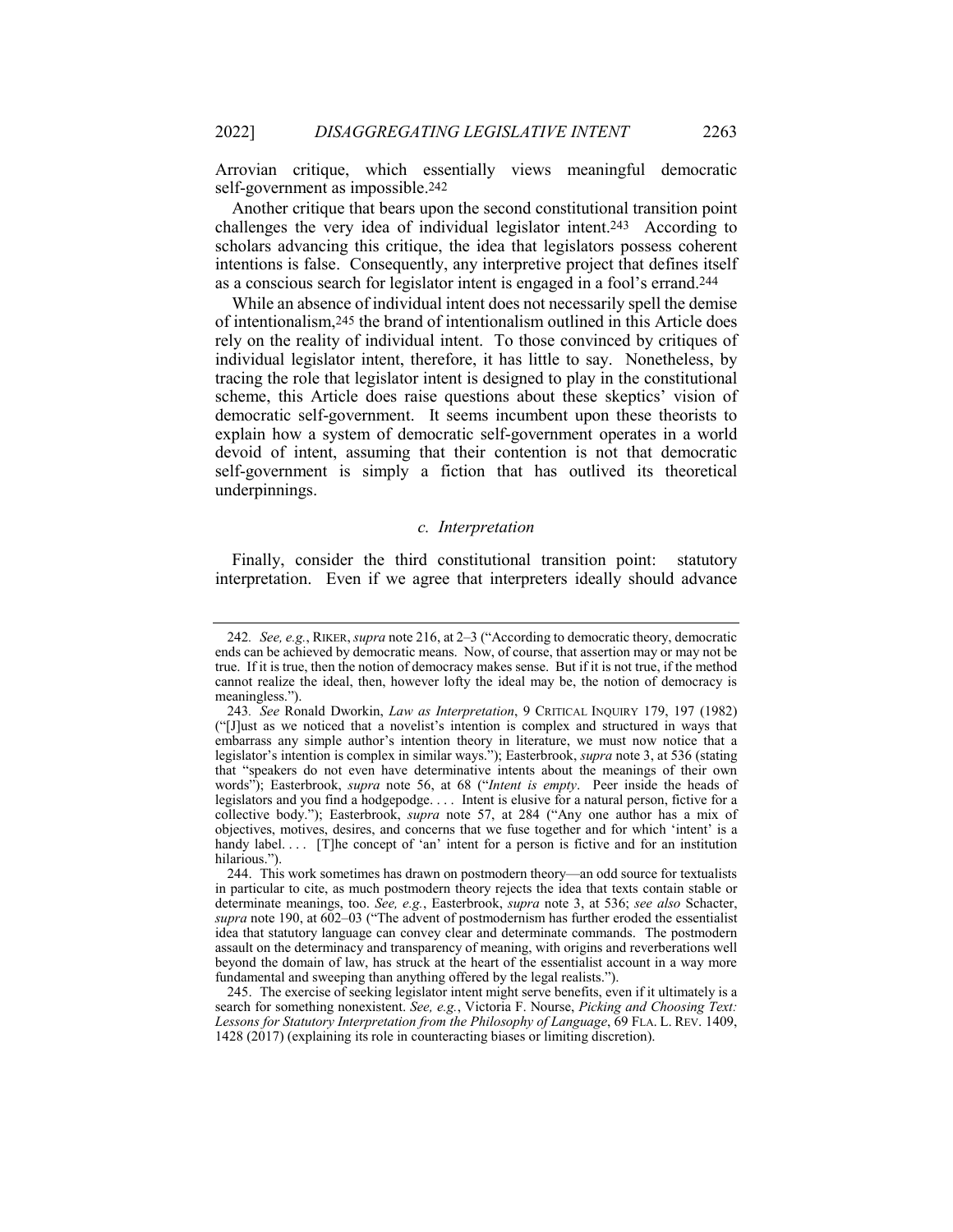democratic self-government by locating legislator intent in a statute and giving legal effect to that intent, is intentionalism a good strategy for doing so? Several scholars have argued that it is not.246 Under the theory of statutory interpretation advanced in this Article, this is a valid and plausible challenge to intentionalism.

By contrast, another textualist critique of intentionalism carries less weight. According to this critique, intentionalism unduly relies on isolated statements from individual legislators, and thereby takes a lone individual's view and irresponsibly attributes it to an entire body of legislators.247 Intentionalism thereby is viewed as a system that relies on exceedingly paltry evidence—what just one or two people thought—and therefore is likely to make poor guesses about the intentions of the larger legislature.

This criticism of intentionalist method overlooks a variety of reasons to think that, when an individual legislator articulates an interpretation of a statute, the proffered interpretation is shared by more than just the individual legislator. First, as Professor Stanley Fish has chronicled, interpretations tend to be relatively stable and consistent within identifiable communities.248 Rarely is there a chaos of rogue interpretations, where an interpretation is not shared by others in the same community.249 Second, specifically with regard to drafter or sponsor statements, we know practically that audiences (including co-signatories) regularly defer to author understandings and explanations of written texts; convention tells us that authors try to do something with words, and fellow readers rely upon the authors'

248*. See generally* STANLEY E. FISH, IS THERE A TEXT IN THIS CLASS?: THE AUTHORITY OF INTERPRETIVE COMMUNITIES (1980).

<sup>246</sup>*. See, e.g.*, Blanchard v. Bergeron, 489 U.S. 87, 97 (1989) (Scalia, J., concurring); Adrian Vermeule, *Legislative History and the Limits of Judicial Competence: The Untold Story of* Holy Trinity Church, 50 STAN. L.REV. 1833, 1866 (1998) ("[T]he interaction between distinctive features of legislative history and structural constraints of the adjudicative process may indeed cause legislative history to reduce rather than increase judicial accuracy."); Nelson, *supra* note 32, at 372 (suggesting that "textualists are as interested as intentionalists in enforcing the intended meaning of statutory language, and simply believe that the textualist approach will better capture the type of intent that both camps seek"); *see also* Easterbrook, *supra* note 56, at 67–70 (arguing that use of legislative history confers troubling discretion); Farber & Frickey, *supra* note 59, at 460–61 (explaining how a presumptive "plain language" rule accords with an emphasis on drafter intent); Wald, *supra* note 192, at 284 ("Justice Scalia's own strong, albeit undocumented, sense of the 'reality' of the legislative process leads him to conclude with great confidence that judges can arrive at a 'truer' understanding of 'real' congressional intent if we shut ourselves off from all of the extrinsic materials Congress has left in its wake when it finally enacts a bill into law.").

<sup>247</sup>*. Bergeron*, 489 U.S. at 98 ("That the Court should refer to the citation of three District Court cases in a document issued by a single committee of a single house as the action *of Congress* displays the level of unreality that our unrestrained use of legislative history has attained. I am confident that only a small proportion of the Members of Congress read either one of the Committee Reports in question, even if (as is not always the case) the Reports happened to have been published before the vote."); Easterbrook, *Original Intent*, *supra* note 58, at 60 (observing and further supporting Justice Scalia's concern that "words uttered on the floor are more apt to reflect Quixotic views of maverick legislators than the sense of the whole body"); Scalia, *supra* note 3, at 36.

<sup>249.</sup> For a discussion on Congress as a community with separate, discoverable interpretive conventions, see generally Cross & Gluck, *supra* note 18.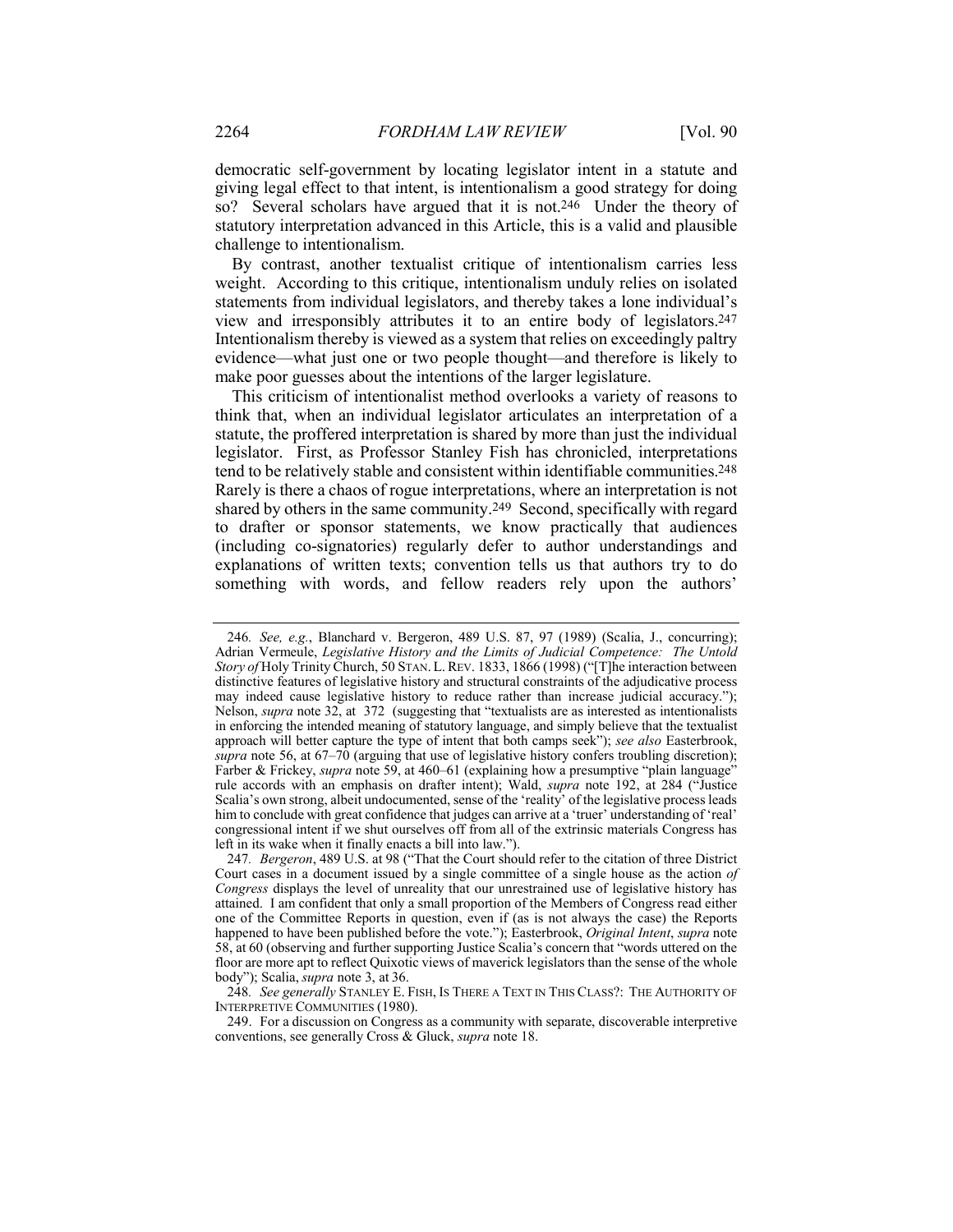explanations of what has been done. Put differently, written texts come with assumptions of authorial intent that justify deference to, and prioritization of, linguistic decisions made by the person holding the pen. Third, the rise in complexity of federal law has led Congress to further consolidate and delegate the development of statutory meaning to those developing statutory text.250

All of these factors support the belief that we can reasonably project out, at least somewhat, interpretations that we discover within Congress. Such projections are useful, particularly within a system of intentionalism designed to promote democratic self-government—a system where, as Part V.A.1 explained, an interpretation is not measured against any mythical gold standard, but rather against the competing argument that legislator intent cuts another way. This is the nature of the judicial task—courts need to pick one interpretation or another. In that situation, the difference between knowing one likely influential actor's intent and knowing none—merely speculating based on dictionary definitions, for example—probably is significant.

2. Interpretation Should Promote Other Constitutional Values

This Article has emphasized the importance of promoting the constitutional value of democratic self-government through statutory interpretation. In response, critics may argue that statutory interpretation should focus instead on advancing different constitutional values. An awareness that legislation must also serve other values traces back to the founders, with James Madison noting in *Federalist 62*:

It will be of little avail to the people that the laws are made by men of their own choice, if the laws be so voluminous that they cannot be read, or so incoherent that they cannot be understood; if they be repealed or revised before they are promulged, or undergo such incessant changes that no man who knows what the law is to-day can guess what it will be to-morrow.251

In recent years, textualists particularly have emphasized the importance of advancing alternative values through statutory interpretation.252 And the substantive canons typically have been understood to embody an intuition that, in certain instances, various other constitutional values should be promoted in statutory interpretation—values that are best realized by a

<sup>250</sup>*. See* Cross, *Staffer's Error Doctrine*, *supra* note 18, at 91–110; Cross, *Legislative History*, *supra* note 18, at 93–95.

<sup>251.</sup> THE FEDERALIST NO. 62, *supra* note 99, at 421 (James Madison).

<sup>252</sup>*. See, e.g.*, *supra* note 85 and accompanying text (citing sources arguing for promotion of notice); Manning, *supra* note 7, at 2437–38 (arguing for protection of political minorities). Even when statutory interpreters, including textualists, look to promote the value of self-government, meanwhile, they often do it through elaborate efforts at incentivization and other visions of "metademocracy" rather than by simply promoting legislator understandings and intentions. *See* Schacter, *supra* note 190, at 599; *see also* Breyer, *supra* note 14, at 863– 64 (applying an agency-like theory of democratic participation by interest groups to statutes and statutory interpretation); Elhauge, *supra* note 212, at 2049–73 (outlining a theory of preference-estimating default rules to apply in statutory interpretation akin to those used in contract or corporate law).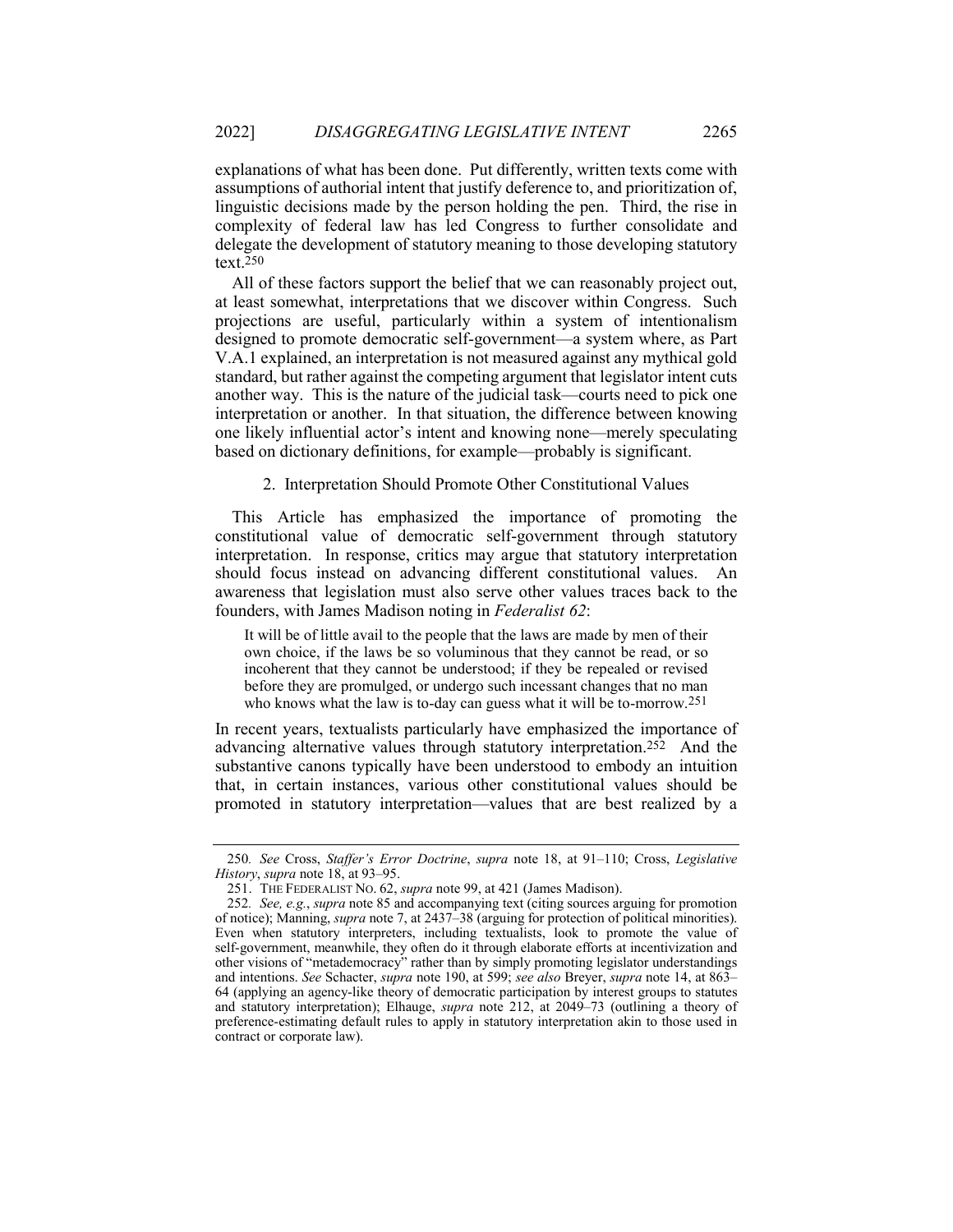conscious turn away from legislator intent.253 It is easy to imagine that some might contest this Article's focus on democratic self-government, therefore, and might instead call for a focus upon different constitutional values.

In response, several points can be made. First, it is worth noting that intentionalism already makes a variety of compromises among competing constitutional values. For example, our legal system forces judges to guess at the most intent-maximizing interpretation—and to do so with relatively little evidence—rather than permitting them to bring legislators before the court to personally explain their intentions.254 Perhaps that is partly because we believe that legislators would present bad evidence. Yet it also results from a trade-off made in exchange for other constitutional values—e.g., preservation of legislative autonomy and secrecy and separation of powers (by preventing the legislature from controlling implementation and adjudication).

As previous sections explained, intentionalism similarly compromises democratic self-government by deferring to the imperfect consolidations that happen in the legislative process, and also by refusing to permit legislator intent to trump plausible textual meaning, thereby balancing it against values such as notice.<sup>255</sup> And intentionalism further compromises this constitutional goal in exchange for other values. For example, democratic self-government might arguably be better promoted by a method that attempts to align interpretation with present-day political preferences among either legislators or the general public, rather than aligning it with enacting legislator intentions.256 By declining to take that approach, intentionalism perhaps makes a trade-off of democratic self-government (or, at least, a certain version of it) in exchange for values such as protection against ex post facto laws, protection of liberty, and promotion of deliberation. In these and other ways, intentionalism strikes a complex balance between a variety of competing constitutional values, rather than single-mindedly pursuing the goal of self-government.

Nonetheless, the version of intentionalism outlined in this Article does move the value of democratic self-government to the fore. It assumes that, within the space of statutory interpretation, promotion of that value is laudable. That assumption is grounded in the belief that few values are more fundamental to the constitutional scheme than democratic

<sup>253.</sup> As Professor Larry Solan notes, "Courts also resort to a set of interpretive arguments that do not rely upon intent. Instead, they rely on values that are thought to make a statutory code a good one. Among them are canons of construction . . . ." Solan, *supra* note 15, at 471. For a detailed discussion of the constitutional dimension of these canons, see generally Eskridge & Frickey, *supra* note 161.

<sup>254.</sup> Professor Caleb Nelson sees a similar but distinct point in this refusal, viewing it as evidence that intentionalists do not seek purely subjective intent but rather a quasi-objective intent drawn from artificially restrained sources that is not radically different from the form of intent textualists seek. *See* Nelson, *supra* note 32, at 359–61.

<sup>255</sup>*. See supra* Part III.

<sup>256.</sup> For a discussion of the possible role of contemporary values in statutory interpretation, see generally Eskridge, *supra* note 4.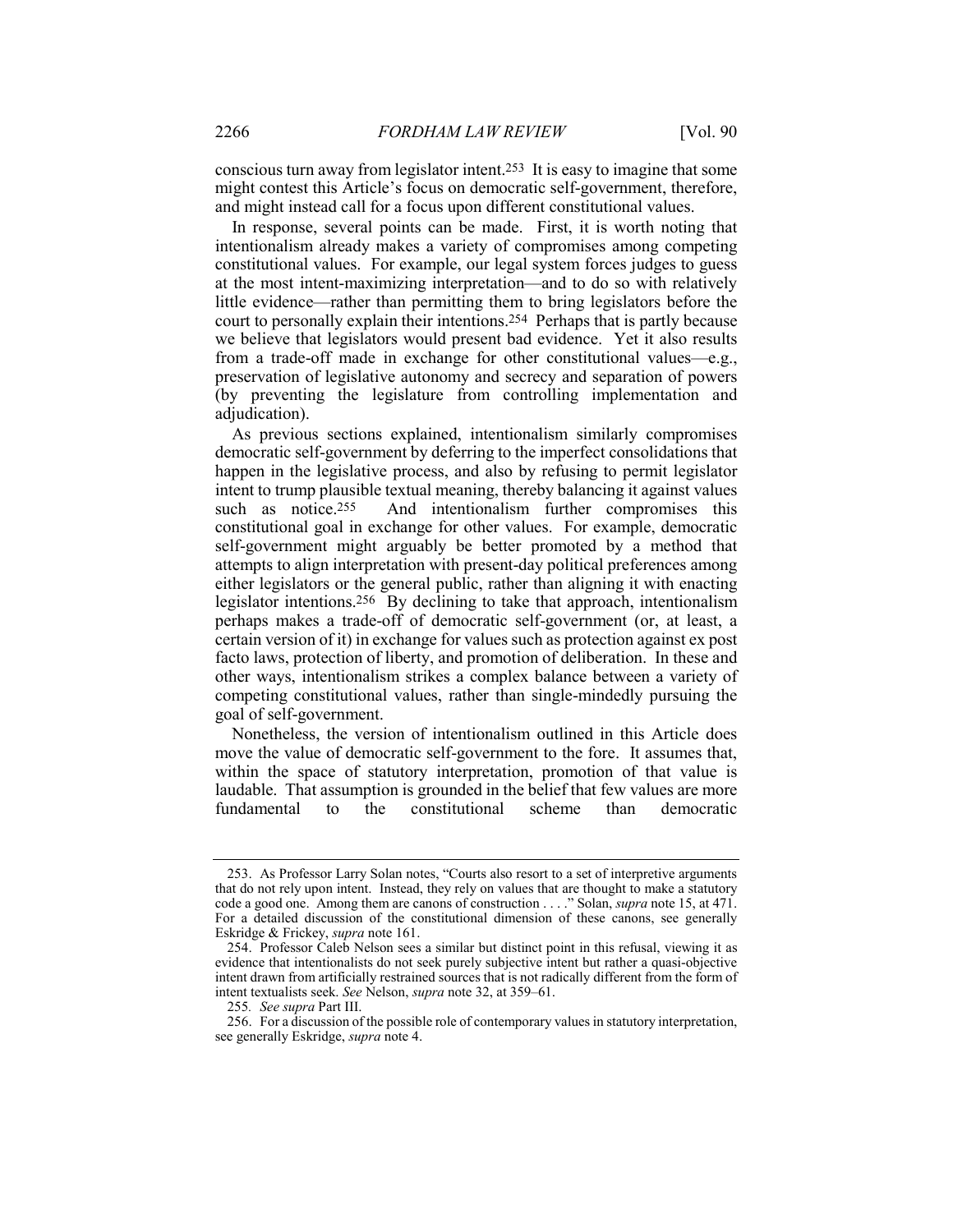self-government,257 and that the Constitution envisions statutes as the essential vehicle for elected legislators to realize this value.258 When statutory interpretation has the capacity to realize it, or to realize it more completely, it seems that there are strong constitutional reasons to do so.

Instead of focusing on the maximization of self-government, textualists have sometimes emphasized a different value: the provision of notice.<sup>259</sup> By aligning interpretation with "ordinary" or "plain" meaning rather than with possibly idiosyncratic legislator interpretations, these textualists argue, courts can empower the public to open the statute books and gain an understanding of the laws to which they will be held accountable.260 Most agree that, to the extent statutes can perform this function, it is valuable for them to do so.261

However, if we are going to bring realist scrutiny to the idea of legislation as a vehicle for legislator intention,262 then we should bring that same scrutiny to bear upon the idea of notice. To what extent do courts' choices among interpretive methods genuinely alter the public's notice of the laws? In their book on statutory interpretation, Professor Bryan A. Garner and Justice Antonin Scalia detail dozens of canons of interpretation.263 Does the public actually have greater notice of those canons and of how they will be applied to a particular statute than it does of an interpretation that might be based in legislator intentions, even when found partly in legislative history?<sup>264</sup> And do textualist methods, even where they produce determinate results, generate interpretations that align with those the general public would anticipate? (On the latter question, recent empirical studies suggest that they do not.265)

<sup>257</sup>*. See supra* Part III (outlining the democratic self-government argument).

<sup>258</sup>*. See supra* notes 135–38 and accompanying text.

<sup>259</sup>*. See supra* note 85 and accompanying text (citing sources arguing for the promotion of notice).

<sup>260</sup>*. See* Bostock v. Clayton County, 140 S. Ct. 1731, 1749 (2020) ("The people are entitled to rely on the law as written . . . .").

<sup>261</sup>*. See* Doerfler, *supra* note 10, at 1018–19 & n.201 (noting the consensus among courts and scholars regarding fair notice).

<sup>262.</sup> For critics advancing this argument, see *supra* Part I.

<sup>263.</sup> They list fifty-seven canons and interpretive principles, in addition to the thirteen "falsities" they expose. *See generally* ANTONIN SCALIA & BRYAN A. GARNER, READING LAW: THE INTERPRETATION OF LEGAL TEXTS (2012).

<sup>264.</sup> For a famous argument that courts always have discretion to choose between two contradictory canons, and therefore to steer statutory cases in multiple directions, see generally Karl N. Llewellyn, *Remarks on the Theory of Appellate Decision and the Rules or Canons About How Statutes Are to Be Construed*, 3 VAND. L. REV. 395 (1950). *See also* Victoria F. Nourse, *Two Kinds of Plain Meaning*, 76 BROOK. L. REV. 997, 1000–05 (2011) (noting multiple types of plain meaning); Kevin P. Tobia, *Testing Ordinary Meaning*, 134 HARV. L. REV. 726, 772 (2020) (finding that "ordinary meaning" tools of dictionaries and corpus linguistics regularly provide differing meanings); Eskridge & Nourse, *supra* note 5, at 1721– 22 (arguing that judges engage in "gerrymandering" when deciding between different statutory canons).

<sup>265</sup>*. See generally* Klapper et al., *supra* note 5; Tobia et al., *supra* note 5; Tobia, *supra* note 264.